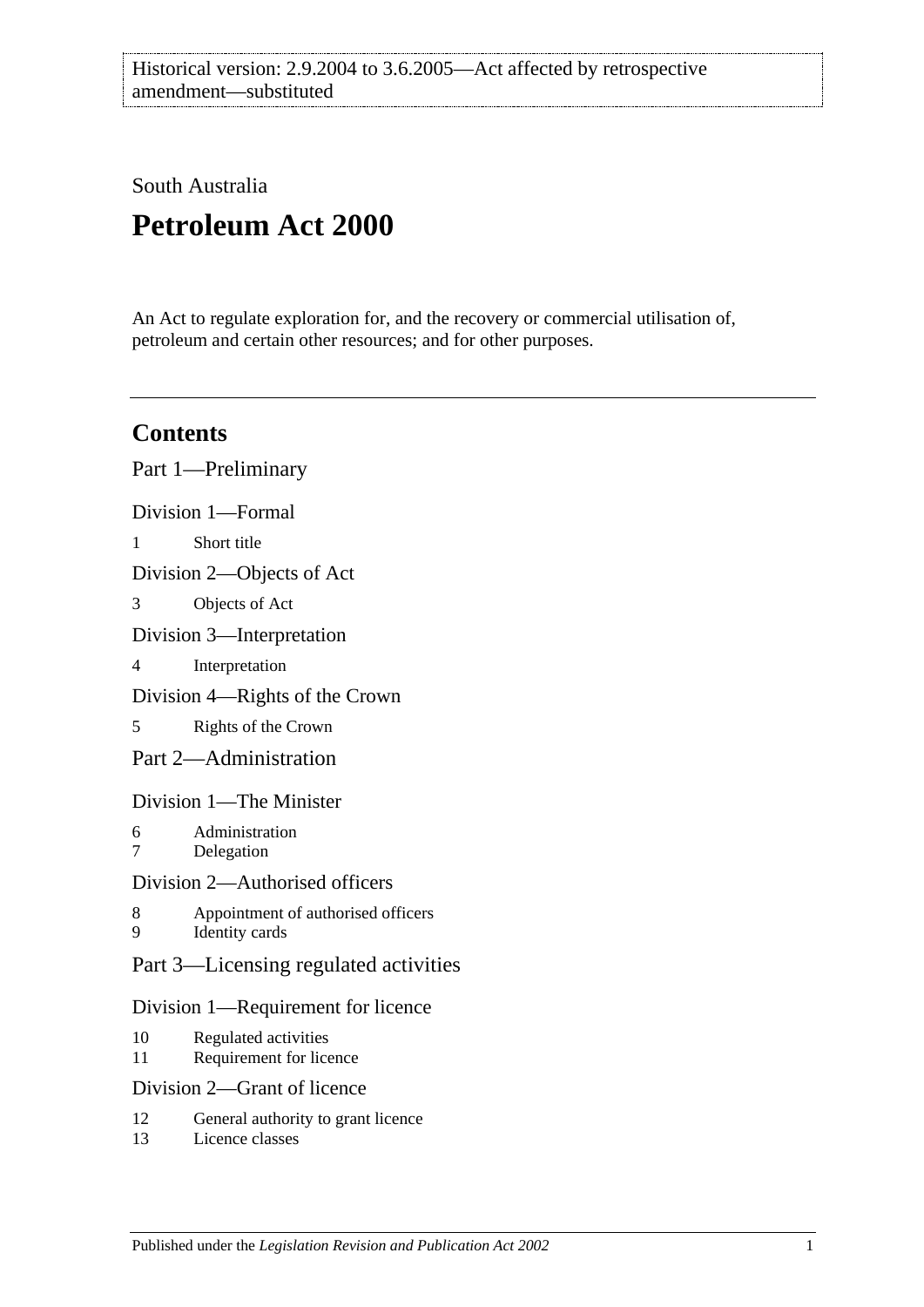#### [Division 3—Preliminary survey licence](#page-12-4)

- [Preliminary survey licence](#page-12-5)<br>15 Term of preliminary survey
- [Term of preliminary survey licence](#page-12-6)
- [Part 4—Exploration](#page-13-0)

#### [Division 1—Designation of highly prospective regions](#page-13-1)

[Designation of highly prospective regions](#page-13-2)

#### [Division 2—Speculative survey](#page-13-3)

- [Speculative survey licence](#page-13-4)
- [Area of speculative survey licence](#page-13-5)
- [Term of speculative survey licence](#page-13-6)
- [Consultation preceding grant or renewal of speculative survey licence](#page-13-7)

#### [Division 3—Exploration licence](#page-14-0)

- [Exploration licence](#page-14-1)
- [Call for tenders](#page-14-2)
- [Criteria to be considered for granting exploration licence](#page-15-0)
- [Areas for which licence may be granted](#page-15-1)
- [Work program to be carried out by exploration licensee](#page-15-2)
- [Term and renewal of exploration licence](#page-15-3)
- [Production of regulated resource under exploration licence](#page-16-0)

#### [Part 5—Retention](#page-16-1)

- [Nature and purpose of retention licence](#page-16-2)<br>29 Retention licence
- [Retention licence](#page-16-3)
- [Grant of retention licence](#page-17-0)
- [Area of retention licence](#page-17-1)
- [Term of retention licence](#page-17-2)
- [Work program to be carried out by retention licensee](#page-17-3)

# [Part 6—Production](#page-18-0)

- [Production licence](#page-18-1)
- [Grant of production licence](#page-18-2)
- [Power to require holder of exploration licence or retention licence to apply for production](#page-19-0)  [licence](#page-19-0)
- [Area of production licence](#page-19-1)
- [Work program to be carried out by production licensee](#page-19-2)
- [Requirement to proceed with production](#page-20-0)
- [Term of production licence](#page-20-1)
- [Cancellation or conversion of production licence where commercially productive](#page-20-2)  [operations are in abeyance](#page-20-2)
- [Unitisation of production](#page-20-3)

#### [Part 7—Royalty](#page-21-0)

- [Royalty on regulated resources](#page-21-1)
- [Penalty for late payment](#page-22-0)
- [Recovery of royalty](#page-22-1)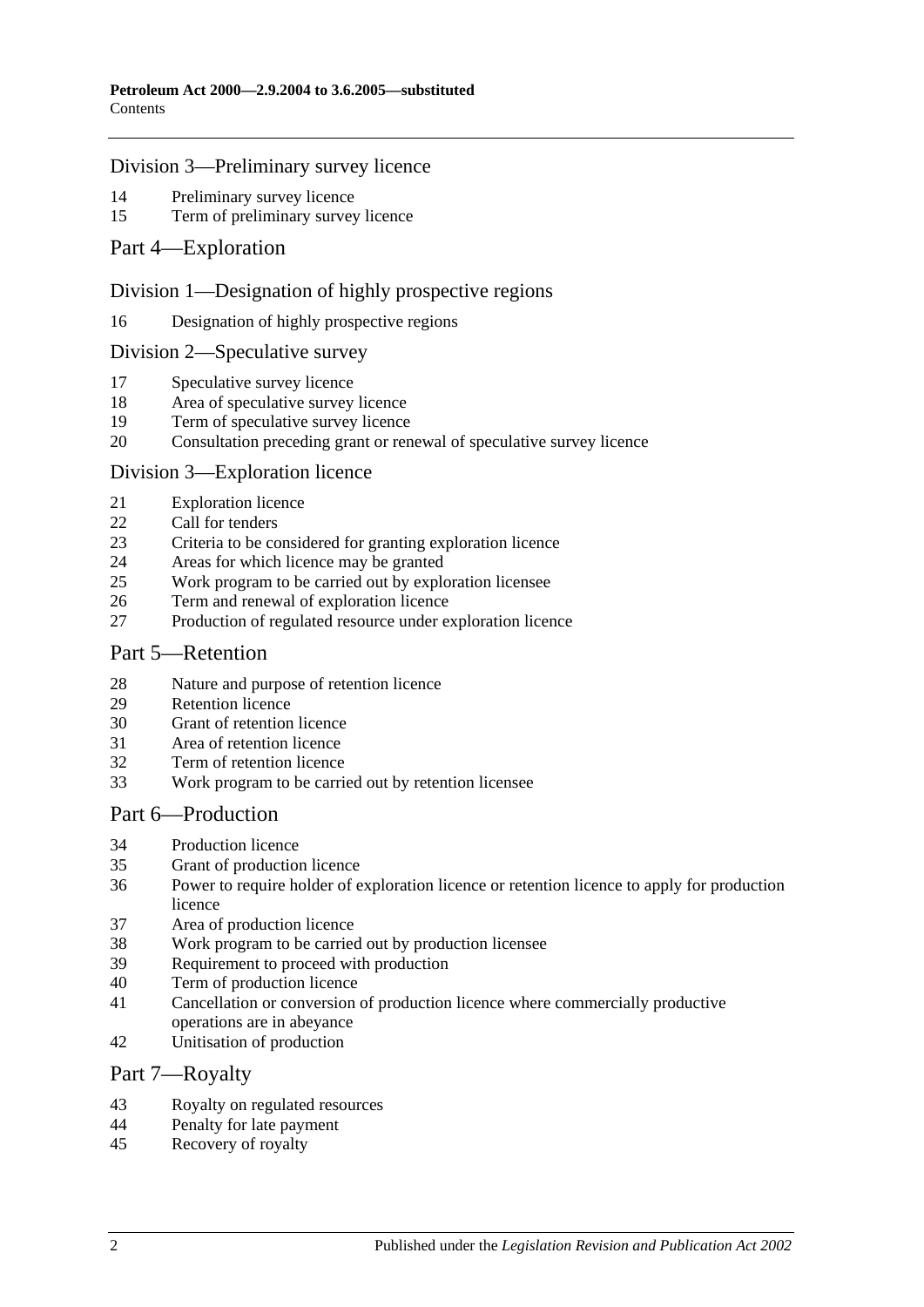# [Part 8—Transmission pipelines](#page-23-0)

[Division 1—Pipeline licence](#page-23-1)

- [Rights conferred by pipeline licence](#page-23-2)
- [Term and renewal of pipeline licence](#page-23-3)
- [Alteration of pipeline](#page-23-4)

#### [Division 2—Access to pipeline](#page-24-0)

[Ministerial power to require access to pipeline](#page-24-1)

#### [Division 3—Special provisions about pipelines](#page-24-2)

- [Acquisition of land by holder of pipeline licence](#page-24-3)
- [Pipeline easements](#page-24-4)
- [Compulsory acquisition of land for pipeline](#page-24-5)
- [Pipeline to be chattel](#page-25-0)
- [Inseparability of dealings with pipeline and pipeline land](#page-25-1)
- [Resumption of pipeline](#page-25-2)

#### [Part 9—Associated facilities](#page-26-0)

- [Associated facilities licence](#page-26-1)
- [Area of associated facilities licence](#page-26-2)
- [Term of associated facilities licence](#page-27-0)
- [Relationship with other licences](#page-27-1)

#### [Part 10—Entry to and use of land](#page-28-0)

- [Right of entry to land](#page-28-1)
- [Notice of entry on land](#page-28-2)
- [Disputed entry](#page-28-3)
- [Landowner's right to compensation](#page-28-4)
- [Right to require acquisition of land](#page-29-0)

#### [Part 11—General provisions about licences](#page-29-1)

#### [Division 1—General provision about applications](#page-29-2)

- [Application for licence](#page-29-3)
- [Preconditions of grant or renewal of licence](#page-30-0)

#### [Division 2—Extent of licence exclusivity](#page-30-1)

- [Application of Division](#page-30-2)
- [Extent to which same area may be subject to different licences](#page-30-3)
- [Grant of compatible licence to area already under licence](#page-31-0)
- [Interrelationship between rights of licensees under compatible licences](#page-31-1)
- [Excision of licence areas](#page-31-2)

#### [Division 3—Licence conditions](#page-31-3)

- [Mandatory conditions](#page-31-4)
- [Mandatory condition as to use of information etc](#page-31-5)
- [Classification of activities to be conducted under licence](#page-32-0)
- [Mandatory condition about resources required for compliance with environmental](#page-32-1)  [obligations](#page-32-1)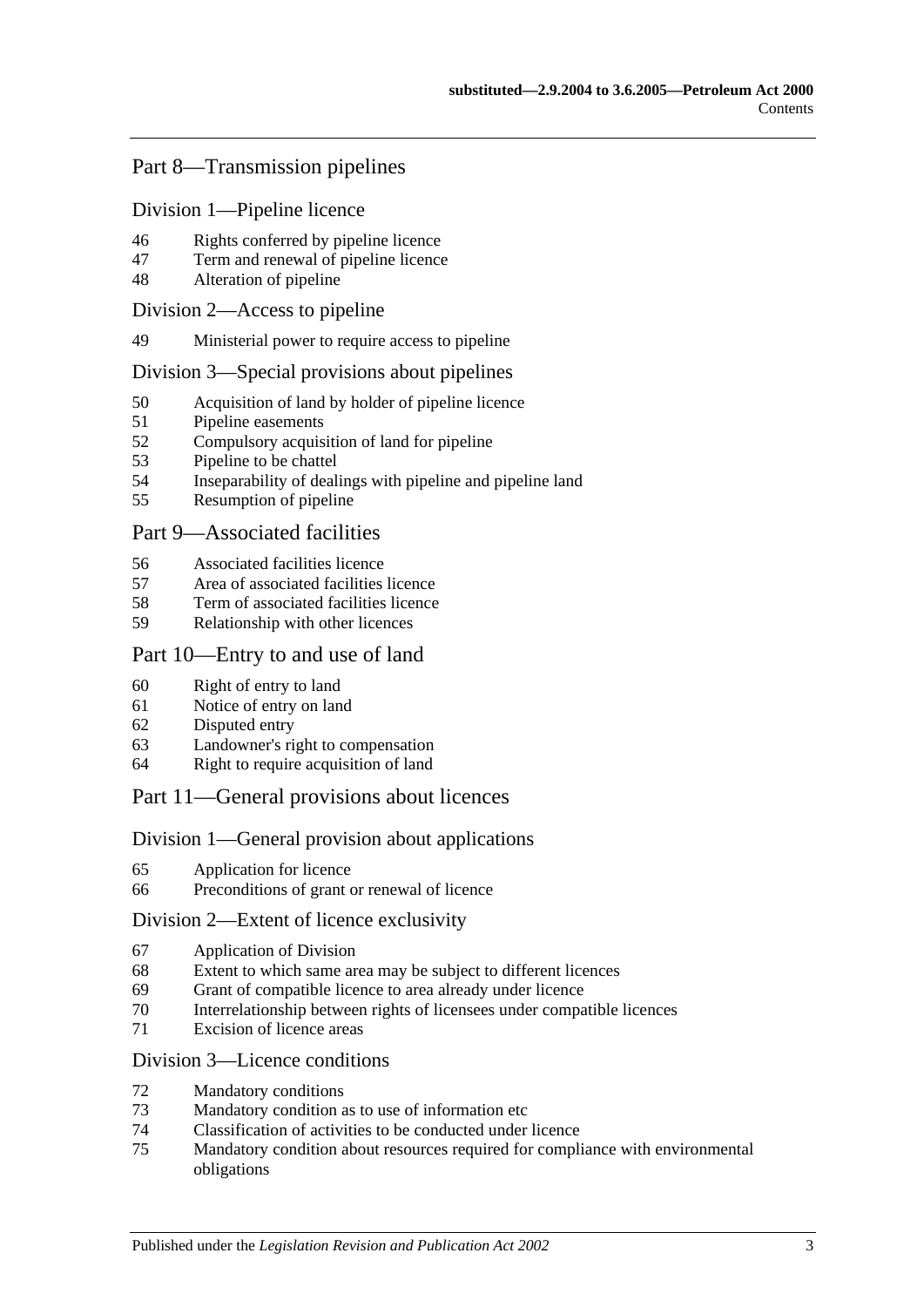- 76 [Discretionary](#page-32-2) conditions
- 77 [Non-compliance with licence conditions](#page-33-0)
- [Division 4—Annual fees](#page-33-1)
- 78 [Annual fees](#page-33-2)
- [Division 5—Reservoir access](#page-33-3)
- 79 [Access to natural reservoir](#page-33-4)
- [Division 6—Grant, resumption etc of land](#page-34-0)
- 80 [Grant, resumption etc of Crown and pastoral land](#page-34-1)
- [Division 7—Multiple licensees](#page-34-2)
- 81 [Multiple licensees](#page-34-3)
- [Division 8—Consolidation and division of licence areas etc](#page-35-0)
- 82 [Consolidation of licence areas](#page-35-1)
- 83 [Division of licence areas](#page-35-2)

### [Division 9—Record keeping and reporting requirements](#page-35-3)

- 84 [Records to be kept by licensee](#page-35-4)
- 85 [Reporting of certain incidents](#page-36-0)
- 86 [Information to be provided by licensee](#page-36-1)

#### [Division 10—General requirements for operations](#page-37-0)

87 [Activities to be carried out with due care and in accordance with good industry practice](#page-37-1)

#### [Division 11—Minister's power to carry out work](#page-37-2)

88 [Ministerial direction](#page-37-3)

#### [Division 12—Surrender, suspension or cancellation of licence](#page-37-4)

- 89 [Surrender](#page-37-5)
- 90 [Suspension of licence by agreement](#page-38-0)
- 91 [Disciplinary power to suspend or cancel licence](#page-38-1)

#### [Division 13—Notice of grant etc of licence](#page-38-2)

92 [Notice to be published in Gazette](#page-38-3)

#### [Division 14—Interference with regulated activities](#page-39-0)

93 [Obligation not to interfere with regulated activities](#page-39-1)

#### [Division 15—Safety net](#page-39-2)

94 [Safety net](#page-39-3)

#### [Part 12—Environment protection](#page-39-4)

#### [Division 1—Objects](#page-39-5)

95 [Objects](#page-39-6)

#### [Division 2—Environmental prerequisites](#page-39-7)

96 [Pre-conditions of regulated activities](#page-39-8)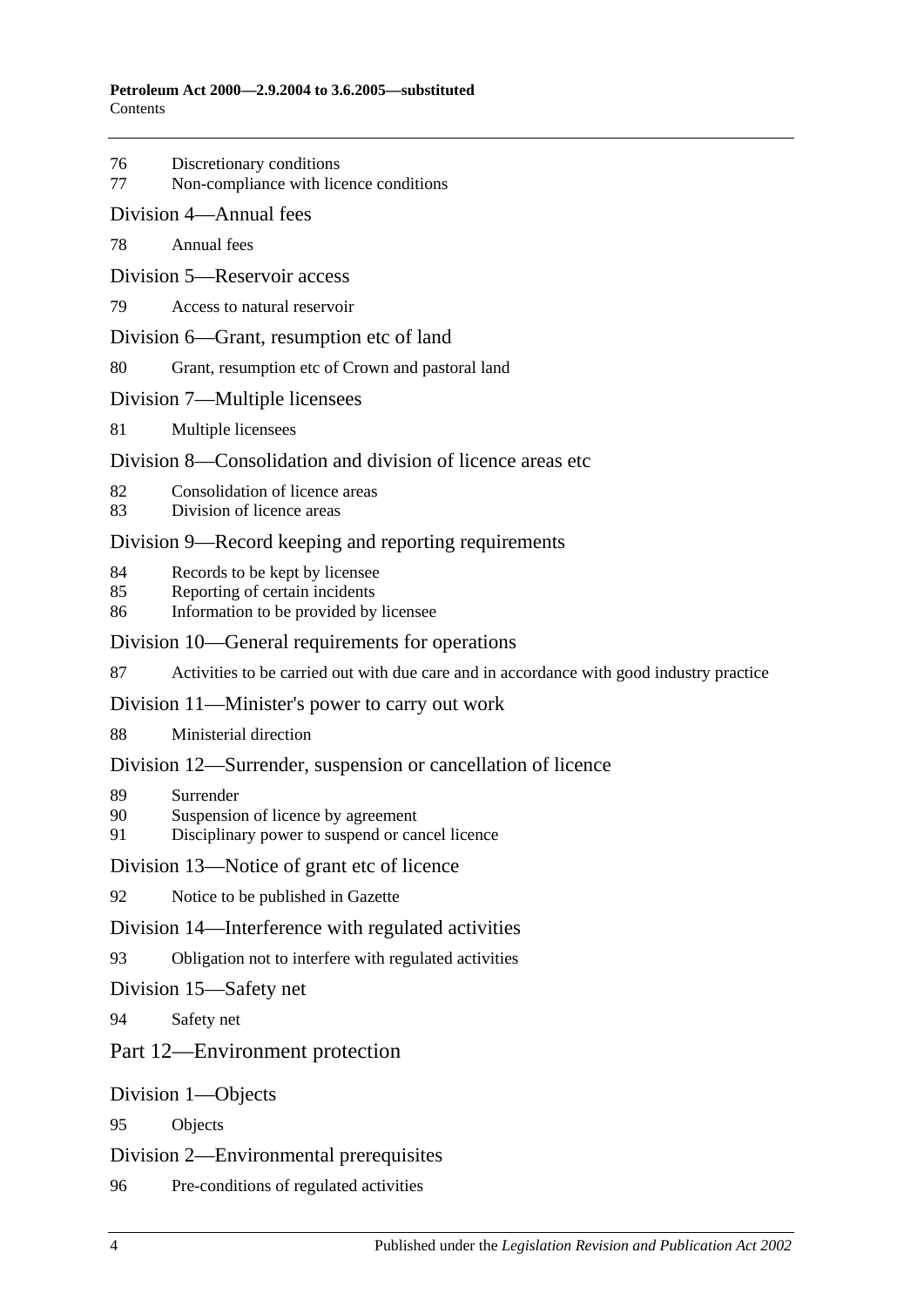[Division 3—Environmental impact report and classification of regulated activities](#page-40-0)

- [Environmental impact report](#page-40-1)
- [Classification of regulated activities](#page-40-2)

#### [Division 4—Statements of environmental objectives](#page-41-0)

- [Preparation of statement of environmental objectives](#page-41-1)
- [Content of a statement of environmental objectives](#page-41-2)
- [Approval of statement of environmental objectives for low impact activities](#page-42-0)
- [Statement of environmental objectives for medium impact activities](#page-42-1)
- [Statement of environmental objectives for high impact activities](#page-43-0)
- 103A [Murray-Darling Basin](#page-43-1)
- [Commencement of statement of environmental objectives](#page-43-2)
- [Enforcement of requirements etc of statement of environmental objectives](#page-43-3)

#### [Division 5—The environmental register](#page-44-0)

- [Environmental register](#page-44-1)
- [Environmental register to be available for inspection](#page-44-2)

#### [Division 6—General provisions for environmental protection](#page-44-3)

- [Power to direct licensee to take action to prevent or minimise environmental damage](#page-44-4)
- [Power to direct rehabilitation of land](#page-45-0)
- [Application for review of environmental direction](#page-45-1)
- [Liability for damage caused by authorised activities](#page-45-2)
- [Part 13—Registrable dealings](#page-46-0)

#### [Division 1—Registrable dealings](#page-46-1)

- [Registrable dealings](#page-46-2)
- [Requirement for approval and registration of registrable dealings](#page-46-3)
- [Application for approval](#page-46-4)

#### [Division 2—The public register](#page-47-0)

- Public [register](#page-47-1)
- [Public register to be available for inspection](#page-47-2)

#### [Division 3—The commercial register](#page-47-3)

- [Commercial register](#page-47-4)
- [Authority to search register](#page-48-0)

#### [Part 14—Investigation and enforcement](#page-48-1)

- [Authorised investigations](#page-48-2)
- [Powers of entry and inspection](#page-48-3)
- [Power to gather information](#page-49-0)
- [Production of records](#page-49-1)
- [Publication of result of investigation](#page-49-2)

#### [Part 15—Reconsideration and appeal](#page-50-0)

#### [Division 1—Application of this Part](#page-50-1)

[Decisions etc subject to review and appeal](#page-50-2)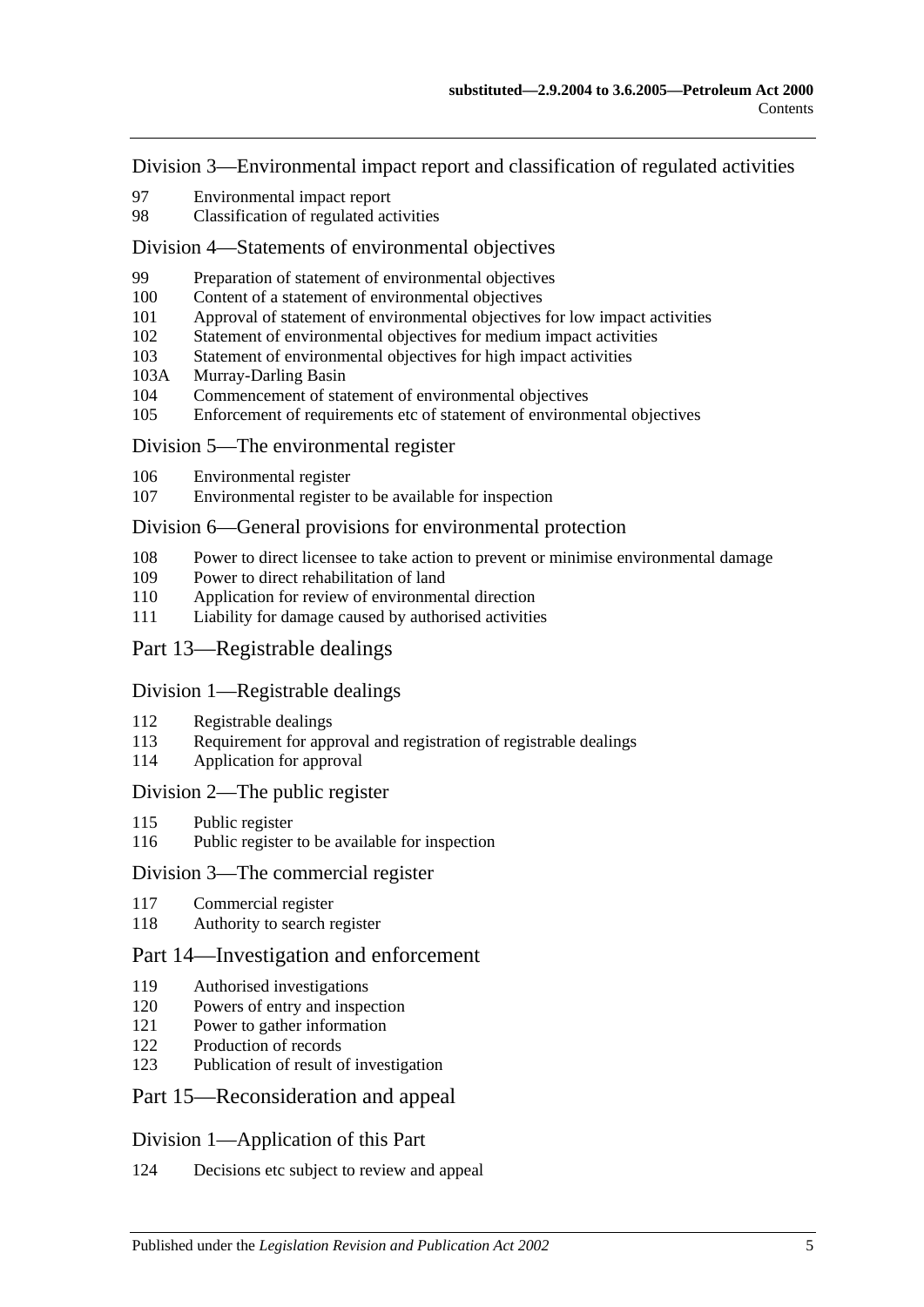#### [Division 2—Reconsideration](#page-50-3)

- 125 [Application for reconsideration](#page-50-4)
- 126 [Constitution of advisory committee](#page-50-5)
- 127 [Minister's decision on application for reconsideration](#page-51-0)

#### [Division 3—Appeal](#page-51-1)

128 [Right of appeal](#page-51-2)

#### [Part 16—Miscellaneous](#page-51-3)

- 129 [Giving of notices](#page-51-4)
- 130 [Verification of information](#page-51-5)
- 130A [Avoidance of duplication of procedures etc](#page-52-0)
- 131 [Saving of powers with respect to Crown land etc](#page-54-0)
- 132 [Immunity from liability](#page-54-1)
- 133 [Proof of administrative acts](#page-54-2)
- 134 [Extension of time limits](#page-54-3)
- 135 [Secrecy](#page-54-4)
- 136 [Administrative penalties](#page-54-5)
- 137 Preservation of rights under *[Cooper Basin \(Ratification\) Act](#page-55-0) 1975*
- 138 [Regulations](#page-55-1)

### [Schedule—Transitional provisions](#page-56-0)

- 2 [Continuation of licences](#page-56-1)
- 3 [Preservation of operation of the repealed Act for certain purposes](#page-56-2)<br>4 Limitation on certain rights
- 4 [Limitation on certain rights](#page-56-3)<br>5 Environmental assessments
- 5 [Environmental assessments](#page-57-0)
- 6 [Statements of environmental objectives](#page-57-1)
- 7 [Presumptive classification of activities](#page-57-2)
- 8 [Non-application of certain provisions to certain pipelines](#page-57-3)

[Legislative history](#page-58-0)

# <span id="page-5-0"></span>**The Parliament of South Australia enacts as follows:**

# **Part 1—Preliminary**

# <span id="page-5-1"></span>**Division 1—Formal**

# <span id="page-5-2"></span>**1—Short title**

This Act may be cited as the *Petroleum Act 2000*.

# <span id="page-5-3"></span>**Division 2—Objects of Act**

# <span id="page-5-4"></span>**3—Objects of Act**

The objects of this Act are—

(a) to create an effective, efficient and flexible regulatory system for the industries involving exploration for, and the recovery or commercial utilisation of, petroleum and other resources to which this Act applies; and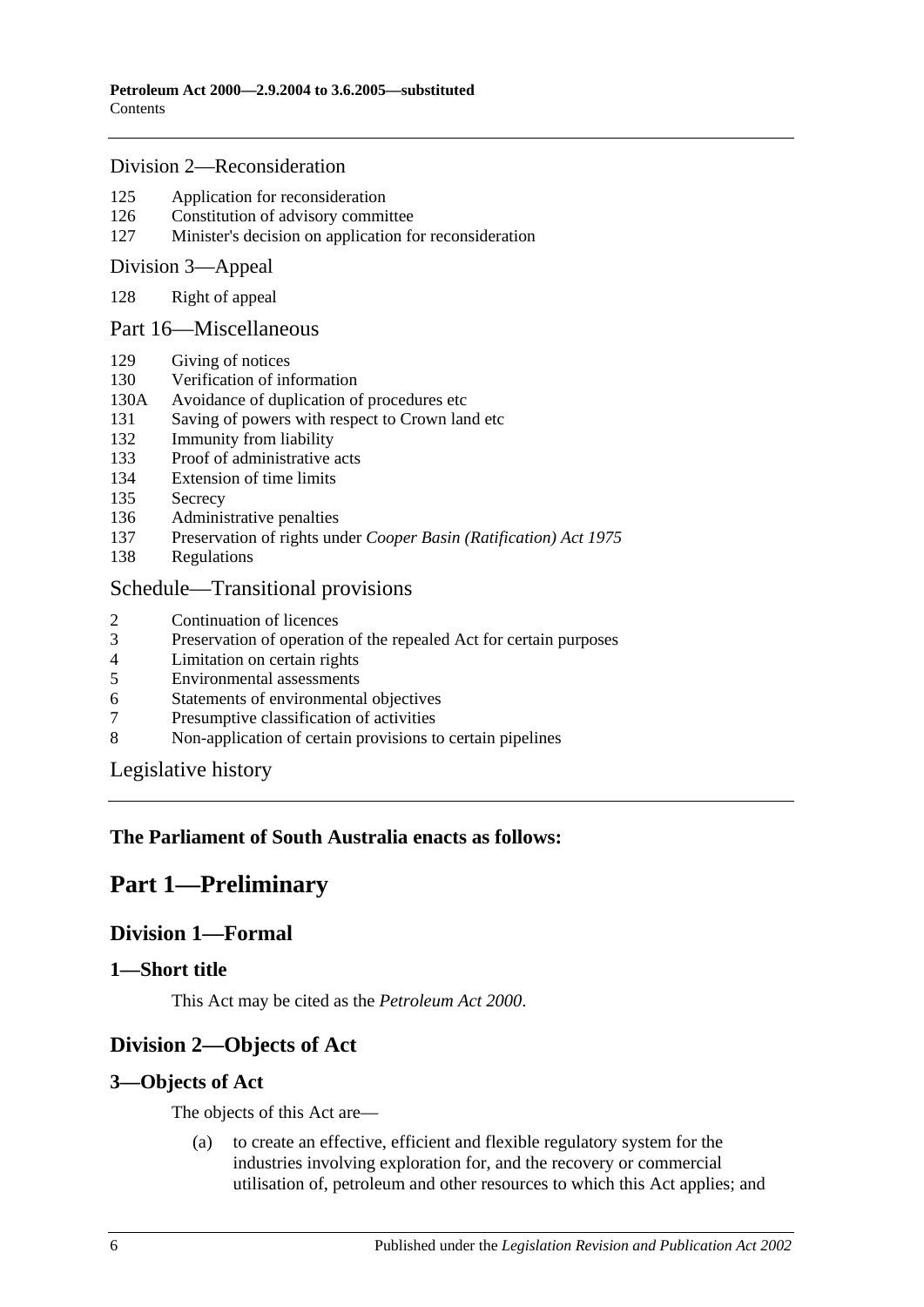- (b) to encourage and maintain an appropriate level of competition in exploration for and production of petroleum and other resources to which this Act applies; and
- (c) to create an effective, efficient and flexible regulatory system for the construction and operation of transmission pipelines for transporting petroleum and other substances to which this Act applies; and
- (d) to minimise environmental damage from the activities involved in—
	- (i) exploration for, or the recovery or commercial utilisation of, petroleum and other resources to which this Act applies; and
	- (ii) the construction or operation of transmission pipelines for transporting petroleum and other substances to which this Act applies; and
- (e) to establish appropriate consultative processes involving people directly affected by regulated activities and the public generally; and
- (f) to ensure as far as reasonably practicable security of supply for users of natural gas; and
- (g) to protect the public from risks inherent in regulated activities.

# <span id="page-6-0"></span>**Division 3—Interpretation**

### <span id="page-6-1"></span>**4—Interpretation**

(1) In this Act, unless the contrary intention appears—

*administrative penalty*—See [section](#page-54-5) 136;

*approved form* means a form approved by the Minister;

*associated facilities*—See [section](#page-26-3) 56(2);

*authorised activity* means a regulated activity authorised by a licence;

*authorised officer* means a person authorised in writing by the Minister to exercise the powers of an authorised officer under this Act;

*business day* means any day except a Saturday, Sunday or public holiday;

*contravention* includes non-compliance;

*department* means the department of the Public Service assigned to assist the Minister in the administration of this Act;

*discretionary condition* of a licence means a condition that is imposed at the discretion of the Minister under this Act;

*easement* includes the statutory easement under the *[Natural Gas Authority Act](http://www.legislation.sa.gov.au/index.aspx?action=legref&type=act&legtitle=Natural%20Gas%20Authority%20Act%201967) 1967*;

*environment* includes—

- (a) land, air, water (including both surface and underground water), organisms and ecosystems; and
- (b) buildings, structures and cultural artefacts; and
- (c) productive capacity or potential; and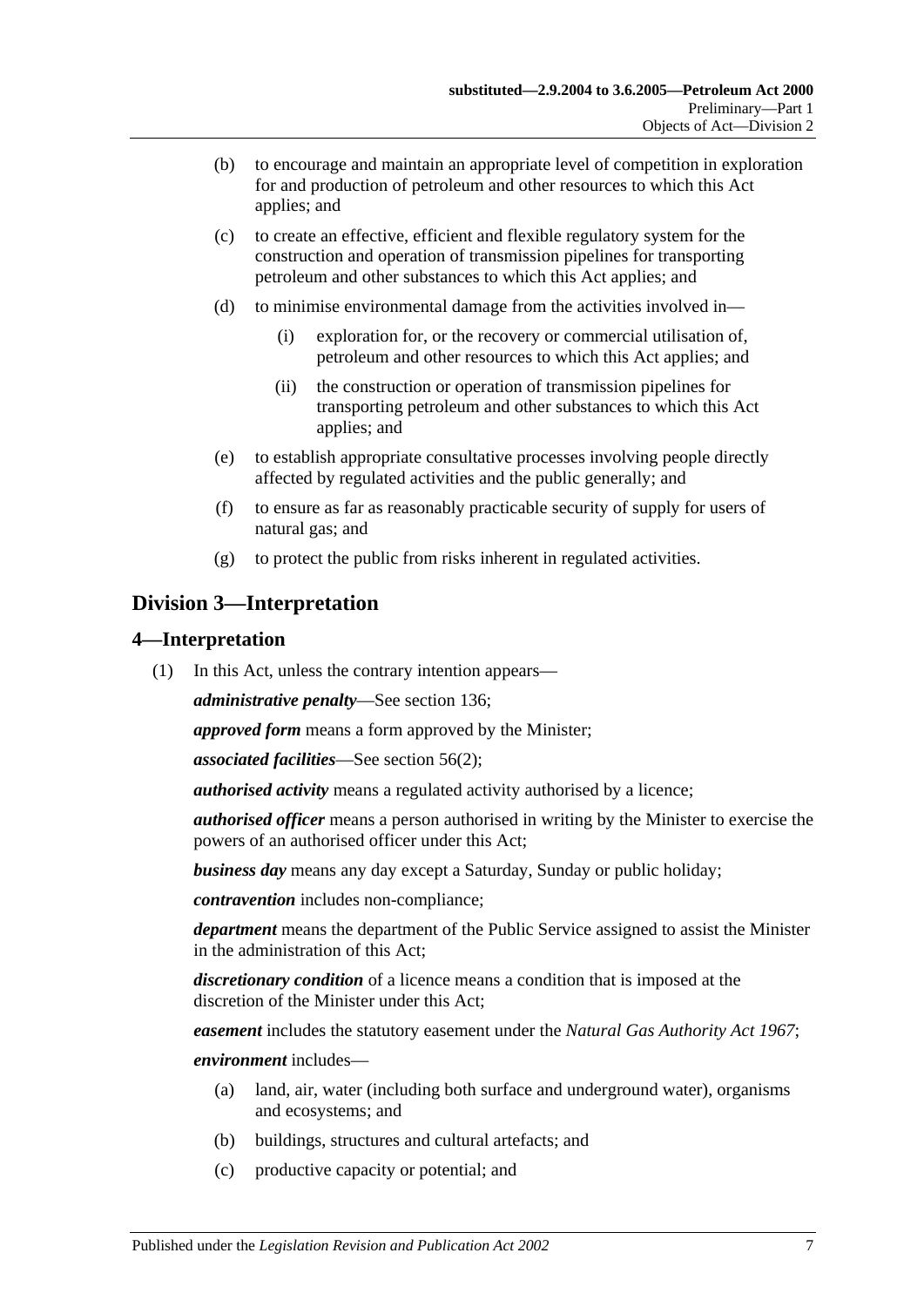- (d) the external manifestations of social and economic life; and
- (e) the amenity values of an area;

*ERD Court* means the Environment, Resources and Development Court;

*former licensee* includes a person who held a licence under the repealed Act;

*geothermal energy* means thermal energy contained in subsurface rock or other subterranean substances which is extracted or released by a means other than as part of the production of a naturally occurring underground accumulation of a substance;

*GST* means the tax payable under the GST law;

*GST component* means a component attributable to a liability to GST;

*GST law* means—

- (a) *A New Tax System (Goods and Services Tax) Act 1999* (Cwth); and
- (b) the related legislation of the Commonwealth dealing with the imposition of a tax on the supply of goods and services;

*highly prospective region* means a part of the State designated by the Minister, by notice in the Gazette, as a highly prospective region;

*joint venture* includes a partnership;

*land* includes an estate or interest in land or right in respect of land;

*licence* means—

- (a) a speculative survey licence; or
- (b) a exploration licence; or
- (c) a retention licence; or
- (d) a production licence; or
- (e) a preliminary survey licence; or
- (f) a pipeline licence; or
- (g) an associated facility licence;

*mandatory condition* of a licence means a condition that must be imposed under a provision of this Act;

*Murray-Darling Basin* has the same meaning as in the *[Murray-Darling Basin](http://www.legislation.sa.gov.au/index.aspx?action=legref&type=act&legtitle=Murray-Darling%20Basin%20Act%201993)  Act [1993](http://www.legislation.sa.gov.au/index.aspx?action=legref&type=act&legtitle=Murray-Darling%20Basin%20Act%201993)*;

*natural gas* means petroleum that is, or would be, gaseous, at Standard Temperature and Pressure;

*natural reservoir* means a part of a geological structure (including one that has been artificially modified)—

- (a) in which petroleum or some other regulated substance has accumulated; or
- (b) which is suitable for the storage of petroleum or some other regulated substance;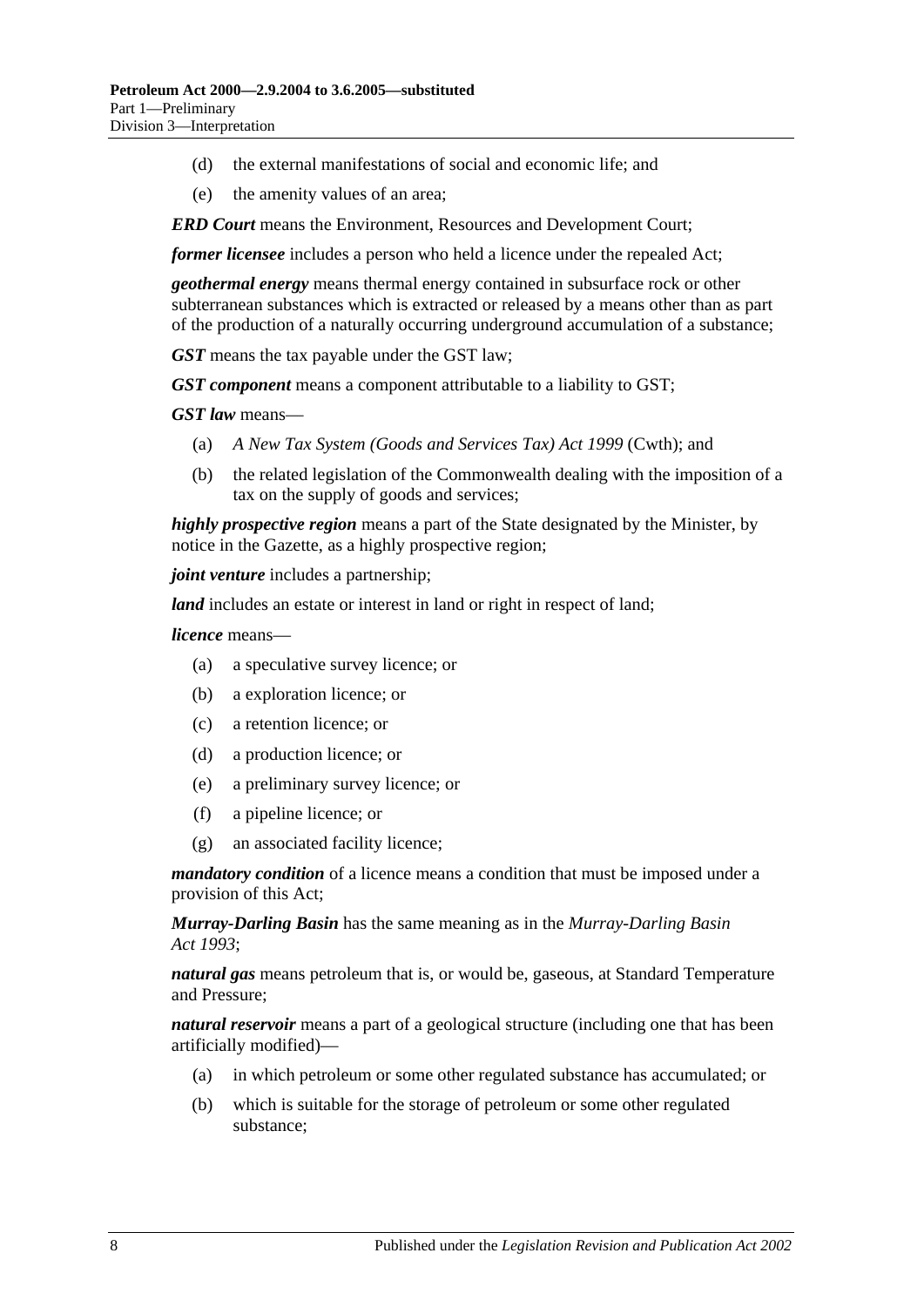*occupier* of land means—

- (a) a person in actual possession of the land under a right of exclusive possession; or
- (b) a person who holds a licence (other than a speculative survey licence or a pipeline survey licence) over the land;

*owner* of land means—

- (a) a person who holds a registered estate or interest in the land; or
- (b) a person who holds native title in the land; or
- (c) a person who has, by statute, the care, control or management of land; or
- (d) a person who is lawfully in occupation of the land;

*petroleum* means a naturally occurring substance consisting of a hydrocarbon or mixture of hydrocarbons in gaseous, liquid or solid state but does not include coal or shale unless occurring in circumstances in which the use of techniques for coal seam methane production or in situ gasification would be appropriate;

*pipeline* means a pipe or system of pipes for conveying petroleum or another regulated substance from place to place and includes—

- (a) tanks, machinery and equipment necessary for, or associated with, its operation;
- (b) a part of a pipeline;

*pipeline land* means an interest in land (including an easement) acquired for the construction, maintenance or operation of a transmission pipeline;

*private land* means land alienated from the Crown by the grant of an estate in fee simple or a possessory interest conferring a right to exclusive possession of the land;

#### *produce*—

- (a) a person produces petroleum or another regulated substance if the petroleum or other substance is recovered or released from a natural reservoir in which it has been contained in the course, or as a result, of operations carried out by that person (and production is taken to occur when it reaches ground level);
- (b) a person produces a regulated resource (other than a regulated substance)—
	- (i) in the case of geothermal energy—by releasing the energy for an industrial or commercial purpose;
	- (ii) in the case of a natural reservoir—by using it for the storage of petroleum or another regulated substance;

*prospectivity* of an area means its potential for the discovery of petroleum or other regulated resources;

*public land* means any land that is not private land;

#### *record* includes—

- (a) a record in the form of a book or document, or in the form of a map;
- (b) a record in the form of electronic data;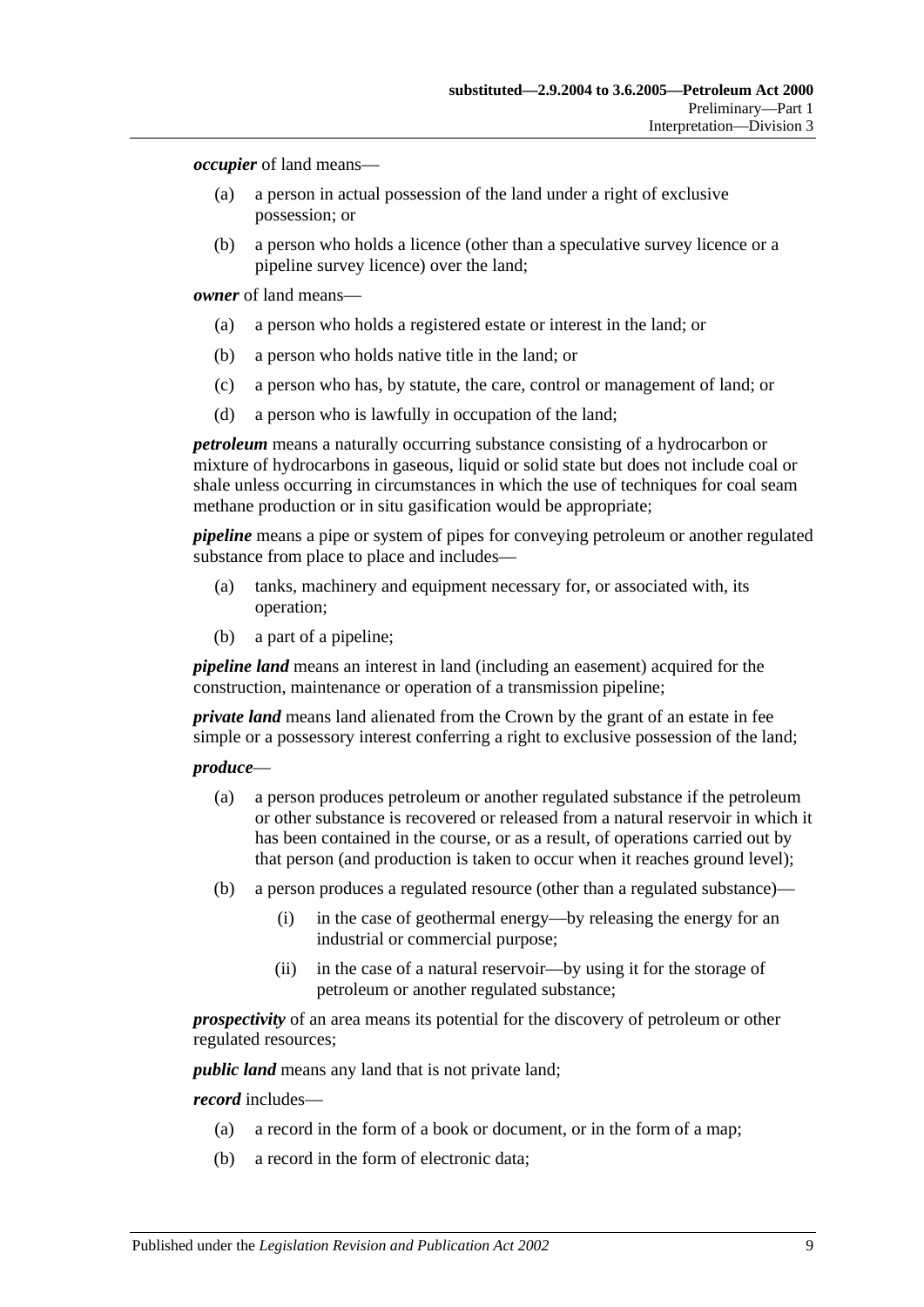- (c) geological samples;
- (d) samples of—
	- (i) petroleum; or
	- (ii) another regulated substance; or
	- (iii) water;

*regulated activity*—See [section](#page-11-2) 10;

#### *regulated resource* means—

- (a) a naturally occurring underground accumulation of a regulated substance; or
- (b) a source of geothermal energy; or
- (c) a natural reservoir;

#### *regulated substance* means—

- (a) petroleum; or
- (b) hydrogen sulphide; or
- (c) nitrogen; or
- (d) helium; or
- (e) carbon dioxide; or
- (f) any substance declared by regulation to be a substance to which this Act applies;

*relevant court* means—

- (a) where the amount or value of the claim to which the proceedings relate is \$150 000 or less—the Warden's Court; or
- (b) in any other case—the Land and Valuation Court;

#### *repealed Act* means the *[Petroleum Act](http://www.legislation.sa.gov.au/index.aspx?action=legref&type=act&legtitle=Petroleum%20Act%201940) 1940*;

*transmission pipeline* means a pipeline for conveying petroleum or another regulated substance from a point at or near the place of its production to another place or other places (or a pipeline that forms part of a system of pipelines for that purpose) but does not include the following—

- (a) a pipeline located within the area of a production or retention licence or the combined area of two or more production or retention licences (not being part of a pipeline that extends beyond the area of such a licence); or
- (b) a pipeline located within the site of an industrial plant; or
- (c) a pipeline that forms part of a gas distribution system within a city, town or other centre of population or industry; or
- (d) if a pipeline extends beyond State boundaries—the parts of the pipeline located outside the State; or
- (e) a pipeline excluded by regulation from the ambit of this definition;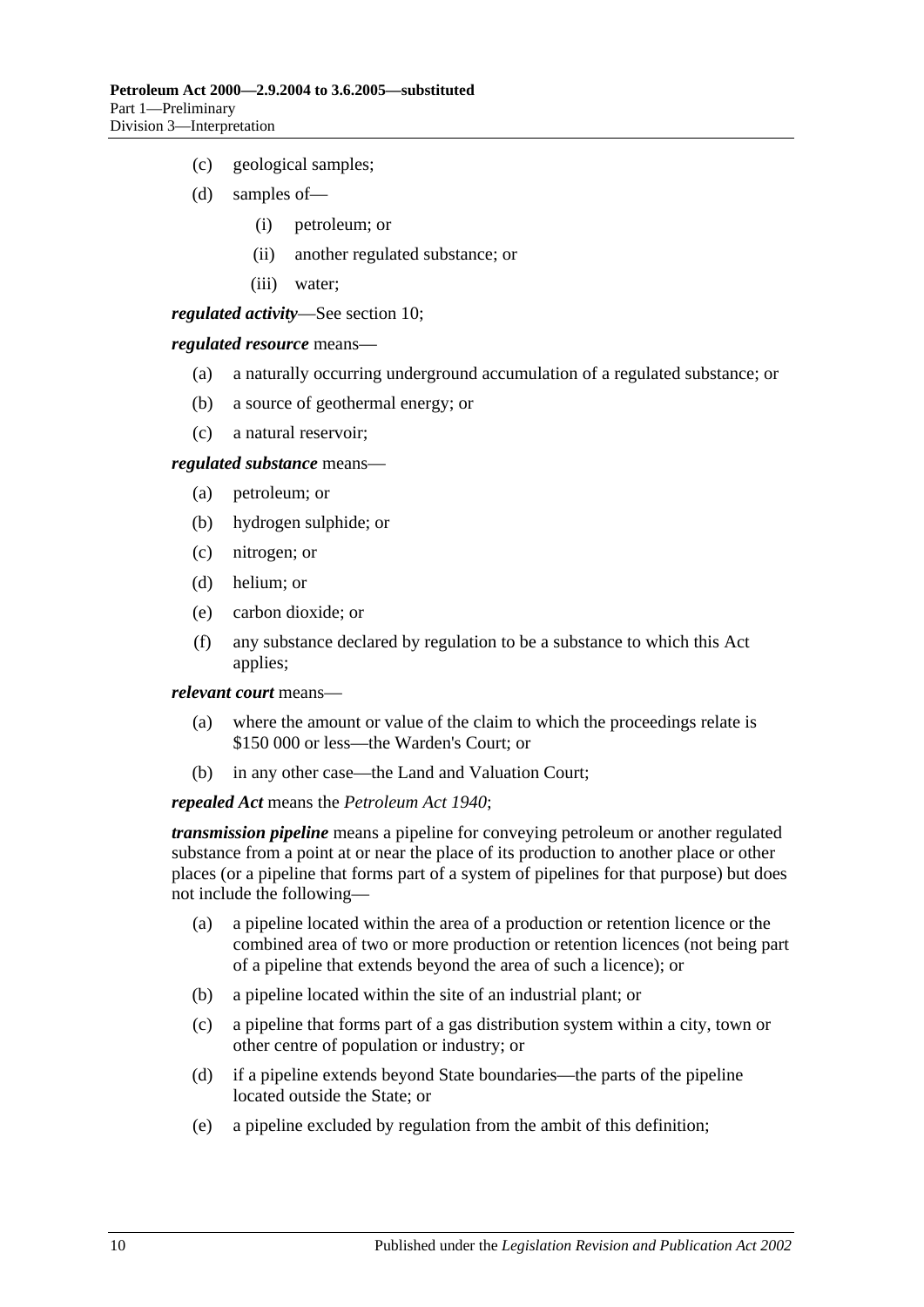(2) A reference in this Act to petroleum or another regulated substance extends to a mixture of substances of which petroleum or the other relevant substance is a constituent part.

# <span id="page-10-0"></span>**Division 4—Rights of the Crown**

# <span id="page-10-1"></span>**5—Rights of the Crown**

- (1) The property in petroleum and other regulated resources is vested (or continues to be vested) in the Crown.
- (2) On the production of petroleum, or some other regulated substance, by a person lawfully entitled to produce the petroleum or other regulated substance, it becomes the property of the person who produced it.

# <span id="page-10-3"></span><span id="page-10-2"></span>**Part 2—Administration**

# **Division 1—The Minister**

# <span id="page-10-4"></span>**6—Administration**

The Minister has the general administration of this Act.

# <span id="page-10-5"></span>**7—Delegation**

- (1) The Minister may—
	- (a) delegate any of the Minister's powers or functions under this Act to a specified person, or a person holding or acting in a specified office or position; or
	- (b) vary or revoke a delegation under this section.
- (2) If the terms of an instrument of delegation allow for subdelegation, the delegate may subdelegate the power or function in accordance with the instrument.
- (3) A delegation or subdelegation does not prevent the exercise of a delegated power or function by the delegator.
- (4) Notice of a delegation or subdelegation, or the variation or revocation of a delegation or subdelegation, under this section is to be published in the Gazette.

# <span id="page-10-6"></span>**Division 2—Authorised officers**

# <span id="page-10-7"></span>**8—Appointment of authorised officers**

The Minister may, by instrument in writing, authorise a person to exercise the powers of an authorised officer under this Act either generally or subject to specified limitations and restrictions.

# <span id="page-10-8"></span>**9—Identity cards**

- (1) The Minister must issue to each authorised officer an identity card—
	- (a) stating the name of the authorised officer; and
	- (b) containing a photograph of the authorised officer; and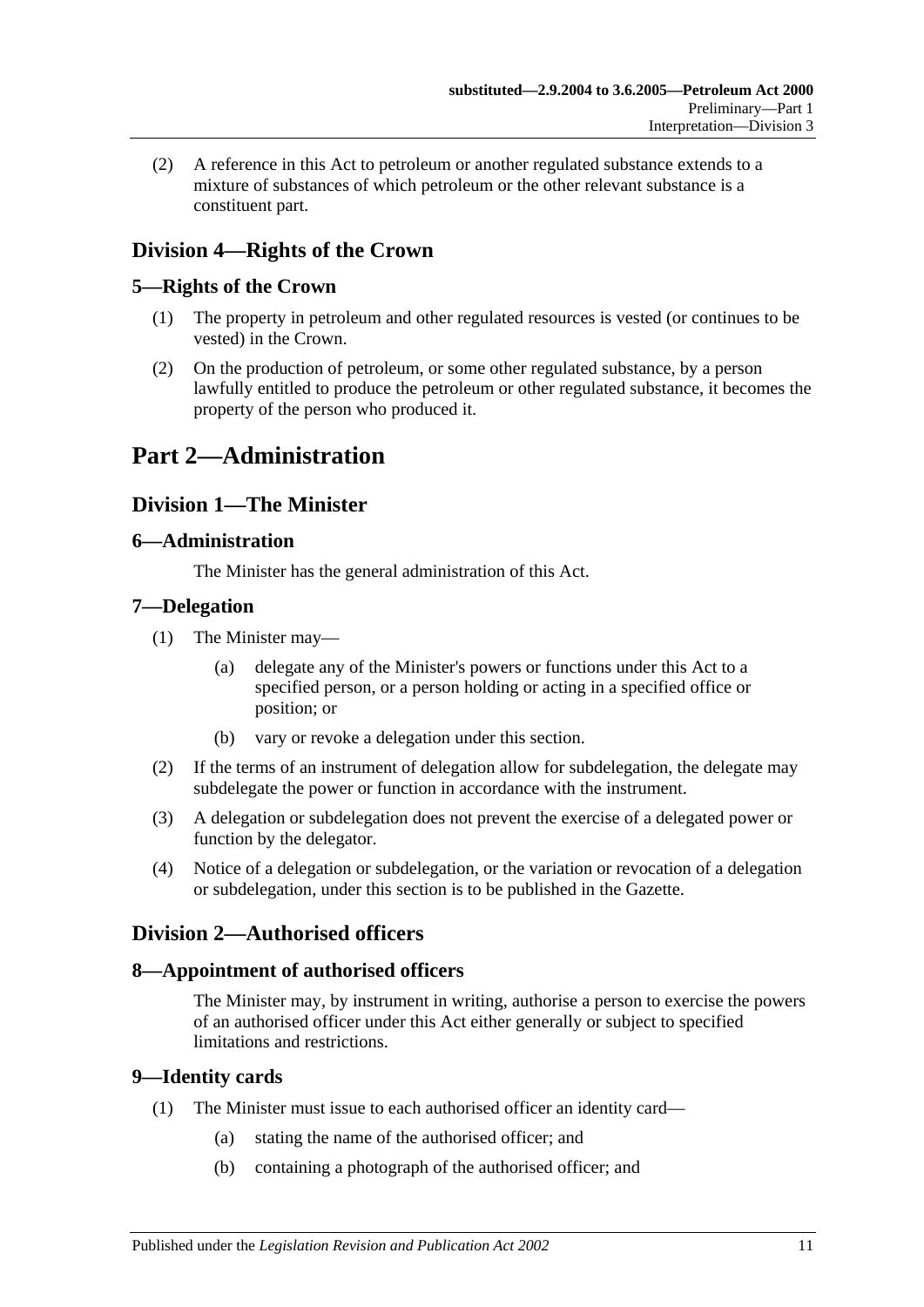- (c) stating that the person whose name and photograph appear on the card is an authorised officer for this Act.
- (2) If an authorised officer proposes to exercise powers under this Act against a person, the authorised officer must, if practicable, produce the identity card for inspection.

# <span id="page-11-0"></span>**Part 3—Licensing regulated activities**

# <span id="page-11-1"></span>**Division 1—Requirement for licence**

# <span id="page-11-2"></span>**10—Regulated activities**

- (1) The following are *regulated activities*:
	- (a) exploration for petroleum or another regulated resource; or
	- (b) operations to establish the nature and extent of a discovery of petroleum or another regulated resource, and to establish the commercial feasibility of production and the appropriate production techniques; or
	- (c) production of petroleum or another regulated substance; or
	- (d) utilisation of a natural reservoir to store petroleum or another regulated substance; or
	- (e) production of geothermal energy; or
	- (f) construction of a transmission pipeline for carrying petroleum or another regulated substance; or
	- (g) operation of a transmission pipeline for carrying petroleum or another regulated substance.
- (2) However, exploratory operations conducted at a height of 500m or more above the surface of the ground are not regulated activities.
- (3) A reference to a regulated activity includes all operations and activities reasonably necessary for, or incidental to, that activity such as (for example)—
	- (a) physical and geophysical surveys of land;
	- (b) the drilling of wells;
	- (c) the injection of water or some other substance into a natural reservoir in order to enhance production of petroleum or another regulated substance;
	- (d) forcing water or some other substance through a source of geothermal energy in order to absorb thermal energy and enable its recovery or utilisation at the surface;
	- (e) the processing of substances recovered from a well;
	- (f) the construction of borrow pits;
	- (g) the installation and operation of plant and equipment;
	- (h) the use of a natural reservoir to store a regulated substance;
	- (i) water disposal;
	- (j) the construction of roads, camps, airports, buildings and other infrastructure.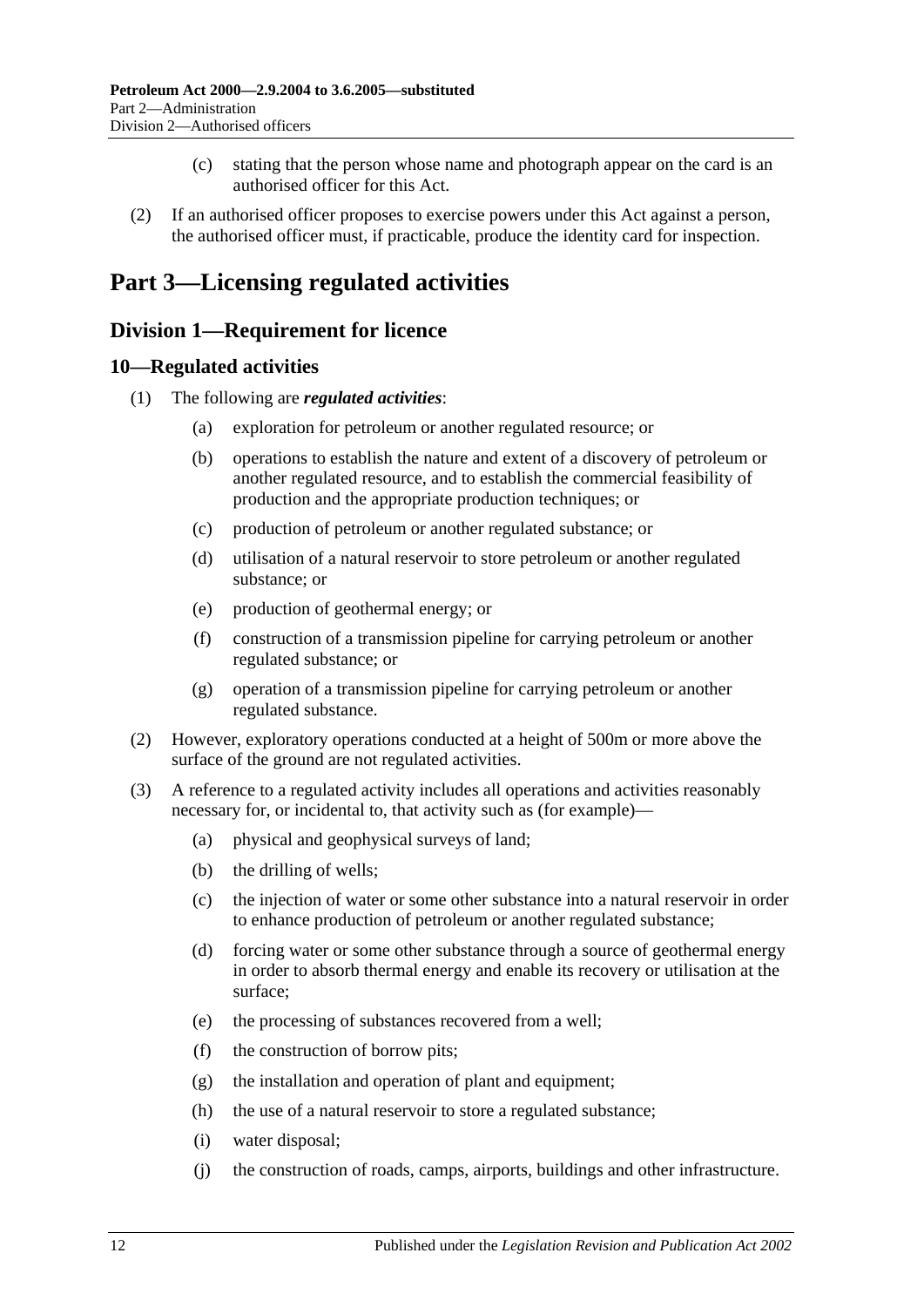# <span id="page-12-0"></span>**11—Requirement for licence**

A person must not engage in a regulated activity unless the activity is authorised under this Act.

Maximum penalty: \$120 000.

# <span id="page-12-1"></span>**Division 2—Grant of licence**

# <span id="page-12-2"></span>**12—General authority to grant licence**

The Minister may, subject to this Act, grant a licence.

# <span id="page-12-3"></span>**13—Licence classes**

Licences are of the following classes:

- (a) preliminary survey licence; and
- (b) speculative survey licence; and
- (c) exploration licence; and
- (d) retention licence; and
- (e) production licence; and
- (f) pipeline licence; and
- (g) associated facility licence.

# <span id="page-12-4"></span>**Division 3—Preliminary survey licence**

# <span id="page-12-5"></span>**14—Preliminary survey licence**

- (1) A *preliminary survey licence* authorises the licensee to carry out a survey, environmental evaluation, or other form of assessment preparatory to the carrying out of regulated activities on land.
- (2) A preliminary survey licence may authorise incidental matters such as (for example) marking out the proposed route of a pipeline on land.
- (3) The rights conferred on the holder of a preliminary survey licence are not exclusive.

# <span id="page-12-6"></span>**15—Term of preliminary survey licence**

- (1) The term of a preliminary survey licence is 1 year.
- (2) A preliminary survey licence may be renewed from time to time for a further term up to a maximum aggregate term of 5 years.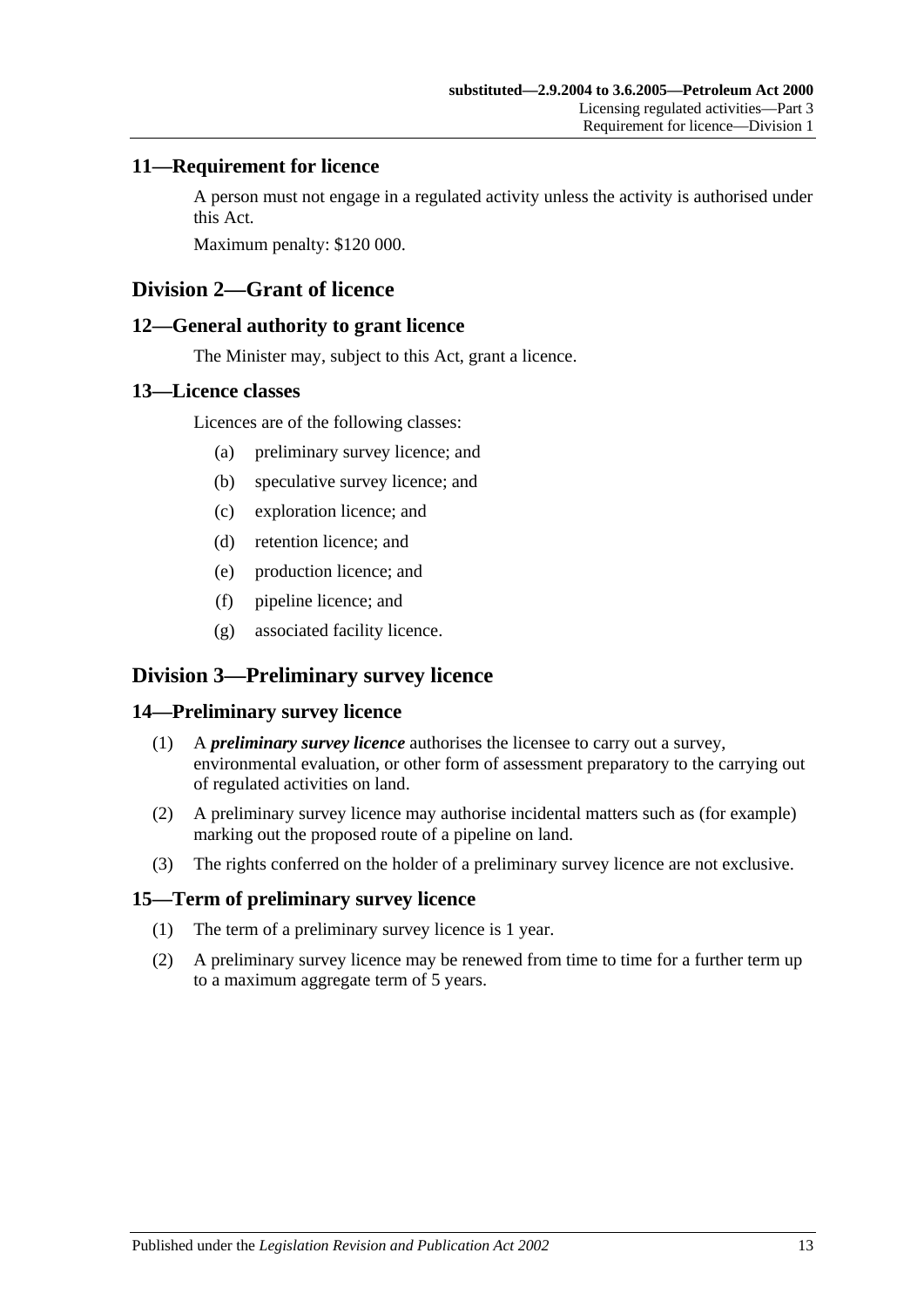# <span id="page-13-0"></span>**Part 4—Exploration**

# <span id="page-13-1"></span>**Division 1—Designation of highly prospective regions**

# <span id="page-13-2"></span>**16—Designation of highly prospective regions**

- (1) If the Minister considers a particular part of the State to be highly prospective for petroleum exploration or for exploration for other regulated resources, the Minister may, by notice in the Gazette, designate that part of the State as a highly prospective region.
- (2) The notice may specify regulated resources in relation to which the region is to be regarded as highly prospective and, in that case, the region will be regarded as highly prospective for those resources but not in relation to other regulated resources.
- (3) The Minister may, by subsequent notice in the Gazette, vary or revoke a notice under this section.

# <span id="page-13-3"></span>**Division 2—Speculative survey**

# <span id="page-13-4"></span>**17—Speculative survey licence**

- (1) A *speculative survey licence* authorises the licensee to carry out exploratory operations of the kind specified in the licence in the licence area.
- (2) A speculative survey licence cannot authorise drilling beyond a depth of 300 metres.
- (3) The right to carry out exploratory operations conferred by a speculative survey licence is not an exclusive right.

# <span id="page-13-5"></span>**18—Area of speculative survey licence**

- (1) A speculative survey licence may be granted for 1 or more separate areas.
- (2) However, the total area of a speculative survey licence cannot exceed 10 000 km<sup>2</sup>.

# <span id="page-13-6"></span>**19—Term of speculative survey licence**

- (1) The term of a speculative survey licence is 1 year.
- (2) A speculative survey licence may be renewed, from time to time, for a further term.

# <span id="page-13-7"></span>**20—Consultation preceding grant or renewal of speculative survey licence**

Before a speculative survey licence is granted or renewed over the area, or part of the area, of an existing licence, the applicant for the speculative survey licence must—

- (a) consult with the existing licensee and seek to reach agreement on the activities to be carried out under the speculative survey licence on the area that is to be subject to both licences; and
- (b) inform the Minister of the result of the consultation.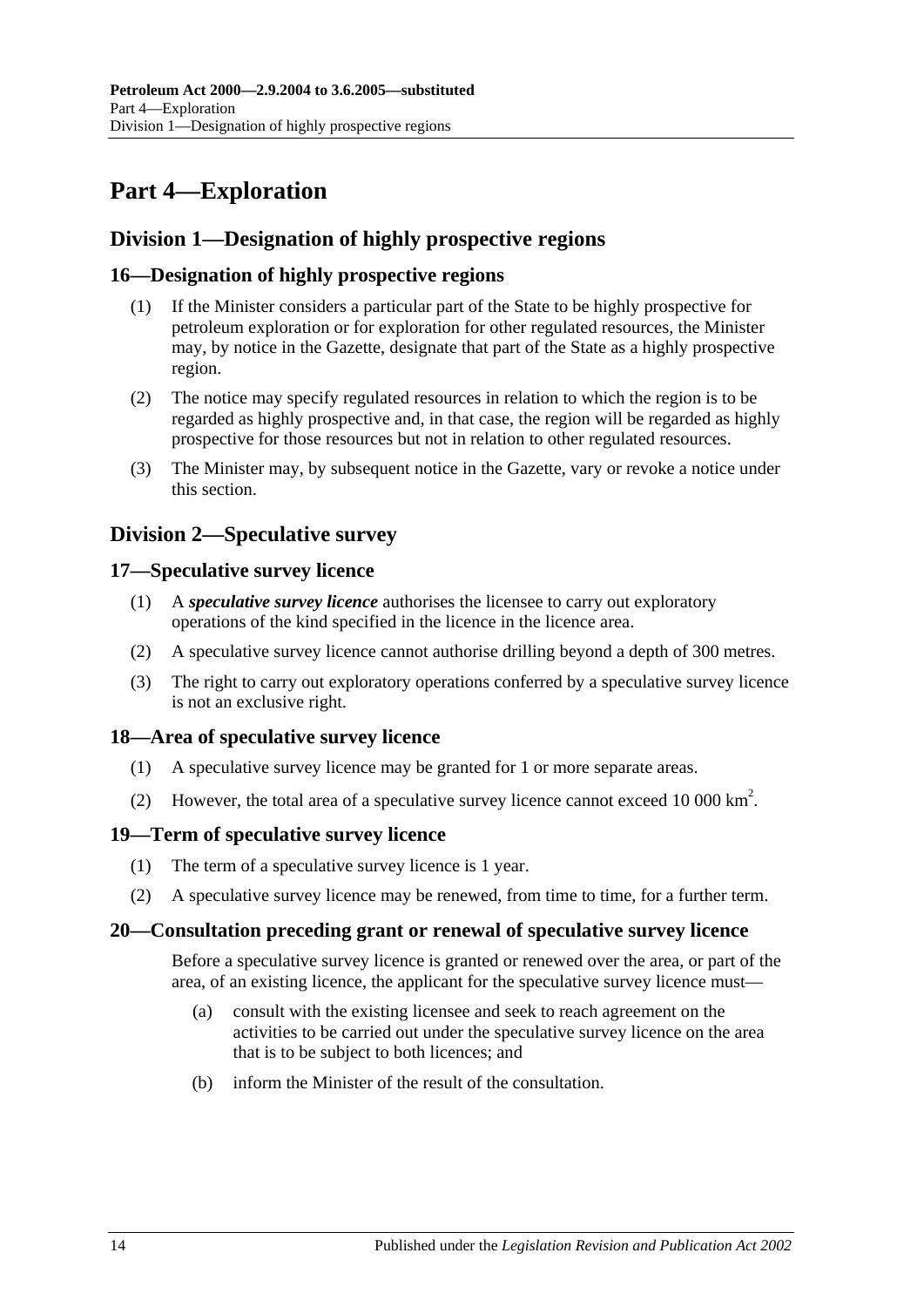# <span id="page-14-0"></span>**Division 3—Exploration licence**

# <span id="page-14-1"></span>**21—Exploration licence**

- (1) An *exploration licence* authorises the licensee to carry out in the licence area—
	- (a) exploratory operations for regulated resources; and
	- (b) operations—
		- (i) to establish the nature and extent of a discovery of regulated resources; and
		- (ii) to establish the feasibility of production and appropriate production techniques.
- (2) A licensee who holds an exploration licence is entitled, subject to this Act, to the grant of a retention licence or a production licence for a regulated resource discovered in the licence area.

# <span id="page-14-2"></span>**22—Call for tenders**

- (1) The Minister must call for tenders for an exploration licence in the following cases:
	- (a) where the exploration licence is to be granted for an area within a highly prospective region; or
	- (b) where a person has unsuccessfully applied for an exploration licence for the relevant area (but not in response to a call for tenders) and asks the Minister to call for tenders for an exploration licence for the relevant area.
- (2) The Minister has a discretion to call for tenders for an exploration licence in other cases.
- (3) A call for tenders is made by notice published in the Gazette inviting applications for the grant of an exploration licence for an area specified in the notice.
- (4) The notice—
	- (a) must specify a period within which applications are to be made; and
	- (b) must state the criteria by reference to which applications are to be evaluated; and
	- (c) may include information about any special terms and conditions subject to which the exploration licence is to be granted; and
	- (d) may include other information the Minister considers appropriate.
- (5) The selection of an applicant is not complete until the applicant executes the licence.
- (6) On the selection of a successful applicant from among those who apply in response to an advertisement under this section, the Minister must—
	- (a) publish in the Gazette a statement of the basis for the selection of the successful applicant, including the successful applicant's proposed work program; and
	- (b) give any unsuccessful applicant written notice of the reasons for the rejection of the application.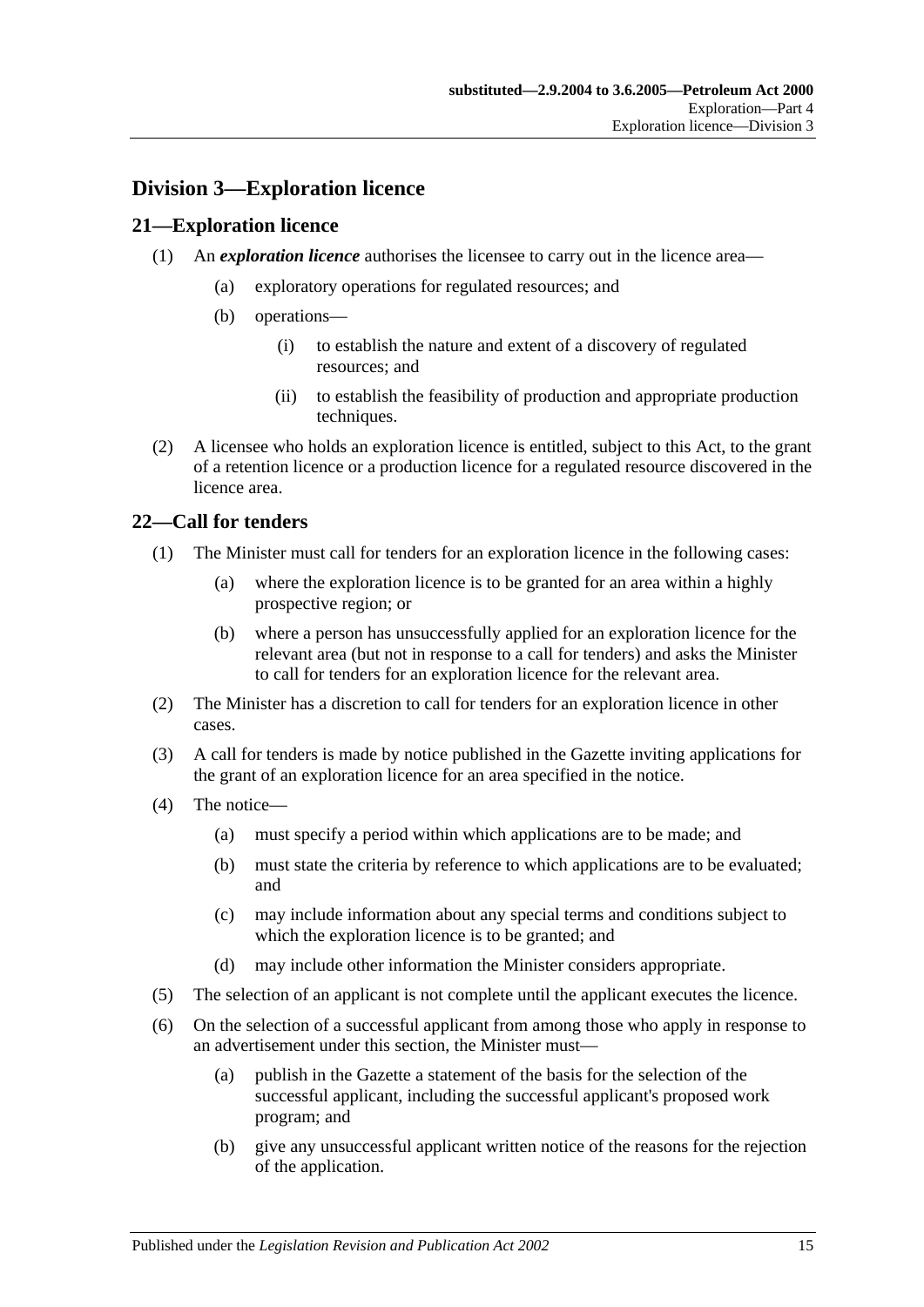# <span id="page-15-0"></span>**23—Criteria to be considered for granting exploration licence**

In considering an application for the grant of an exploration licence, the Minister must have regard to—

- (a) the suitability of applicant's proposed work program for evaluating the prospectivity of the licence area and discovering regulated resources; and
- (b) the adequacy of the applicant's technical and financial resources; and
- (c) if applications have been invited for the licence by public advertisement—the stated criteria for evaluation of the applications.

### <span id="page-15-1"></span>**24—Areas for which licence may be granted**

- (1) An exploration licence may be granted for 1 or more separate areas.
- (2) However, the total licence area cannot exceed—
	- (a) in the case of a licence authorising exploration for a source of geothermal energy—500 $km^2$ ; or
	- (b) in any other case  $-10\,000\,\mathrm{km}^2$ .

#### <span id="page-15-2"></span>**25—Work program to be carried out by exploration licensee**

- (1) It is a mandatory condition of an exploration licence that the licensee must carry out work in the licence area in accordance with a work program approved by the Minister.
- (2) A proposed work program is to be submitted for the Minister's approval with an application for the grant or renewal of an exploration licence.
- (3) The Minister may approve the proposed work program with or without addition or variation.
- <span id="page-15-4"></span>(4) The Minister may approve acceleration, deferment, variation or reduction of the work to the carried out under an approved work program.
- (5) If a licence was granted on the basis of competitive tender, the Minister—
	- (a) must, before approving deferment, variation or reduction of the work to be carried out under an approved work program—have regard to work programs proposed by other applicants for the licence; and
	- (b) must publish in the Gazette notice of the approval stating the effect of the approval.
- (6) The Minister may, as a condition of approving the reduction or deferment of work under [subsection](#page-15-4) (4), require the licensee to relinquish a specified portion of the licence area.

#### <span id="page-15-3"></span>**26—Term and renewal of exploration licence**

- (1) The term of an exploration licence is 5 years.
- (2) An exploration licence may be granted on terms under which the licence is to be renewable for a further term or 2 further terms, but a licence granted for a highly prospective region cannot be renewed more than once.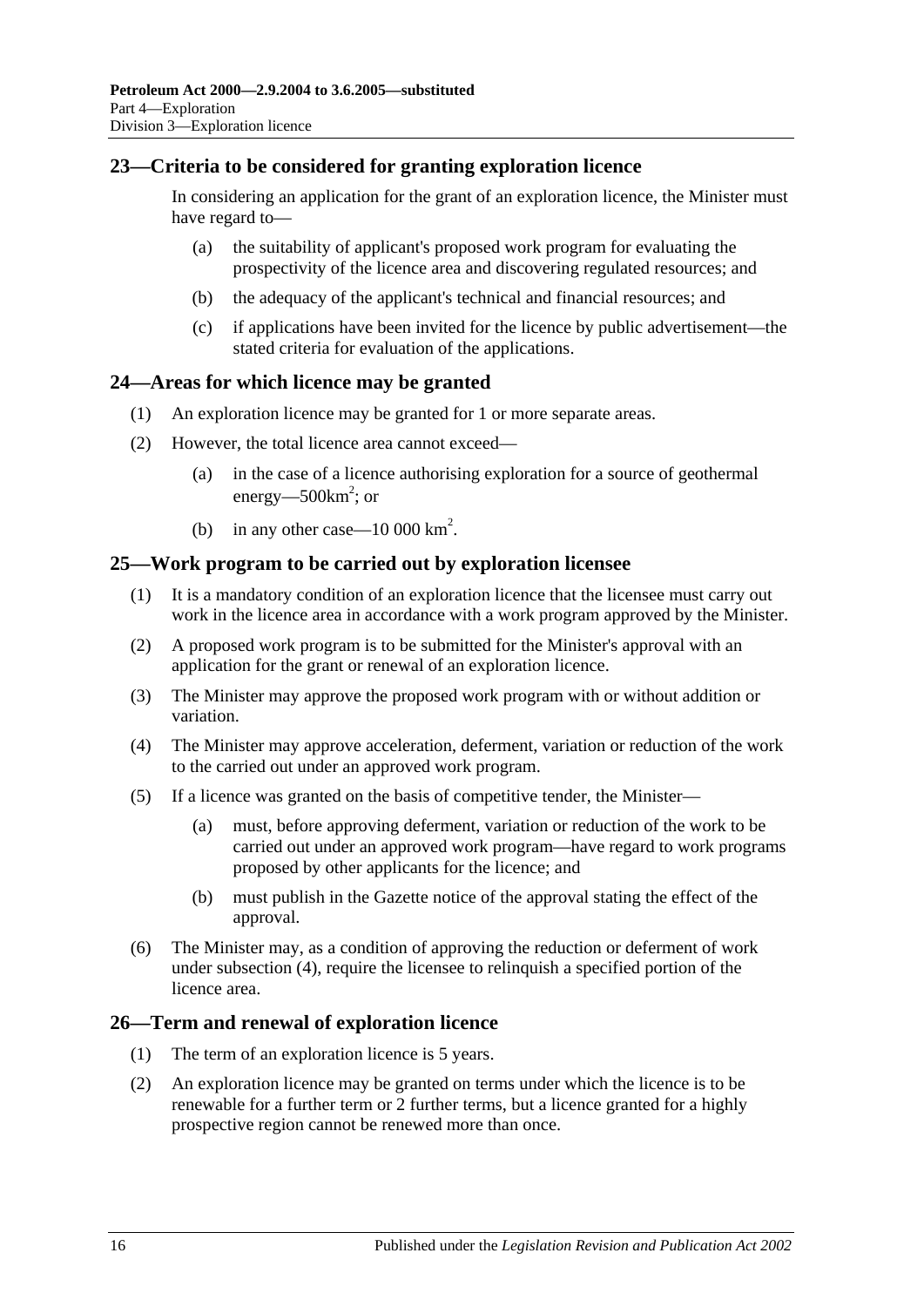- (3) A licence that is renewable for one further term must provide for the excision, on renewal, of an area equal to at least 50% of the original licence area and a licence that is renewable for 2 further terms must provide for the excision, on each renewal, of an area equal to at least 33⅓% of the original licence area.
- <span id="page-16-4"></span>(4) The area to be excised is to be determined by the Minister—
	- (a) if the licensee puts a proposal to the Minister in the application for renewal of the licence and the Minister accepts the proposal—on the basis of that proposal; or
	- (b) in any other case—after the Minister has put a proposal to the licensee and has considered any representations made by the licensee within 14 days after notice of the proposal is given to the licensee.
- (5) The Minister must accept the licensee's proposal under [subsection](#page-16-4)  $(4)(a)$  if it reasonably allows for the grant of new exploration licences over the area or areas to be excised.
- (6) When a licence falls due for renewal, the licensee, if not in default under the licence, is entitled to the renewal of the licence in accordance with the terms of the licence.

# <span id="page-16-0"></span>**27—Production of regulated resource under exploration licence**

- (1) The holder of an exploration licence may produce a regulated resource from a well in the licence area for the purpose of establishing the nature and extent of a discovery.
- (2) However, the licensee must not produce a regulated resource from a well for more than 10 days in aggregate without the Minister's approval. Maximum penalty: \$20 000.
- (3) The Minister may grant an approval under this section on conditions the Minister considers appropriate.

# <span id="page-16-1"></span>**Part 5—Retention**

# <span id="page-16-2"></span>**28—Nature and purpose of retention licence**

A retention licence protects the interest of a licensee in a discovery of a regulated resource for a reasonable period to make possible either or both of the following:

- (a) proper evaluation of the productive potential of the discovery;
- (b) carrying out the work necessary to bring the discovery to commercial production.

# <span id="page-16-3"></span>**29—Retention licence**

A *retention licence* authorises the licensee to carry out in the licence area—

- (a) operations—
	- (i) to establish the nature and extent of a discovery of regulated resources; and
	- (ii) to establish the commercial feasibility of production and appropriate production techniques; and
- (b) other regulated activities specified in the licence.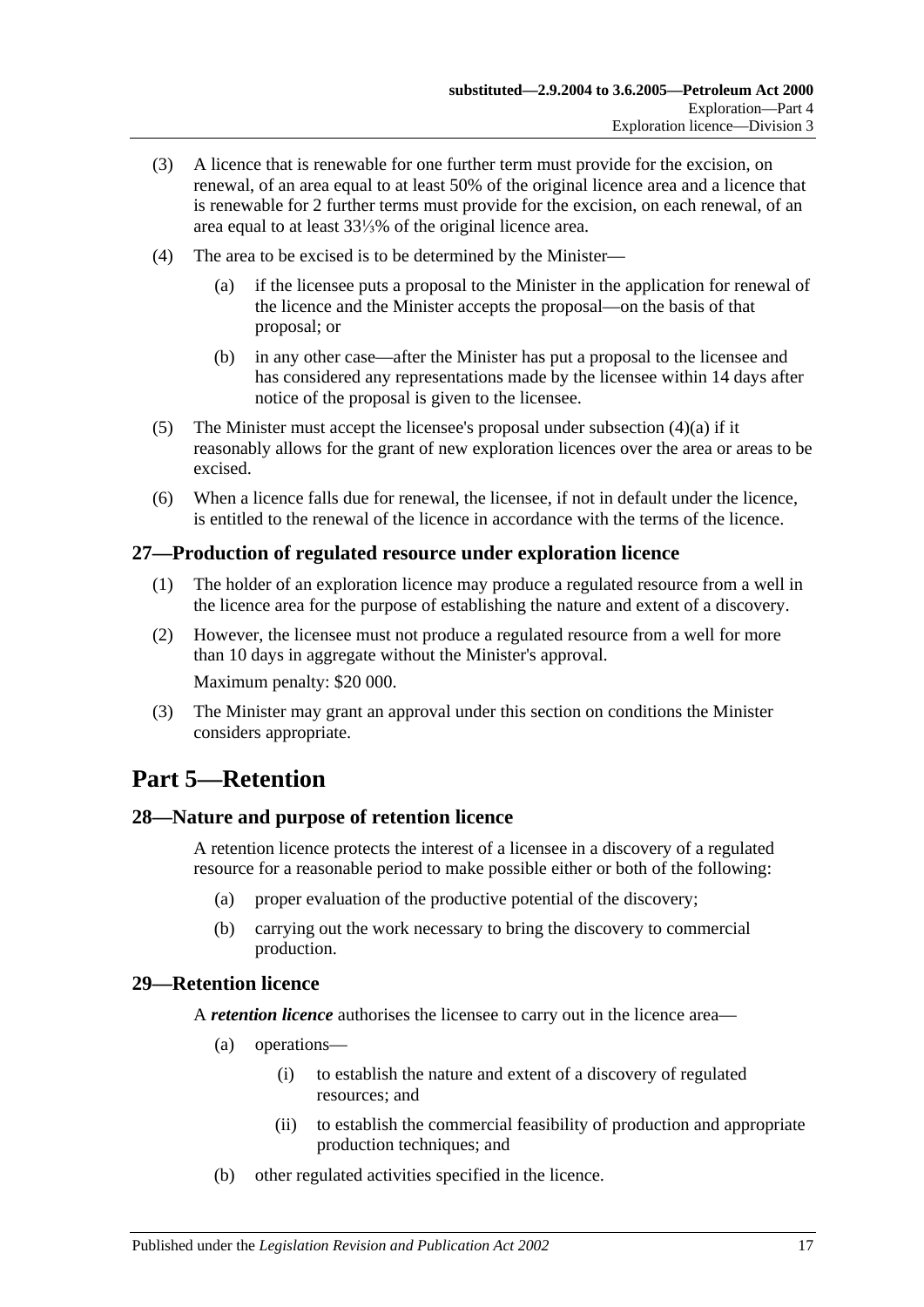### <span id="page-17-0"></span>**30—Grant of retention licence**

- (1) Subject to this Act, a person is, on application, entitled to the grant of a retention licence in respect of a discovery of a relevant resource if—
	- (a) a regulated resource has been discovered in the area for which the retention licence is to be granted and the existence of the regulated resource has been demonstrated by the drilling of at least one well; and
	- (b) the person holds, or held at the time of the application for the retention licence, an exploration licence or a production licence over the area for which the retention licence is to be granted; and
	- (c) the exploration licence or production licence authorised exploration for or production of a regulated resource of the relevant kind; and
	- (d) the Minister is satisfied that production of the regulated resource is not currently commercially feasible, but is more likely than not to become commercially feasible within 15 years.
- (2) If the holder of an exploration or production licence is in default under the terms of the licence, the Minister may decline to grant a retention licence until the default is remedied.

# <span id="page-17-1"></span>**31—Area of retention licence**

The area of a retention licence must not exceed either of the following limits:

- (a) twice the area under which (according to a reasonable estimate at the time when the licence was granted or last renewed) the discovery is likely to extend;
- (b)  $100 \text{ km}^2$ .

#### <span id="page-17-2"></span>**32—Term of retention licence**

- (1) The term of a retention licence is 5 years.
- (2) A retention licence may be renewed from time to time for a further term but only if the Minister is satisfied that production is not currently commercially feasible but is more likely than not to become commercially feasible within the next 15 years.

# <span id="page-17-3"></span>**33—Work program to be carried out by retention licensee**

- (1) A retention licence may include a mandatory condition requiring the licensee to carry out work, in accordance with a work program approved by the Minister, for either or both of the following purposes:
	- (a) to establish the nature and extent of a discovery of regulated resources;
	- (b) to establish the commercial feasibility of production and appropriate production techniques.
- (2) A work program to be carried out under the licence must, if the Minister so requires, be submitted with the application for the licence and from time to time as required under the conditions of the licence.
- (3) The Minister may approve a proposed work program with or without addition or variation.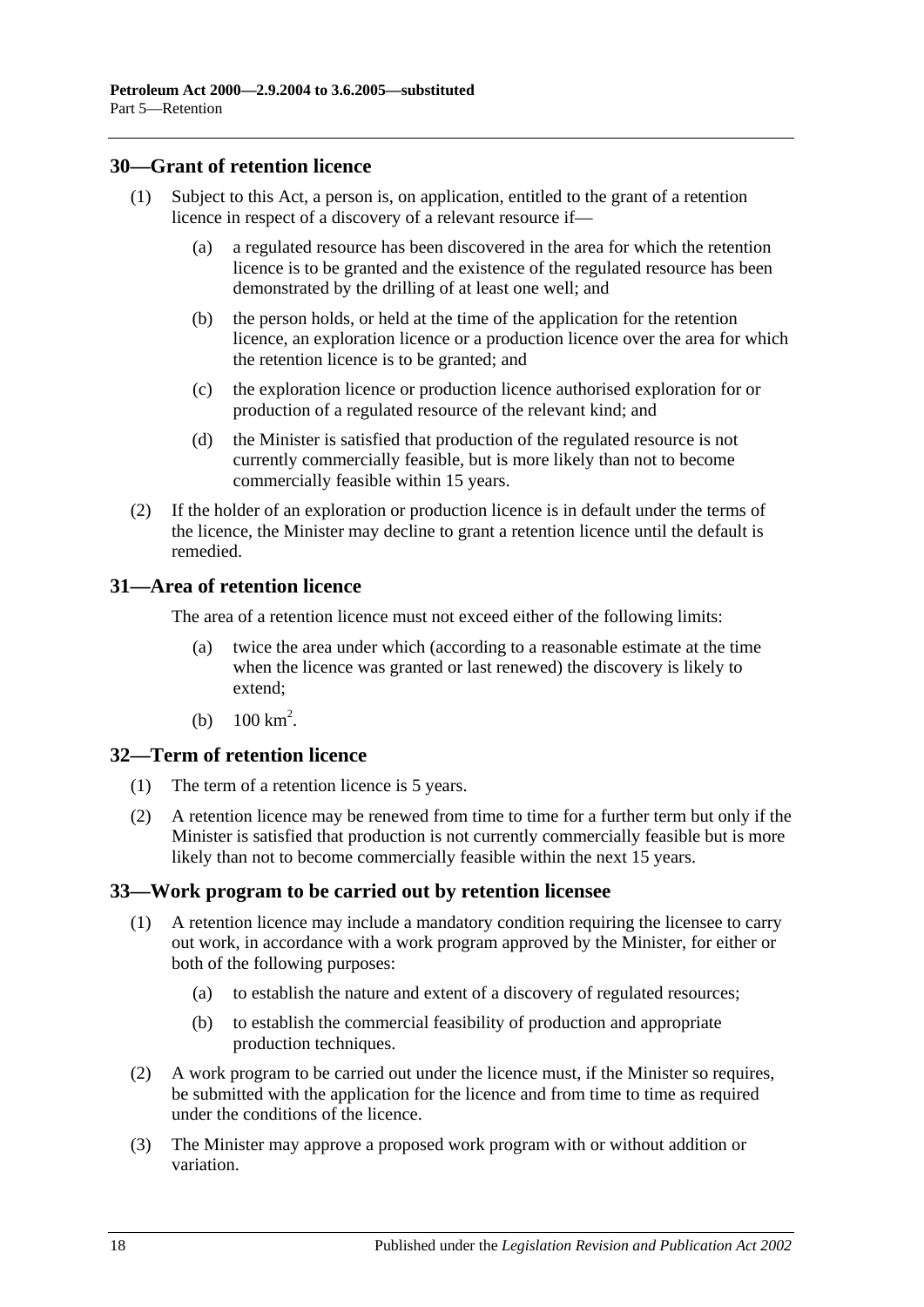- (4) The Minister may, on application by a licensee—
	- (a) approve acceleration or deferment of the work to be carried out under an approved work program; and
	- (b) approve variation of the work program by substitution for work previously programmed of work that is, in the Minister's opinion, of equal or greater value.

# <span id="page-18-0"></span>**Part 6—Production**

# <span id="page-18-1"></span>**34—Production licence**

- (1) A *production licence* authorises subject to its terms operations of the following kinds:
	- (a) operations for the recovery of petroleum or some other regulated substance from the ground (including, if the licence so provides, its extraction by an artificial means such as in situ gasification or the techniques used to recover coal seam methane);
	- (b) operations for the processing of regulated substances recovered from the licence area;
	- (c) operations for the use of a natural reservoir for storage of a regulated substance;
	- (d) operations for the extraction or release of geothermal energy.
- (2) A production licence also authorises (subject to its terms) the licensee to carry out other regulated activities within the licence area.

#### <span id="page-18-3"></span><span id="page-18-2"></span>**35—Grant of production licence**

- (1) Subject to this Act, a person is, on application, entitled to the grant of a production licence for the production of a regulated resource of a particular kind if—
	- (a) a regulated resource has been discovered in the area for which the production licence is to be granted; and
	- (b) the person holds, or held at the time of the application for the production licence, an exploration licence or a retention licence over the area for which the production licence is to be granted; and
	- (c) the exploration licence authorised exploration for a regulated resource of the relevant kind or the retention licence was granted for a regulated resource of the relevant kind; and
	- (d) production is currently commercially feasible or is more likely than not to become commercially feasible within the next 24 months.
- (2) If the holder of an exploration or retention licence is in default under the terms of the licence, the Minister may decline to grant a production licence until the default is remedied.
- $(3)$  If—
	- (a) the Minister is satisfied that—
		- (i) a regulated resource has been discovered in a particular area; and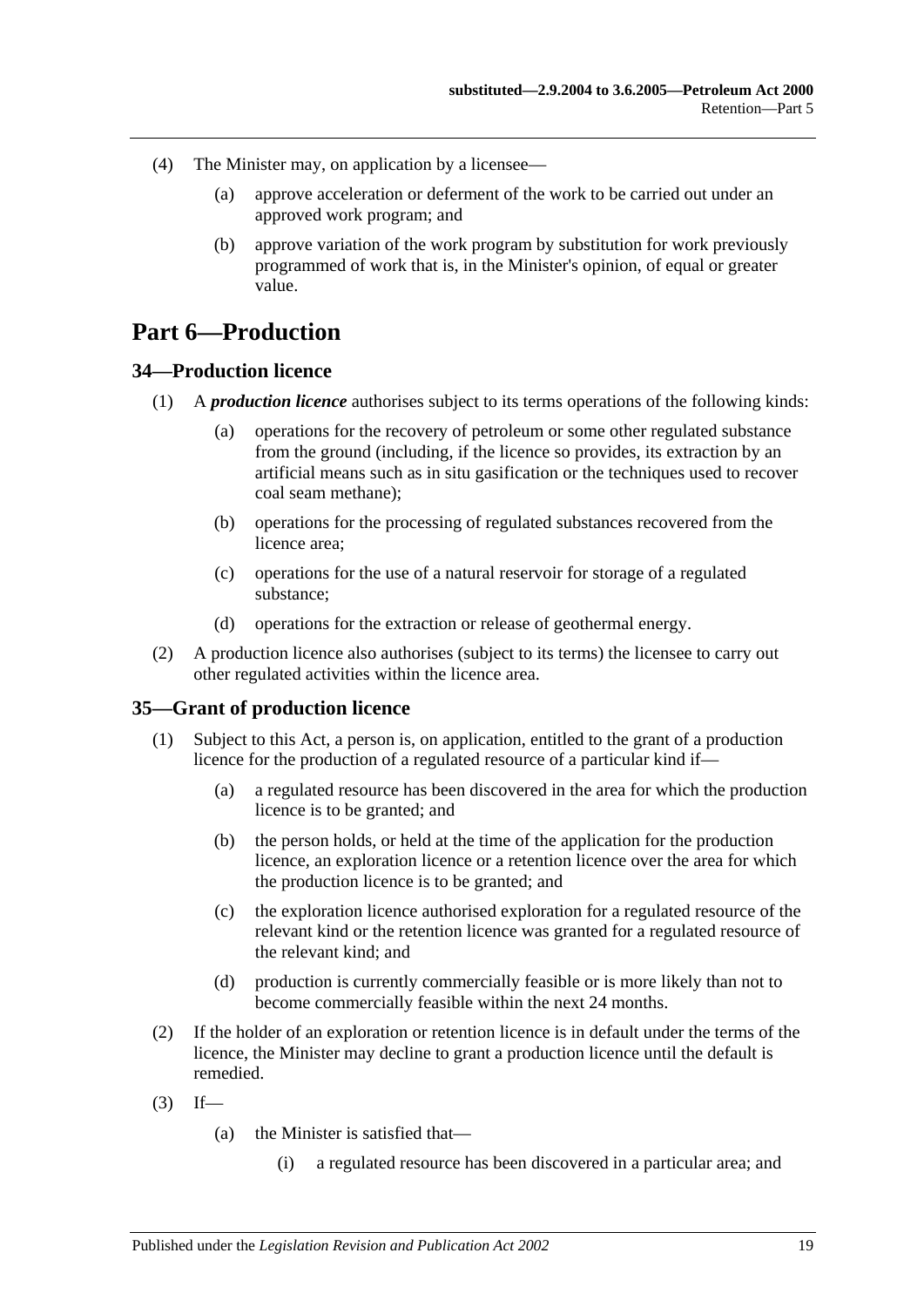- (ii) production is currently commercially feasible or is more likely than not to become commercially feasible within the next 24 months; but
- (b) there is no person who is currently entitled to the grant of a production licence under [subsection](#page-18-3) (1),

the Minister may call for tenders for the grant a production licence and grant a production licence to the applicant who submits the successful tender.

# <span id="page-19-0"></span>**36—Power to require holder of exploration licence or retention licence to apply for production licence**

- (1) The Minister may, after consultation with the holder of an exploration licence or a retention licence, give a written notice to the holder stating that—
	- (a) production of a regulated resource is, in the Minister's opinion, currently commercially feasible within the whole or a specified part of the licence area; and
	- (b) the holder of the licence should apply for a production licence for the relevant area within a period (which must be at least 6 months) stated in the notice.
- (2) If the holder of the licence does not apply for a production licence for the relevant area within the time stipulated in the notice, the Minister may—
	- (a) excise the relevant area from the exploration or retention licence; and
	- (b) call for tenders for the grant a production licence for the relevant area; and
	- (c) grant a production licence to the applicant who submits the successful tender.

# <span id="page-19-1"></span>**37—Area of production licence**

The area of a production licence must not exceed either of the following limits:

- (a) twice the area under which (according to a reasonable estimate at the time of granting the licence) the discovery is more likely than not to extend;
- (b)  $100 \text{ km}^2$ .

# <span id="page-19-2"></span>**38—Work program to be carried out by production licensee**

- (1) A production licence may include a condition requiring the licensee to carry out work—
	- (a) for the development of the licence area; and
	- (b) for the production of regulated resources,

in accordance with a work program approved by the Minister.

- (2) If a production licence includes such a condition, a proposed work program must be submitted for the Minister's approval from time to time as required under the relevant licence condition.
- (3) The Minister may approve a proposed work program with or without addition or variation.
- (4) The Minister may, on application by the licensee, vary an approved work program.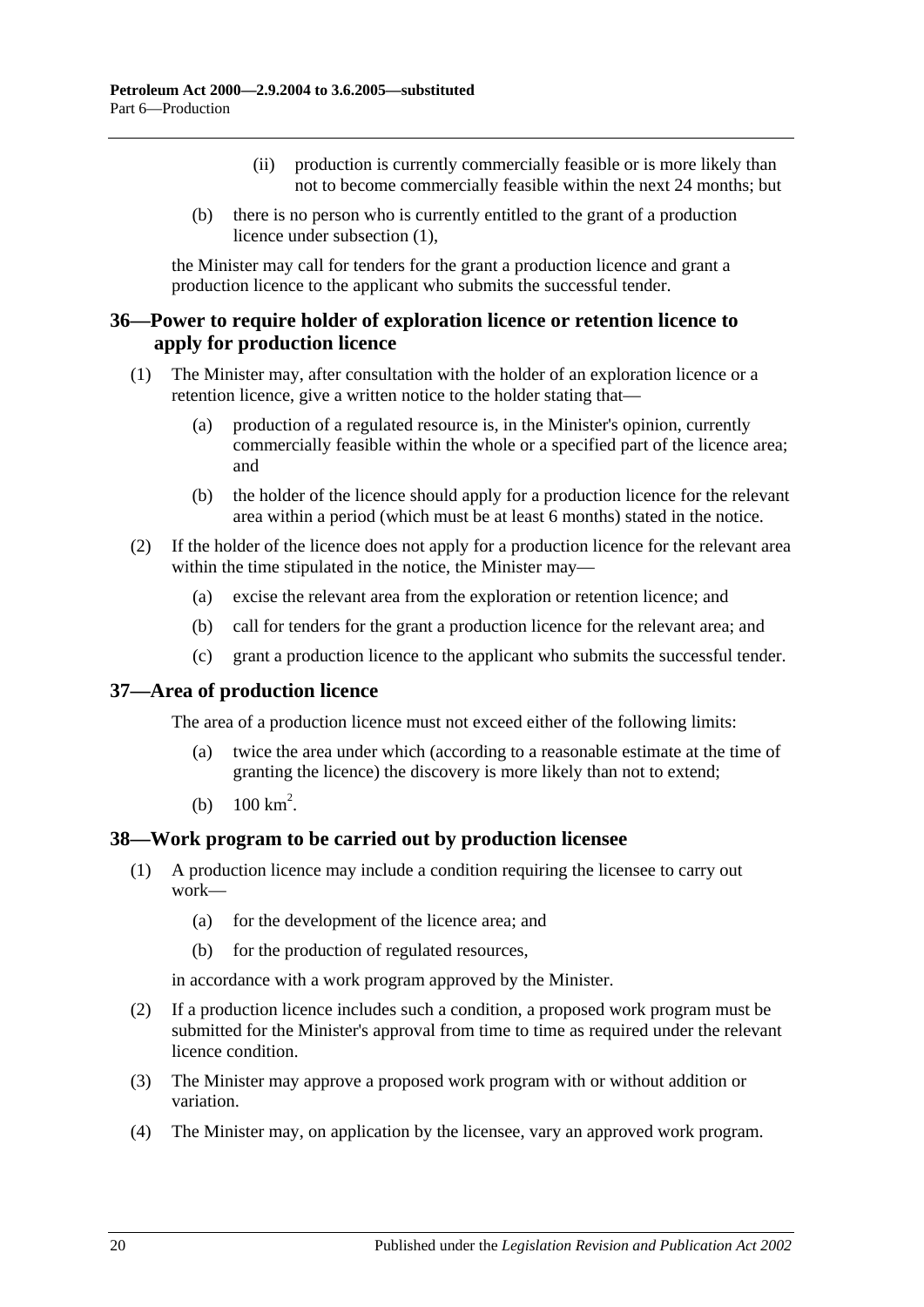### <span id="page-20-0"></span>**39—Requirement to proceed with production**

- (1) The holder of a production licence must, subject to this Act, proceed with operations for production of the relevant regulated resources—
	- (a) with due diligence; and
	- (b) in accordance with the conditions of the licence.

Maximum penalty: \$60 000.

- (2) If operations for production of the relevant regulated resource have not commenced within 24 months after the grant of the production licence, the Minister may, by written notice given to the holder of the licence, require the holder of the licence to commence the operations.
- <span id="page-20-4"></span>(3) If, in the Minister's opinion, production from the area of a production licence is practicable and commercially feasible, the Minister may, by written notice given to the licensee, require the licensee to undertake or continue operations in accordance with requirements specified in the notice until the licensee satisfies the Minister that the operations are no longer practicable or commercially feasible.
- (4) A notice under [subsection](#page-20-4) (3) may require production from the area comprised in a production licence at a rate that is no less than a rate specified in the notice.
- (5) If the holder of a production licence fails to proceed with operations for production of a regulated resource as required under the terms of the licence or by notice under this section (and has not entered into arrangements, satisfactory to the Minister, for future production), the Minister may, by written notice to the licensee, cancel the licence.

#### <span id="page-20-1"></span>**40—Term of production licence**

A production licence is to be granted for an unlimited term.

### <span id="page-20-2"></span>**41—Cancellation or conversion of production licence where commercially productive operations are in abeyance**

- (1) If productive operations resulting in production from the licence area on a commercial basis have not been carried on within the area of a production licence for 24 months or more (and the licensee has not entered into arrangements, satisfactory to the Minister, for commencing or resuming such operations at a reasonable future time), the Minister may, by written notice to the licensee—
	- (a) convert the licence into a retention licence; or
	- (b) cancel the licence.
- <span id="page-20-5"></span>(2) Before cancelling a licence under this section, the Minister must give the licensee a reasonable opportunity to make representations about the proposed action.

# <span id="page-20-3"></span>**42—Unitisation of production**

- (1) If the Minister is satisfied that—
	- (a) a natural reservoir containing, or suitable for storage of, a regulated substance extends beyond the area of a production licence; and
	- (b) the adjacent area is covered by an exploration, retention or production licence held by a different person,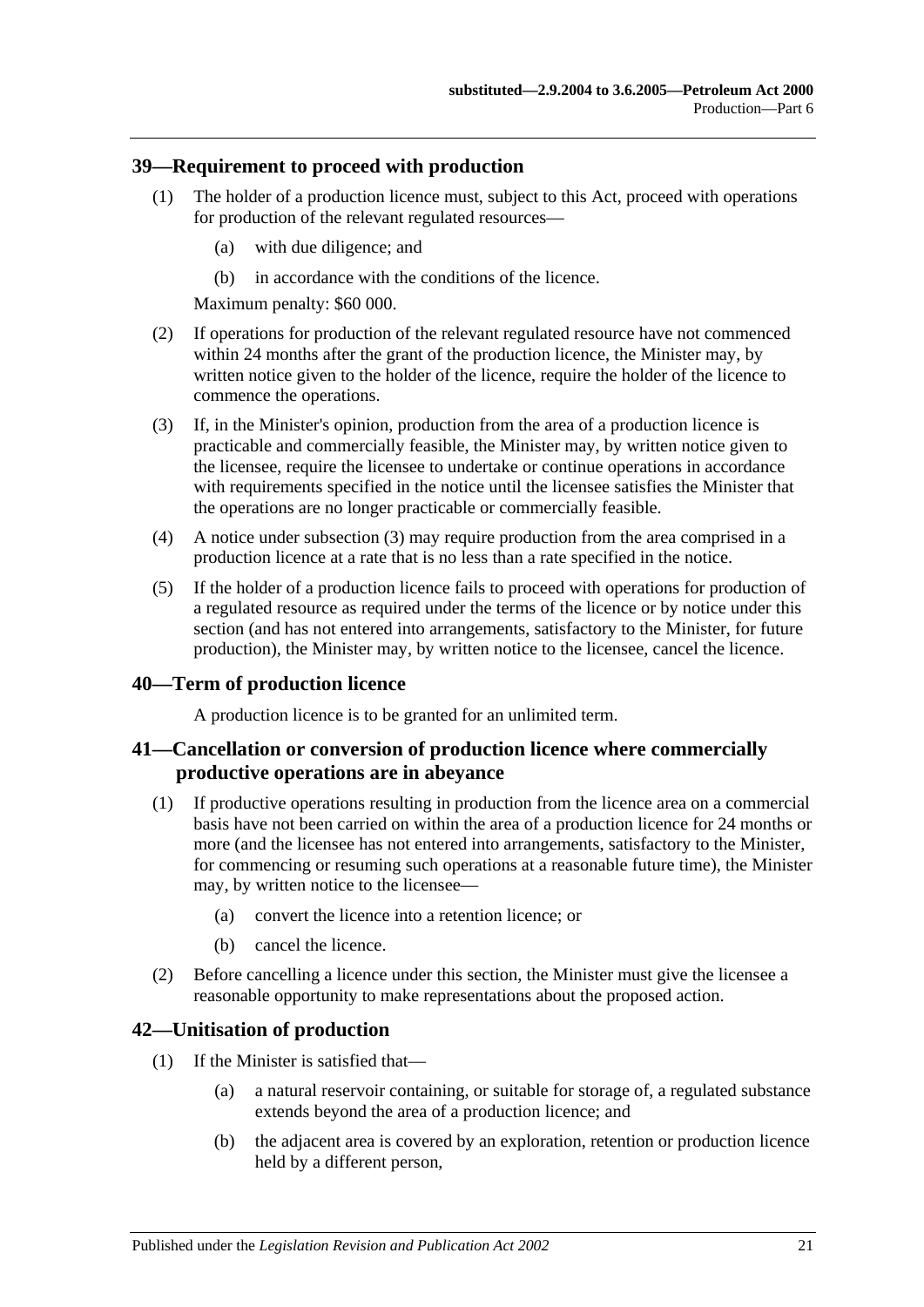the Minister may, by written notice given to the holders of the respective licences, require them to enter into negotiations with a view to establishing a scheme for working the relevant areas as a single unit.

- (2) If the holders of the licences fail to reach agreement on the terms of such a scheme within a reasonable time, the Minister may, by written notice given to the licensees, establish such a scheme.
- (3) Before the Minister establishes a scheme under this section, the Minister must allow the holders of the licences affected by the scheme a reasonable opportunity to make submissions on the terms of the scheme.
- (4) A scheme under this section is binding on the holders, for the time being, of the licences affected by the scheme.

# <span id="page-21-0"></span>**Part 7—Royalty**

# <span id="page-21-1"></span>**43—Royalty on regulated resources**

- (1) The holder of a licence must pay to the Crown a royalty equivalent to the prescribed percentage of the value (at the well head) of a regulated resource produced from land comprised in the licence.
- (2) The prescribed percentage is—
	- (a) for a regulated substance—10%;
	- (b) for geothermal energy—2.5%.
- (3) Royalty is not payable on the following:
	- (a) a regulated substance that—
		- (i) has been returned to a natural reservoir in the area of a production licence and will be brought into account for the purposes of calculation and payment of royalty on later production from the natural reservoir; or
		- (ii) has been destroyed or dissipated in accordance with sound production practice; or
		- (iii) is to be used in the course of productive operations, or for purposes incidental to productive operations, that the producer carries out in the State and are associated with production of a regulated substance in the State; and
	- (b) geothermal energy that is dissipated before it reaches the point of delivery to the purchaser.
- (4) A licensee must, within 30 days after the end of each month in which a regulated substance or geothermal energy is produced, provide the Minister with a return for the relevant month setting out—
	- (a) the quantity of the regulated substance or energy produced; and
	- (b) the quantity of any regulated substance or energy sold, and the amount realised on sale; and
	- (c) any other relevant information required by the Minister.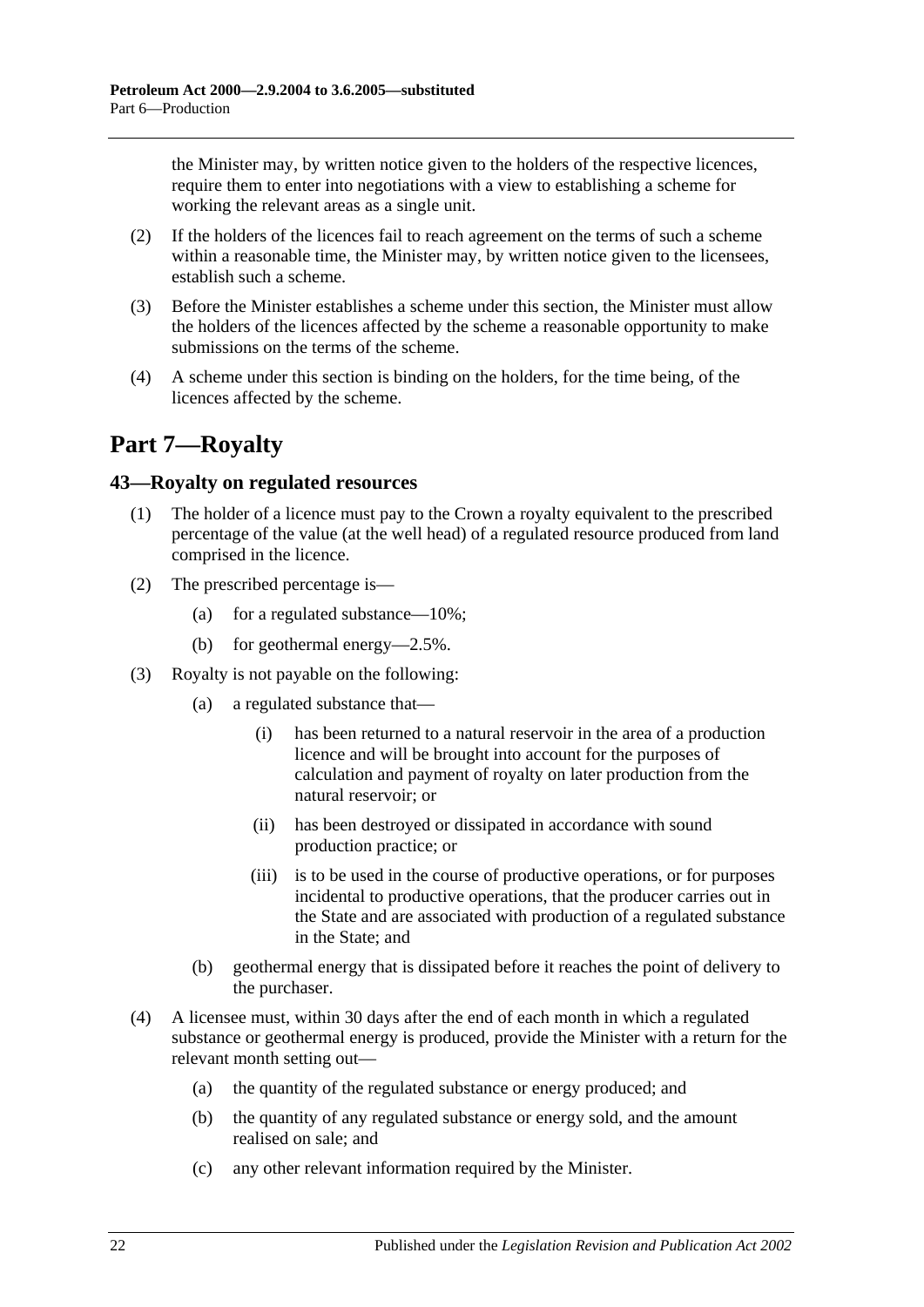Administrative penalty.

- (5) A return must be accompanied by the royalty payable by the licensee in respect of the month to which the return relates.
- (6) The value at the well head of a regulated substance is a value calculated by subtracting from the price (exclusive of any GST component) that could reasonably be realised on sale of the substance to a genuine purchaser at arms length from the producer all reasonable expenses (exclusive of any GST component) reasonably incurred by the producer—
	- (a) in treating processing or refining the substance; and
	- (b) in transporting the substance from the well head to the point of delivery.
- (7) The value at the well head of geothermal energy is a value calculated by subtracting from the price (exclusive of any GST component) that could reasonably be realised on sale of the energy to a genuine purchaser at arms length from the producer all reasonable expenses (exclusive of any GST component) reasonably incurred by the producer in getting the energy to the point of delivery to the purchaser.
- (8) The value at the well head of a regulated substance or geothermal energy is to be assessed by the Minister.
- (9) The Minister may, on application by the producer, or on the Minister's own initiative, review and revise an earlier assessment of the value at the well head of a regulated substance or geothermal energy.
- (10) The Land and Valuation Court may, on appeal by the producer, vary the Minister's assessment.
- (11) In any other proceedings, the Minister's assessment is to be taken as conclusive evidence of the value of a regulated substance or geothermal energy at the well head.

#### <span id="page-22-2"></span><span id="page-22-0"></span>**44—Penalty for late payment**

- (1) If a licensee fails to pay royalty as and when required by or under this Part—
	- (a) the amount in arrears will, unless the Minister determines otherwise, be increased by penalty interest at the prescribed rate; and
	- (b) the Minister may impose on the licensee a fine of an amount fixed by the Minister up to a limit of \$1,000 or 10% of the outstanding royalty, whichever is the greater.
- (2) The Minister may for any proper reason remit penalty interest or a fine imposed under [subsection](#page-22-2) (1) wholly or in part.

#### <span id="page-22-1"></span>**45—Recovery of royalty**

Royalty (and any penalty interest or fine imposed by the Minister under this Part) may be recovered as a debt due to the Crown.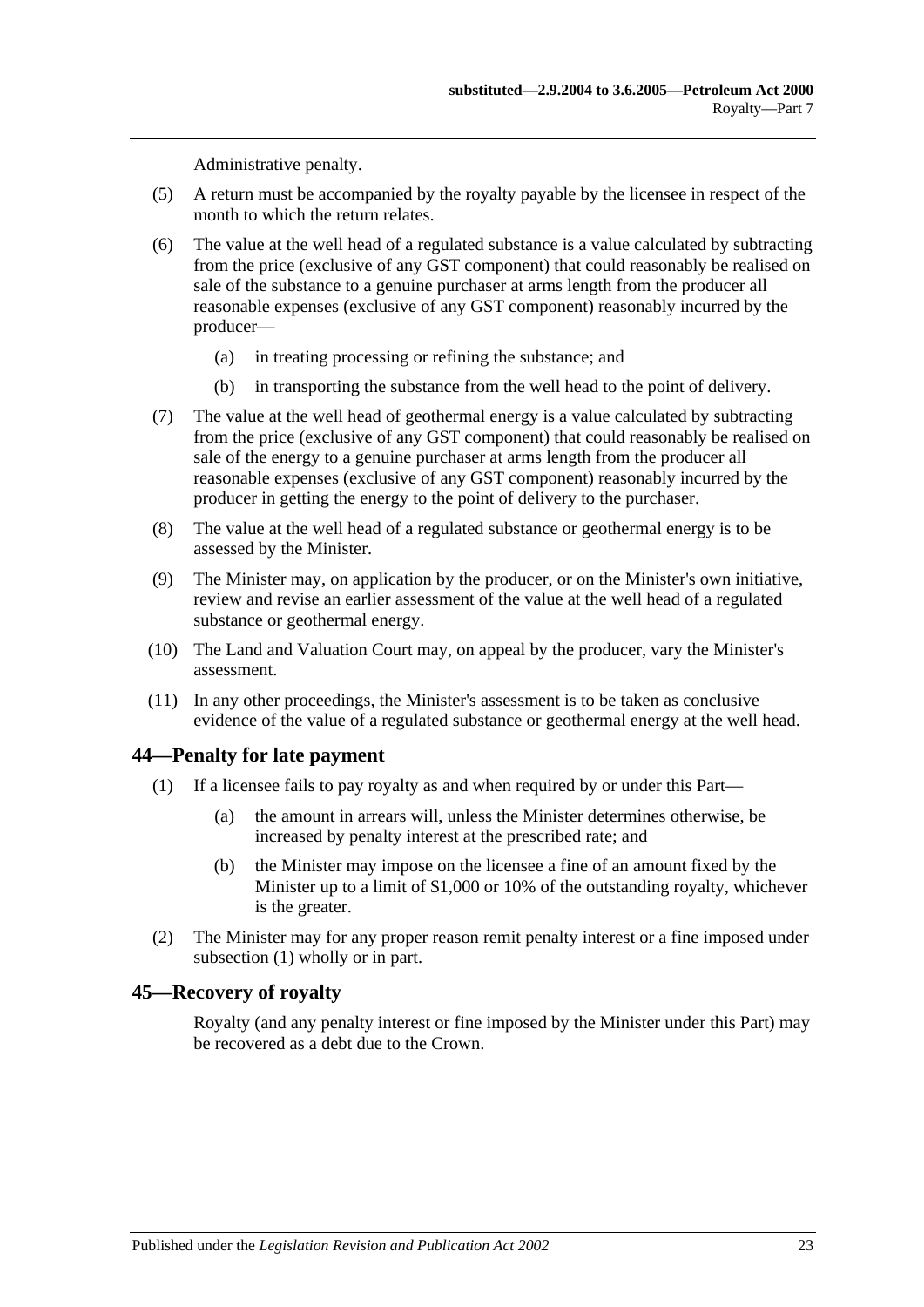# <span id="page-23-0"></span>**Part 8—Transmission pipelines**

# <span id="page-23-1"></span>**Division 1—Pipeline licence**

# <span id="page-23-2"></span>**46—Rights conferred by pipeline licence**

- (1) A *pipeline licence* authorises the licensee to operate the transmission pipeline to which it relates.
- (2) If the licence is granted for a proposed transmission pipeline, the licence also authorises the licensee to construct (or complete the construction of) the relevant transmission pipeline.
- (3) A pipeline licence may be granted for the whole or part of a transmission pipeline.
- (4) A pipeline licence—
	- (a) can only be held by a body corporate (or two or more bodies corporate); and
	- (b) can only be held in respect of a transmission pipeline or proposed transmission pipeline owned by a body corporate (or two or more bodies corporate).
- (5) The Minister may, on application by a licensee holding a pipeline licence, vary the licence to cover an extension to, or a variation to the route of, the pipeline.

# <span id="page-23-3"></span>**47—Term and renewal of pipeline licence**

- (1) The term of a pipeline licence is 21 years or a lesser term agreed between the pipeline licensee and the Minister.
- (2) Subject to any agreement between the Minister and the pipeline licensee excluding or limiting this right of renewal, a pipeline licence must, on application for renewal, be renewed for a further term.

# <span id="page-23-4"></span>**48—Alteration of pipeline**

A pipeline licensee must not alter or modify, or permit the alteration or modification of, the pipeline except as follows:

- (a) as authorised in the pipeline licence; or
- (b) as may be necessary for the repair or maintenance of the pipeline; or
- (c) as may be necessary for the preservation of life or property in an emergency; or
- (d) as may be authorised by the Minister.

Maximum penalty: \$120 000.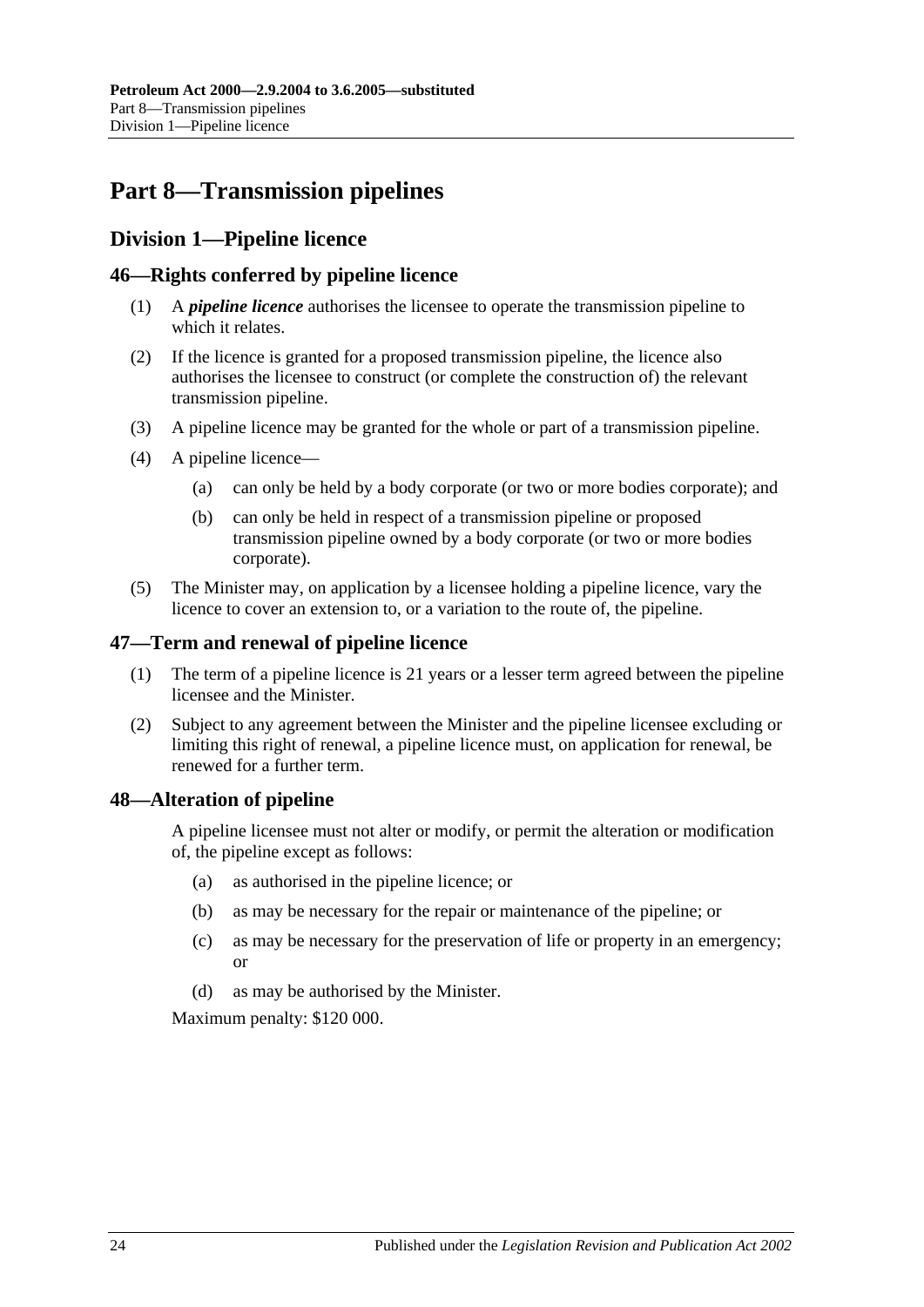# <span id="page-24-0"></span>**Division 2—Access to pipeline**

# <span id="page-24-1"></span>**49—Ministerial power to require access to pipeline**

- (1) The Minister may, by written notice given to the holder of a pipeline licence, require the holder to convey a regulated substance for another person on terms and conditions mutually agreed by the holder and the other person or, in default of agreement, on terms and conditions determined by the Minister.
- (2) In considering whether to require the holder of a pipeline licence to convey a regulated substance for another and if so the appropriate terms and conditions on which the holder should be required to do so, the Minister must have regard to—
	- (a) the legitimate business interests of the licensee; and
	- (b) the public interest including the public interest in facilitating competition in markets; and
	- (c) the interests of other persons who have rights of access to the pipeline; and
	- (d) the cost of providing access to the pipeline; and
	- (e) the operational and technical requirements for the safe, efficient and reliable operation of the pipeline; and
	- (f) any other matters the Minister considers relevant.
- (3) A determination under this section, and the Minister's reasons for making it, are to be published in the Gazette.
- (4) This section does not apply if access to the relevant transmission pipeline is governed under some other law.

# <span id="page-24-2"></span>**Division 3—Special provisions about pipelines**

# <span id="page-24-3"></span>**50—Acquisition of land by holder of pipeline licence**

- (1) The holder of a pipeline licence must, as soon as practicable after the grant of the licence, proceed to acquire the pipeline land reasonably required for constructing or operating, or constructing and operating, the relevant pipeline.
- (2) Despite any limitation on the powers of a body corporate existing apart from this section, a body corporate is authorised to transfer to the holder of a pipeline licence any land required for the construction or operation of a pipeline under the relevant pipeline licence.

# <span id="page-24-4"></span>**51—Pipeline easements**

An easement acquired for the construction or operation of a pipeline is an easement in gross that does not depend on the existence of a dominant tenement.

# <span id="page-24-5"></span>**52—Compulsory acquisition of land for pipeline**

If the Minister is satisfied that the holder of a pipeline licence—

(a) reasonably requires land (apart from the interest conferred by the licence) for the purpose of constructing, modifying or operating a pipeline or for incidental purposes; and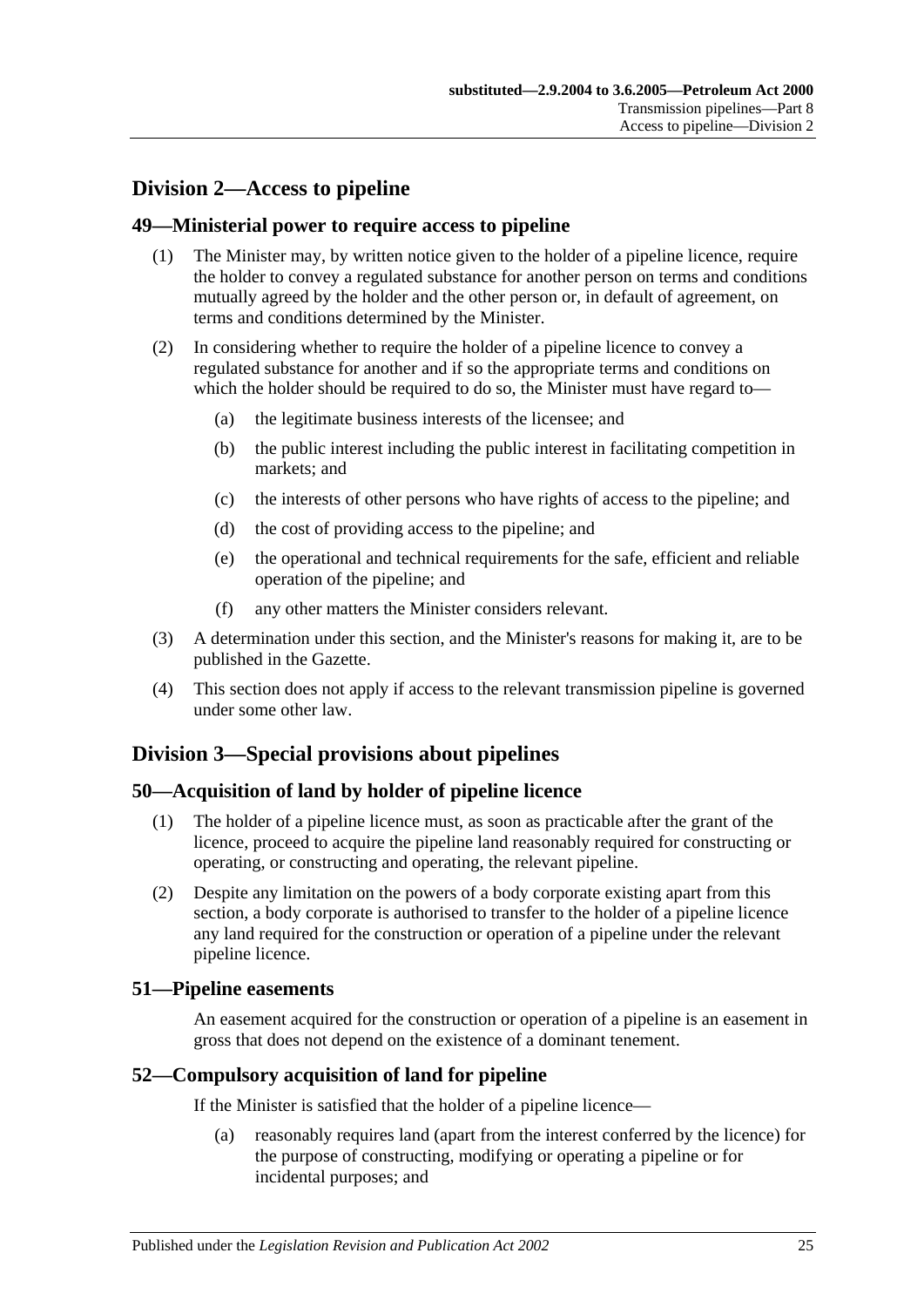(b) has failed to acquire the land by agreement after making reasonable attempts to do so,

the holder may, with the Minister's approval, proceed to acquire the land compulsorily under the *[Land Acquisition Act](http://www.legislation.sa.gov.au/index.aspx?action=legref&type=act&legtitle=Land%20Acquisition%20Act%201969) 1969*.

# <span id="page-25-0"></span>**53—Pipeline to be chattel**

A pipeline is a chattel and capable of being acquired, owned, dealt with and disposed of as such.

# <span id="page-25-1"></span>**54—Inseparability of dealings with pipeline and pipeline land**

Unless the Minister gives written consent, a pipeline cannot be transferred, mortgaged, or otherwise dealt with separately from the pipeline land related to the pipeline, nor can pipeline land be transferred, mortgaged or dealt with separately from the pipeline to which it relates.

# <span id="page-25-3"></span><span id="page-25-2"></span>**55—Resumption of pipeline**

- (1) If a pipeline for which a licence was granted is not used for the transportation of a regulated substance for a continuous period of more than 3 years, the Minister may give written notice to all interested persons of intention to resume the pipeline and the pipeline land.
- (2) The *interested persons* are—
	- (a) the holder (or former holder) of the pipeline licence; and
	- (b) the owner of, and other persons interested in, the pipeline and the related pipeline land.
- (3) Before the Minister gives notice under [subsection](#page-25-3) (1), the Minister must—
	- (a) invite all interested persons to make representations about the proposed resumption; and
	- (b) consider any representations made in response to the invitation.
- (4) The notice of the intended resumption—
	- (a) may be given whether or not a pipeline licence remains in force for the pipeline (but if a licence is in force, the notice terminates the licence); and
	- (b) must be given to all interested persons.
- (5) The owner of the pipeline may within 6 months after the notice is given take up and remove the pipeline and associated structures (wholly or in part) and restore the relevant land as far as practicable to its former condition.
- <span id="page-25-4"></span>(6) After the six month period has ended, the Minister may exercise either or both of the following powers:
	- (a) the Minister may, by written notice given to the owner of the pipeline, require the owner, within a reasonable time stated in the notice, to remove buildings, structures and fixtures associated with the pipeline and to restore the land, as far as practicable, to its former condition; and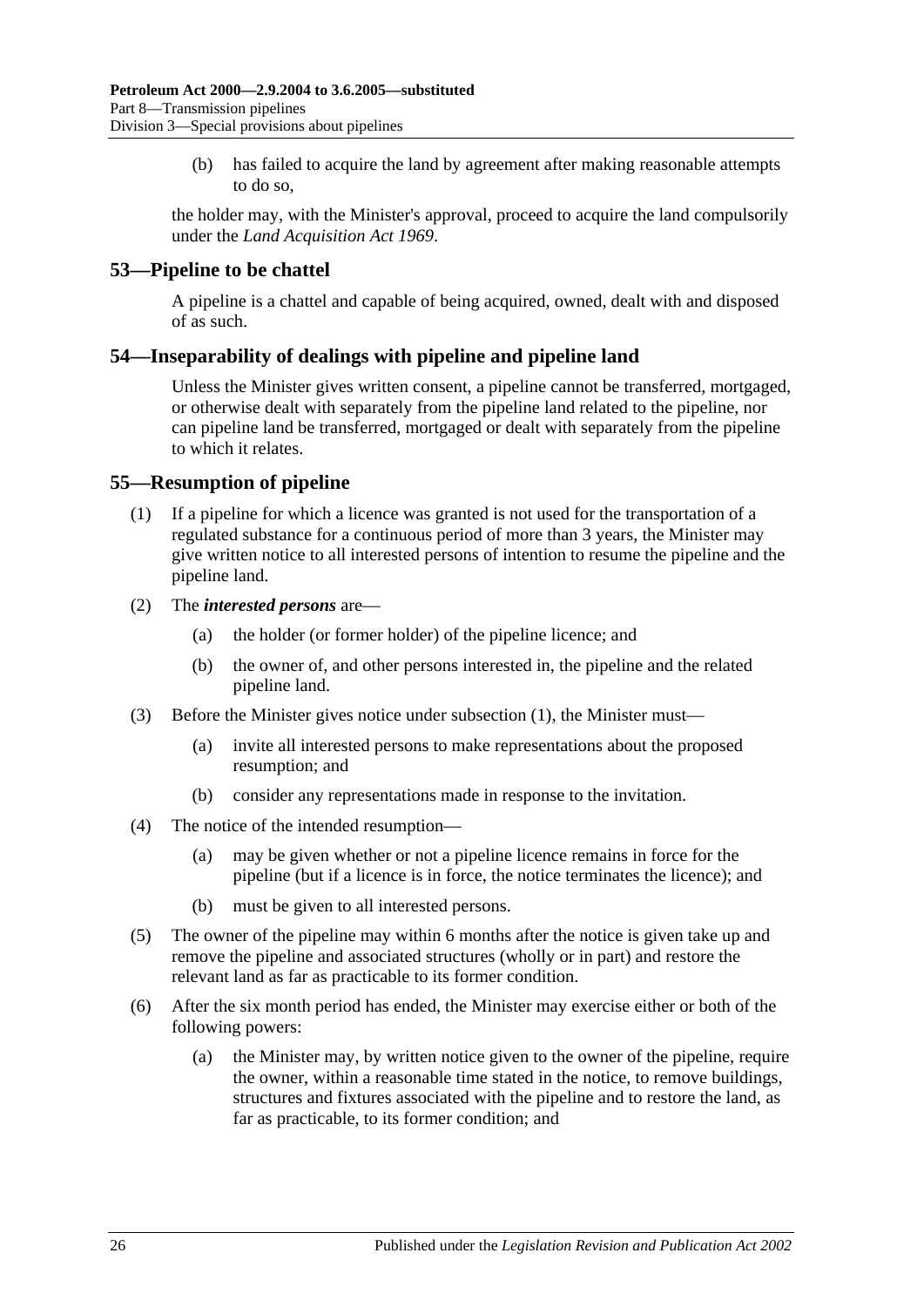- (b) the Minister may, by notice published in the Gazette, vest the pipeline land and any buildings, structures and fixtures (including the pipeline) remaining on the land in the Crown.
- <span id="page-26-4"></span>(7) If the owner of the pipeline fails to comply with a notice under [subsection](#page-25-4)  $(6)(a)$ , the Minister may have the necessary work carried out and recover the cost of doing so from the owner.
- (8) No compensation is payable for the divestiture of property under [subsection](#page-26-4) (6)(b).
- (9) If an easement is vested in the Crown under [subsection](#page-26-4) (6)(b), the Minister may, by notice in the Gazette, surrender (and thus extinguish) the easement.

# <span id="page-26-0"></span>**Part 9—Associated facilities**

# <span id="page-26-1"></span>**56—Associated facilities licence**

- (1) An *associated facilities licence*
	- (a) authorises the holder of a licence (the *primary licence*) to establish and operate associated facilities on land outside the area of the primary licence; and
	- (b) for that purpose, confers rights of access to and use of land to which the licence relates on terms and conditions specified in the licence.
- <span id="page-26-3"></span>(2) An *associated facility* is anything that is reasonably necessary for, or incidental to, carrying on regulated activities in the area of the primary licence, or in the vicinity of the area of the primary licence.
- (3) For example—
	- (a) an associated facilities licence might be granted to the holder of an exploration licence, a retention licence or a production licence authorising the holder of the licence to drill a well from an area outside the area of the primary licence for obtaining access to geological structures within the area of the primary licence;
	- (b) an associated facilities licence might be granted authorising the holder of the licence to establish and operate facilities within the licence area such as—
		- (i) a pipeline;
		- (ii) a processing plant;
		- (iii) a camp, airport, building or other infrastructure;
		- (iv) commercial or recreational facilities for people involved in regulated activities.

# <span id="page-26-2"></span>**57—Area of associated facilities licence**

- (1) An associated facilities licence cannot be granted for an area exceeding  $5 \text{km}^2$ .
- (2) However, this restriction on the area of an associated facilities licence does not apply if the licence area is in the form of a corridor with a width of 50m or less.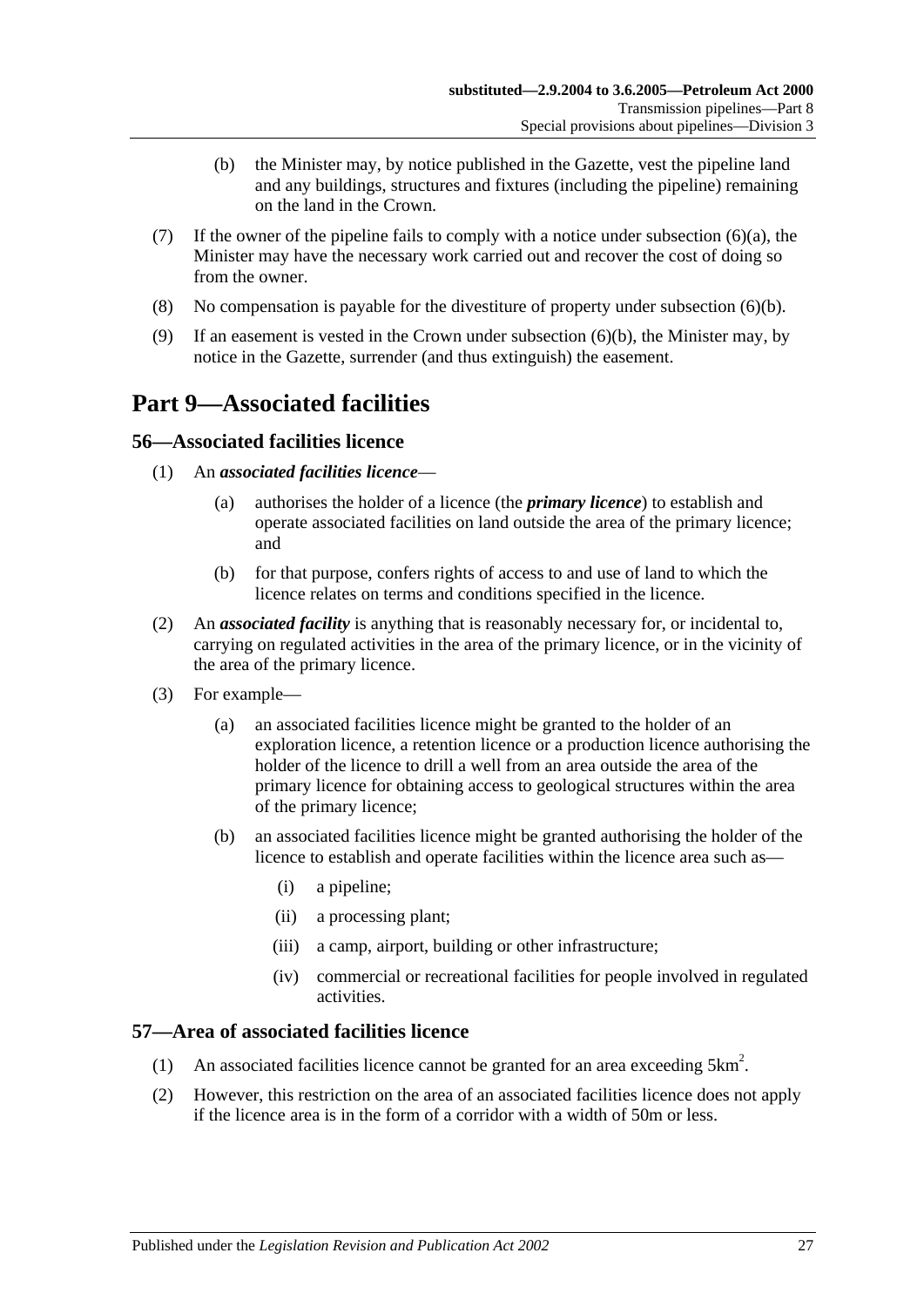### <span id="page-27-0"></span>**58—Term of associated facilities licence**

An associated facilities licence is an adjunct to the primary licence and is, subject to its terms, granted for the same term, and renewable at the same time and in the same way as the primary licence.

#### <span id="page-27-1"></span>**59—Relationship with other licences**

- (1) An associated facilities licence may be granted in respect of an area comprised within the area of another licence.
- (2) Subject to any relevant licence conditions, the rights conferred by an associated facilities licence prevail over rights conferred by another licence in respect of the same area.
- (3) Before the Minister grants an associated facilities licence for an area covered by another licence—
	- (a) the Minister must have regard to—
		- (i) the reasons put forward by the applicant for the grant of the licence and, in particular, whether they justify the grant of the licence in derogation from the rights of the existing licensee; and
		- (ii) the legitimate business interests of the existing licensee; and
		- (iii) the effect of the operations to be carried out under the associated facilities licence on the operations conducted under the existing licence; and
		- (iv) the operational and technical requirements for the safe, efficient and reliable conduct of operations under both licences; and
		- (v) any other matters the Minister considers relevant; and
	- (b) the Minister must consult with the existing licensee about the conditions to be included in the licence.
- (4) If an associated facilities licence is granted over the area of another licence, the holder of the other licence is to be entitled to compensation for diminution of the rights conferred by that licence—
	- (a) to be agreed between the licensees; or
	- (b) in default of agreement, to be determined by the relevant court.
- <span id="page-27-2"></span>(5) If an associated facilities licence is granted over the area of another licence, the Land and Valuation Court may, on application by the holder of the other licence made within 2 months after the grant of the associated facilities licence, review the terms and conditions of the associated facilities licence and vary them as the Court considers just.
- (6) The Land and Valuation Court may, in exercising its powers under [subsection](#page-27-2) (5), relocate the area of the associated facilities licence or vary the area in some other way.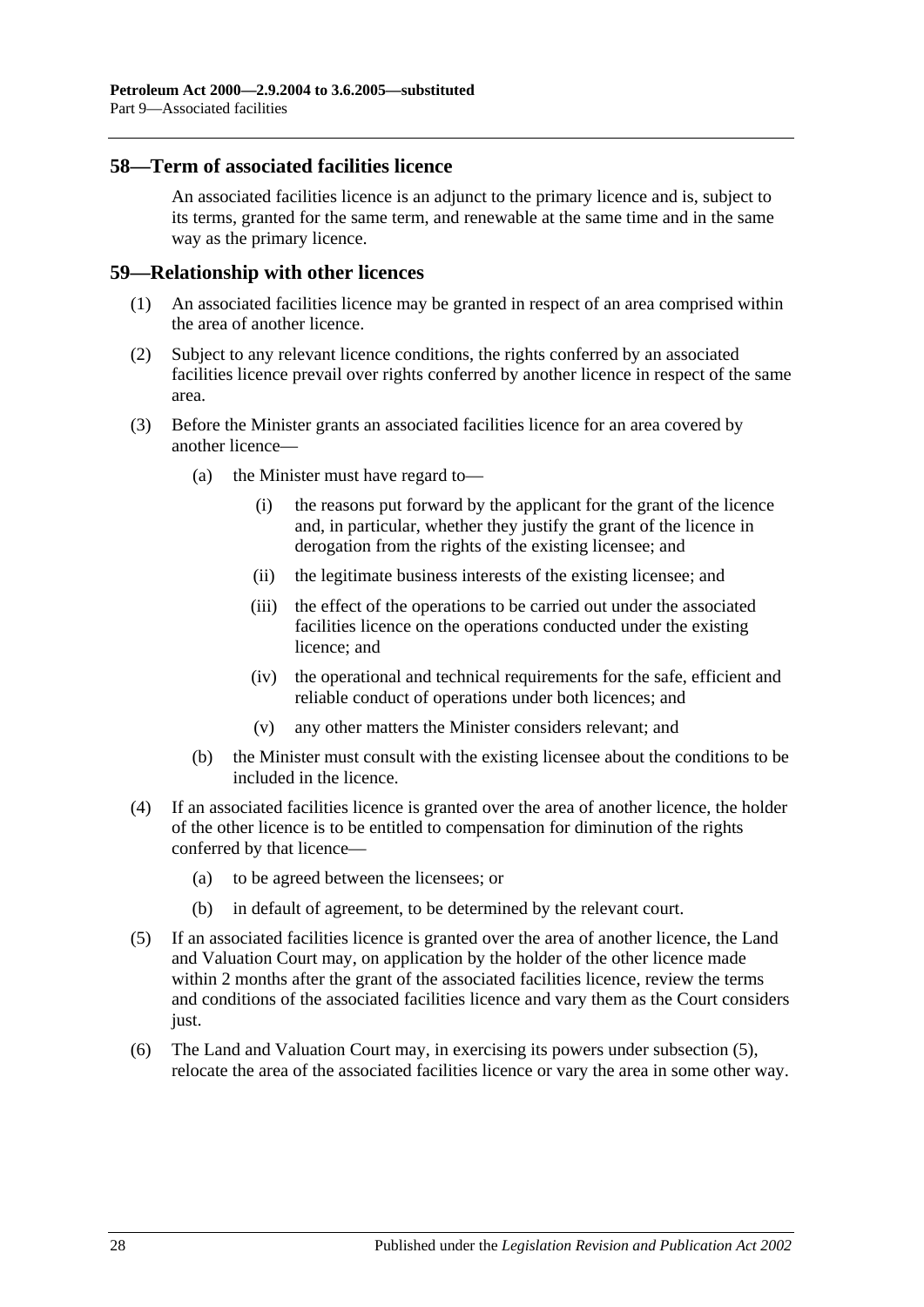# <span id="page-28-0"></span>**Part 10—Entry to and use of land**

# <span id="page-28-1"></span>**60—Right of entry to land**

A licensee may, subject to this Part—

- (a) enter land to carry out authorised activities on the land; or
- (b) enter land for the purpose of gaining access to adjacent land on which the licensee proposes to carry out authorised activities.

# <span id="page-28-2"></span>**61—Notice of entry on land**

- (1) A licensee must, at least 21 days before entering land under this Part, give written notice to the occupier of the land, in the form required by the regulations—
	- (a) of the licensee's intention to enter the land; and
	- (b) if the licensee proposes to carry out regulated activities on the land—of the nature of the activities to be carried out on the land.

Maximum penalty: \$20 000.

(2) Once notice of entry has been given, a further notice for re-entry of the land is not necessary unless the activities to be carried out on the land differ significantly, in nature or extent, from the activities as described in the previous notice.

# <span id="page-28-3"></span>**62—Disputed entry**

- (1) An occupier of the land (other than the lessee under a pastoral lease) may, by giving notice of objection to the licensee, object to the licensee's proposed entry.
- (2) A notice of objection must be given within 14 days after the licensee's notice of the proposed entry.
- (3) If an occupier gives notice of objection, the licensee must notify the Minister that entry is disputed.
- (4) When notice of disputed entry is given, the Minister may attempt to mediate between the parties in order to arrive at mutually satisfactory terms under which the licensee may enter the land and (if relevant) carry out regulated activities on the land.
- $(5)$  If—
	- (a) the Minister decides against attempting to reach a settlement of the dispute by mediation; or
	- (b) an attempt is made but the dispute is not resolved within a period fixed in the regulations for the purposes of this paragraph,

either the licensee or the owner may apply to the Warden's Court for a resolution of the dispute.

(6) The Warden's Court may, on an application under this section, determine terms on which the licensee may enter the land and carry out regulated activities on the land.

# <span id="page-28-4"></span>**63—Landowner's right to compensation**

(1) The owner of land is entitled to compensation from a licensee who enters the land and carries out regulated activities under this Act.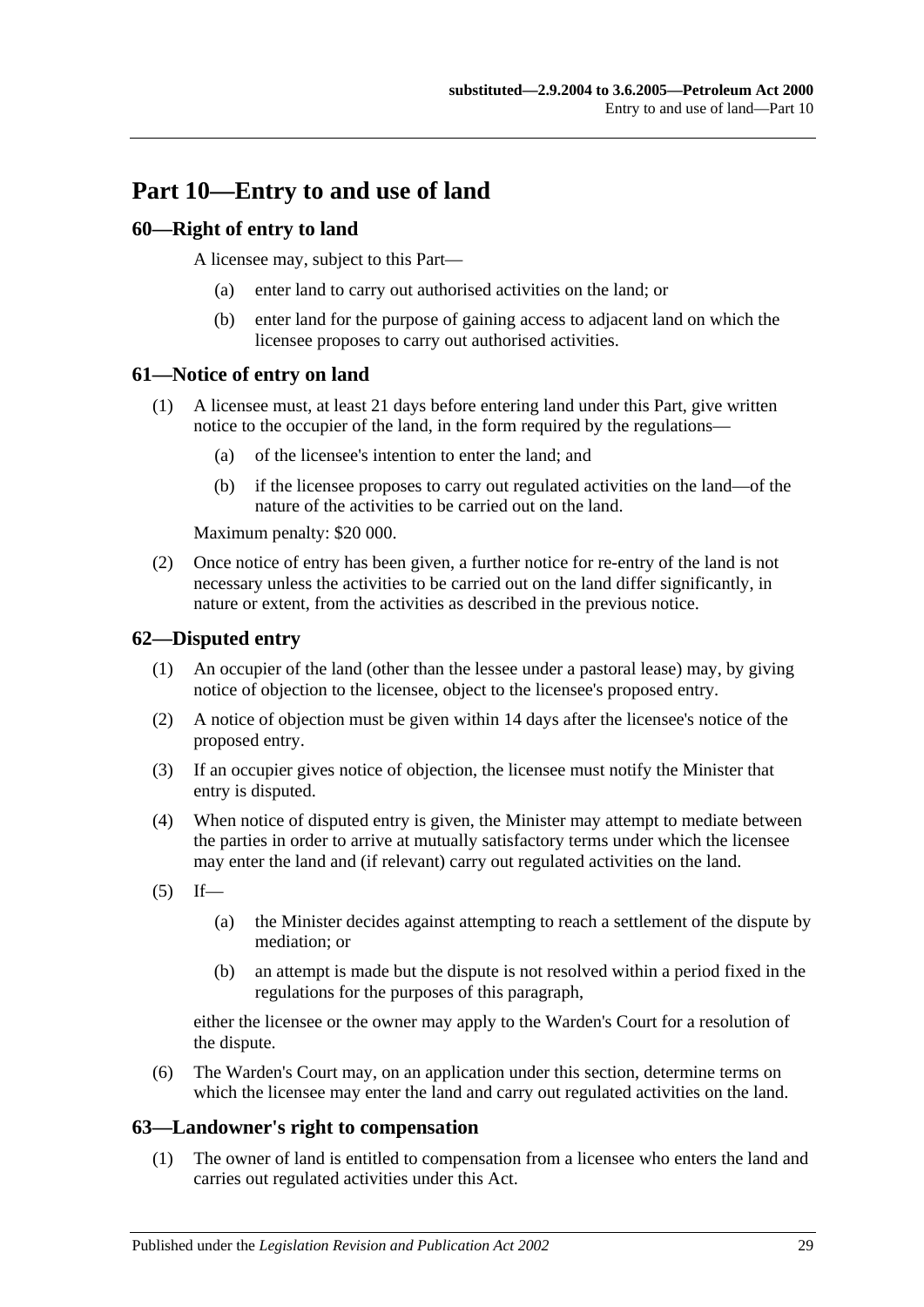- (2) The compensation is to cover—
	- (a) deprivation or impairment of the use and enjoyment of the land; and
	- (b) damage to the land (not including damage that has been made good by the licensee); and
	- (c) damage to, or disturbance of, any business or other activity lawfully conducted on the land; and
	- (d) consequential loss.
- (3) The compensation is not to be related to the value or possible value of regulated resources contained in the land.
- (4) The compensation is to be determined by agreement or in default of agreement by the relevant court.
- (5) In assessing compensation, any other compensation to which the owner may have received, or to which the owner may be entitled, is to be taken into account.

# <span id="page-29-0"></span>**64—Right to require acquisition of land**

- (1) If the activities of a licensee on land substantially impair the owner's use and enjoyment of the land, the owner may apply to the relevant court for an order under this section.
- (2) The court may, on an application under this section—
	- (a) make an order transferring the owner's land to the licensee; and
	- (b) order the licensee to pay to the owner, by way of compensation—
		- (i) an amount equivalent to the market value of the land; and
		- (ii) a further amount the court considers just by way of compensation for disturbance.

# <span id="page-29-2"></span><span id="page-29-1"></span>**Part 11—General provisions about licences**

# **Division 1—General provision about applications**

#### <span id="page-29-3"></span>**65—Application for licence**

- (1) An application for a licence—
	- (a) must be made in an approved form; and
	- (b) if the licence is to contain a mandatory condition requiring the licensee to carry out work in accordance with an approved work program—must be accompanied by a proposed work program for the first term of the licence; and
	- (c) must be accompanied by a statement of the financial and technical resources available to the applicant; and
	- (d) must contain other information required in the approved form; and
	- (e) must be accompanied by the fee prescribed by the regulations.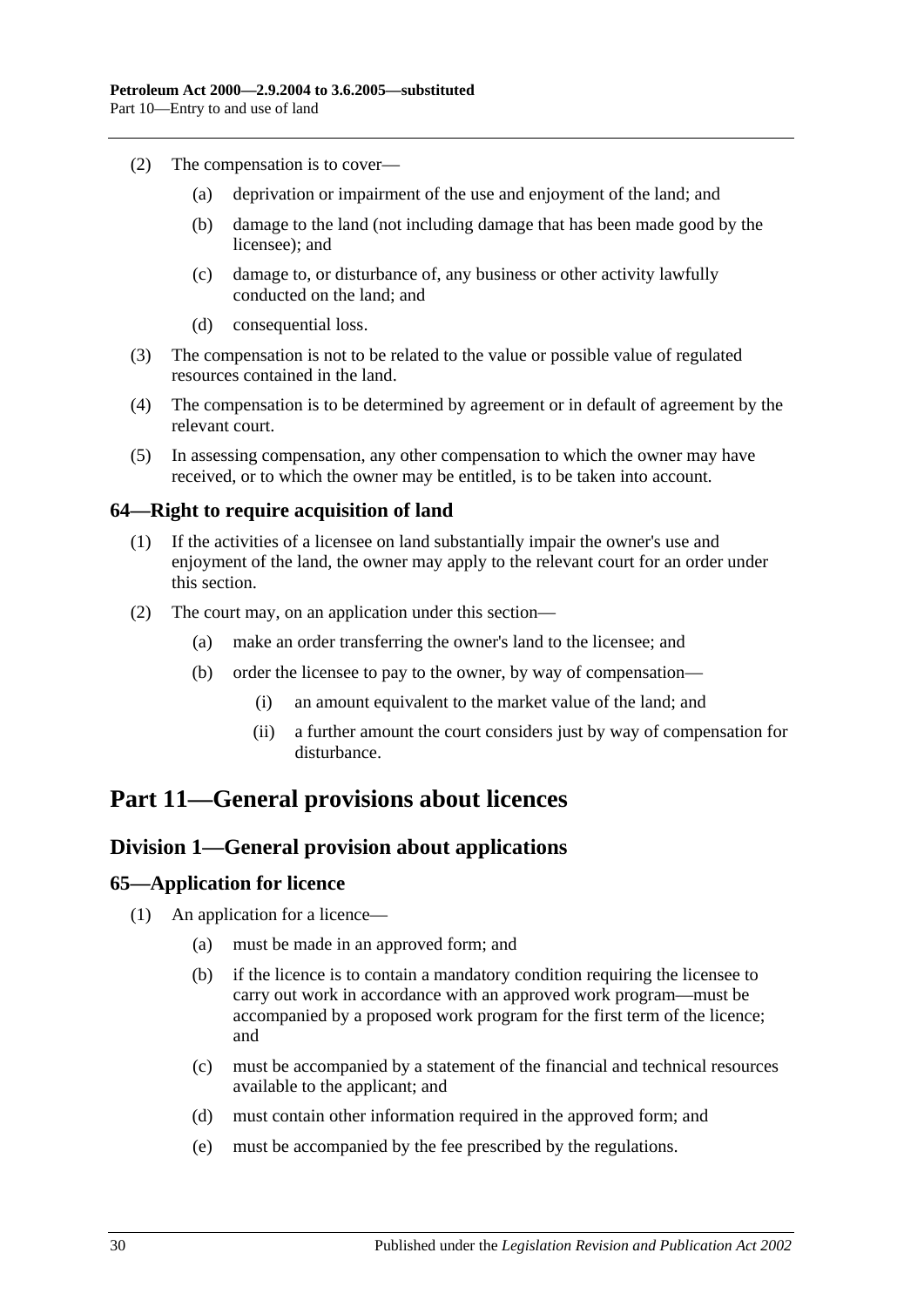- (2) An application for the renewal of a licence—
	- (a) must be made to the Minister in an approved form at least 2 months before the end of the licence term preceding the proposed renewal; and
	- (b) must contain other information required by the Minister; and
	- (c) if the licence contains a mandatory condition requiring the licensee to carry out work in accordance with an approved work program—must be accompanied by a proposed work program for the term of the renewal; and
	- (d) must be accompanied by the fee prescribed by the regulations.
- <span id="page-30-4"></span>(3) The Minister may require an applicant for the grant or renewal of a licence to provide any further information, documents or materials to assist in assessing and determining the application.
- (4) If an applicant fails to comply with a requirement under [subsection](#page-30-4) (3) within a reasonable time allowed by the Minister (which must be at least 30 days), the application lapses.
- (5) If an application for the renewal of a licence is made before the end of the term of the licence, the licence term is extended until the application is determined.
- (6) Notice of an application for the grant of a production licence, and notice of an application for the grant or renewal of an associated facilities licence or a pipeline licence, must be published in the Gazette at least 30 days before the application is determined.

#### <span id="page-30-0"></span>**66—Preconditions of grant or renewal of licence**

- (1) The Minister may offer a licence to a particular applicant on condition that—
	- (a) the applicant is to return the executed licence to the Minister within a specified period; and
	- (b) if the applicant fails to do so—the offer lapses and the licence may be offered to someone else.
- (2) As a condition of granting or renewing a licence, the Minister may require the applicant to give security, of a kind and amount acceptable to the Minister, for the satisfaction of obligations arising under this Act or the licence.

# <span id="page-30-1"></span>**Division 2—Extent of licence exclusivity**

#### <span id="page-30-2"></span>**67—Application of Division**

This Division applies to licences of the following classes:

- (a) exploration licence;
- (b) retention licence;
- (c) production licence.

#### <span id="page-30-3"></span>**68—Extent to which same area may be subject to different licences**

- (1) A licence to which this Division applies is granted either—
	- (a) in relation to a source of geothermal energy; or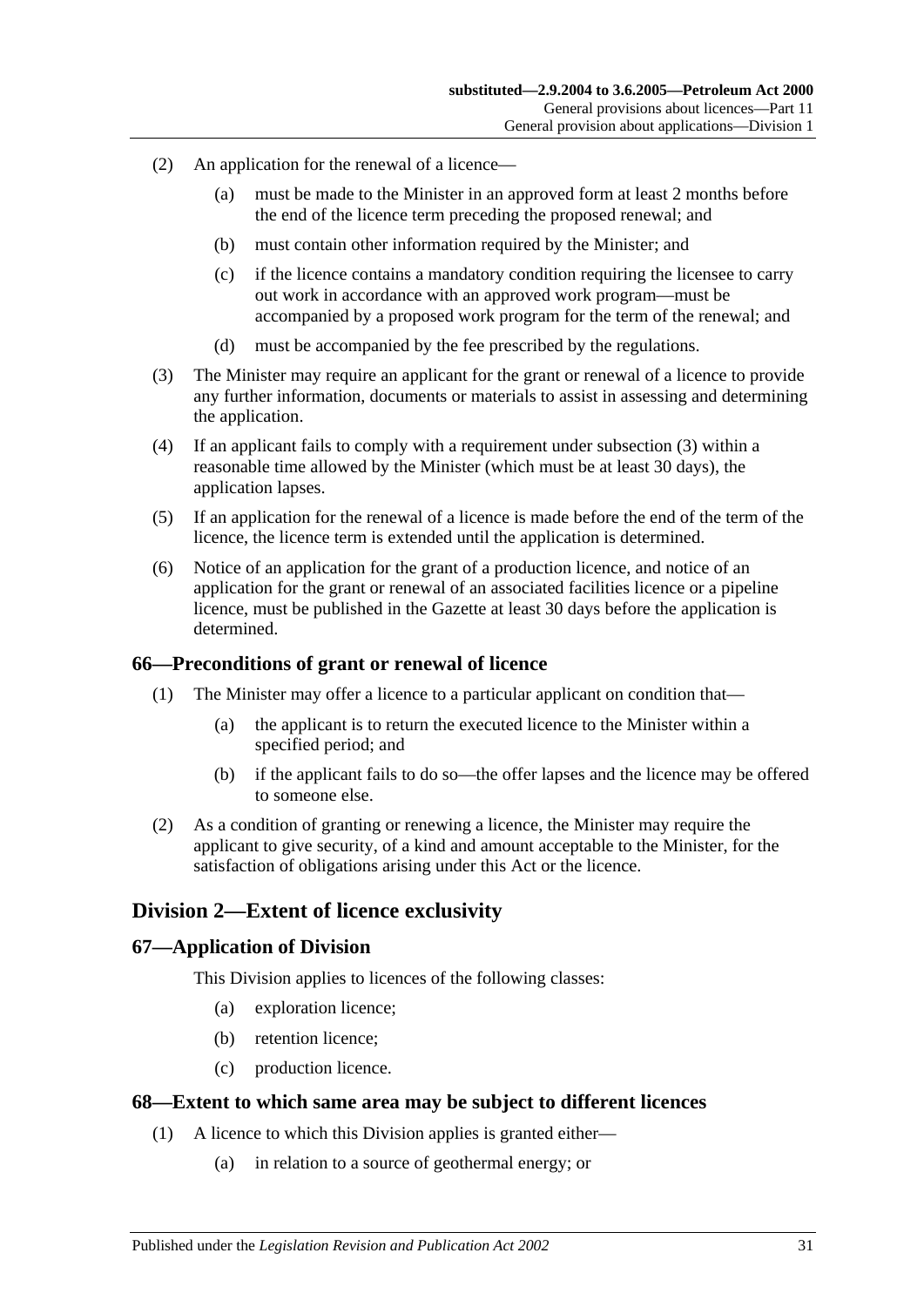- (b) in relation to all regulated resources except a source of geothermal energy.
- (2) A licence to which this Division applies is *compatible* with another licence to which this Division applies if one relates to a source of geothermal energy and the other does not.
- (3) The same area cannot be simultaneously subject to two or more licences to which this Division applies unless the licences are compatible.
- (4) For the purposes of this section, if a person who is entitled to the grant of a licence to which this Division applies makes an application for such a licence, the area to which the application relates is to be taken to be subject to a licence to which this Division applies until the application is determined.

# <span id="page-31-0"></span>**69—Grant of compatible licence to area already under licence**

Before the Minister grants a compatible licence in respect of an area that is already wholly or partly subject to a licence to which this Division applies, the Minister must consult with the existing licensee.

### <span id="page-31-1"></span>**70—Interrelationship between rights of licensees under compatible licences**

If a licensee discovers a regulated resource in an area subject to two or more compatible licences, the rights under this Act in respect of the discovery attach to the licensee who holds a licence for a regulated resource of the relevant kind irrespective of whether that licensee actually made the discovery.

#### <span id="page-31-2"></span>**71—Excision of licence areas**

 $If$ <sub>—</sub>

- (a) a retention licence is granted to the holder of an exploration licence or a production licence in respect of part only of the area comprised in the earlier licence; or
- (b) a production licence is granted to the holder of an exploration licence or a production licence in respect of part only of the area comprised in the earlier licence,

the area of the new licence is excised from the area of the earlier licence.

# <span id="page-31-3"></span>**Division 3—Licence conditions**

# <span id="page-31-4"></span>**72—Mandatory conditions**

A licence must include the conditions designated in this Act as mandatory conditions.

#### <span id="page-31-5"></span>**73—Mandatory condition as to use of information etc**

It is a mandatory condition of every licence that the licensee authorises the Minister—

- (a) to make use of information and records provided by the licensee under this Act; and
- (b) to disclose information and records provided by the licensee under this Act as authorised by the regulations.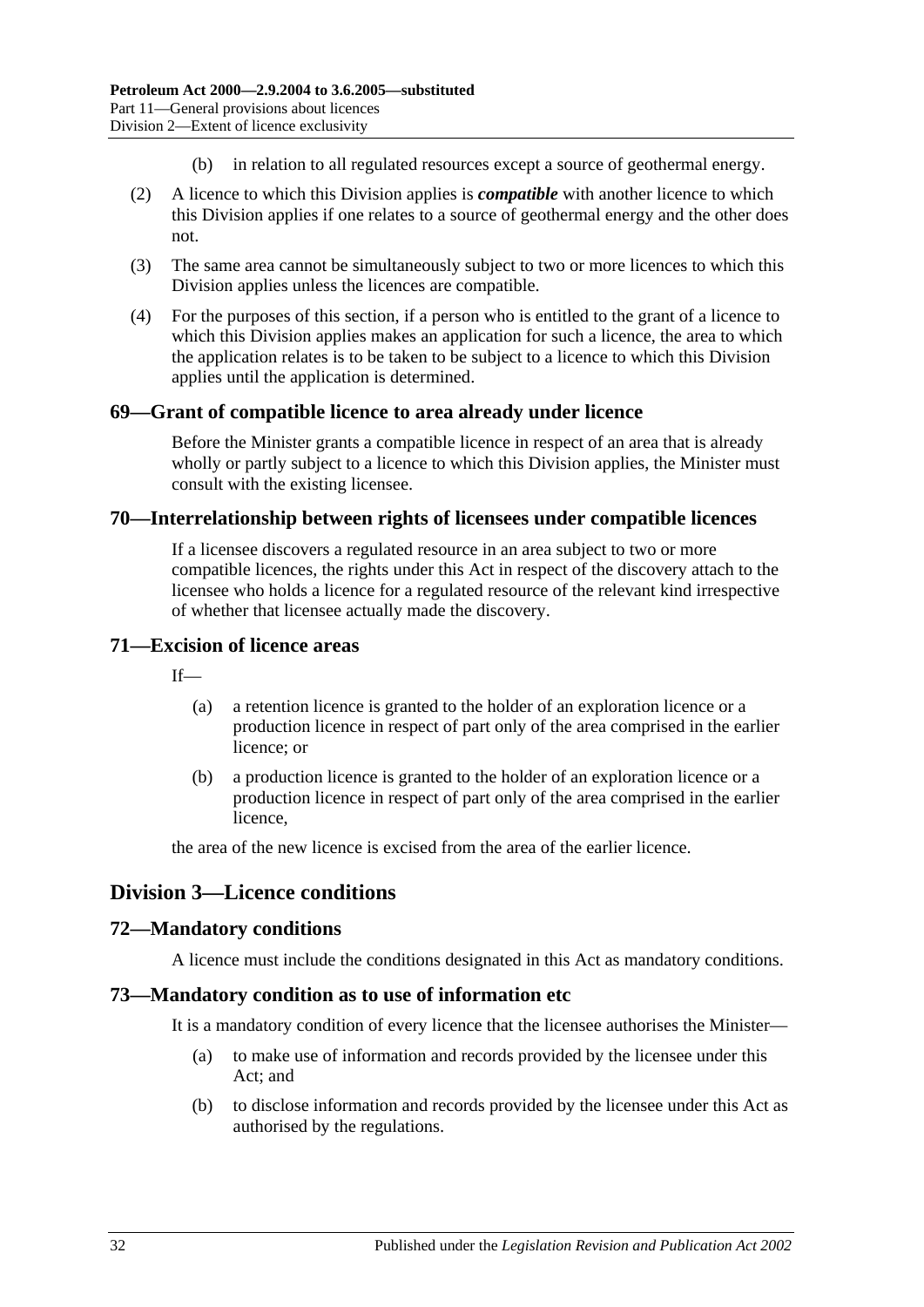# <span id="page-32-0"></span>**74—Classification of activities to be conducted under licence**

- (1) A licence is to include mandatory conditions dividing the regulated activities to be carried out under the licence into—
	- (a) activities requiring high level official supervision; or
	- (b) activities requiring low level official supervision.
- (2) The activities are to be classified as requiring high level official supervision unless the licensee satisfies the Minister that, in view of the licensee's demonstrated competence to comply with the requirements of this Act and the conditions of the licence, the activities should be classified as requiring low level official supervision.
- (3) The mandatory conditions are to provide as follows:
	- (a) the Minister's prior written approval is required for activities requiring high level official supervision; and
	- (b) notice of activities requiring low level official supervision is to be given as required in the conditions or by regulation.
- <span id="page-32-3"></span>(4) The Minister may, by written notice to a licensee, change the classification of activities under the relevant licence conditions.
- (5) If regulated activities to be conducted under a licence are generally or substantially classified as requiring a low level of official supervision, the annual licence fee payable for the licence will be reduced by an amount not exceeding 50% of the fee according to a determination of the Minister as to the level of official supervision required under the licence.

# <span id="page-32-1"></span>**75—Mandatory condition about resources required for compliance with environmental obligations**

It is a mandatory condition of every licence that the licensee must have adequate technical and financial resources to ensure compliance with the licensee's environmental obligations (including the rehabilitation of land adversely affected by regulated activities carried out under the licence).

#### <span id="page-32-2"></span>**76—Discretionary conditions**

- (1) A licence may be granted on other conditions (*discretionary conditions*) the Minister considers appropriate.
- (2) The discretionary conditions of the licence may (for example) include a condition requiring the licensee to maintain insurance on terms and conditions approved by the Minister insuring the licensee and the State against obligations arising from regulated activities under the licence.
- (3) The Minister may add a discretionary condition to a licence, or vary or revoke a discretionary condition of a licence—
	- (a) on the renewal of the licence; or
	- (b) at any other time with the agreement of the licensee.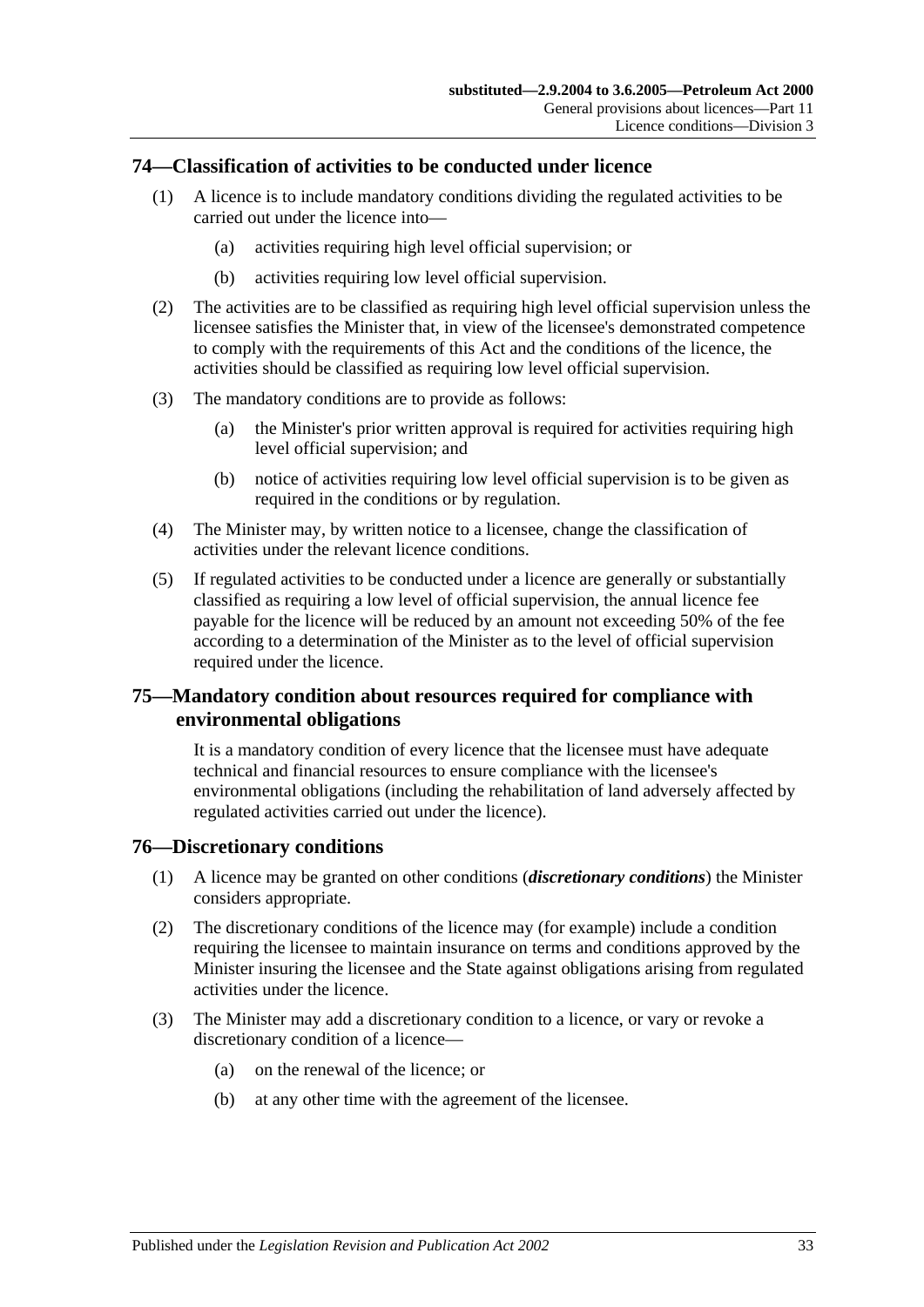# <span id="page-33-0"></span>**77—Non-compliance with licence conditions**

If a licence condition is not complied with, the licensee is guilty of an offence. Maximum penalty: \$120 000.

# <span id="page-33-1"></span>**Division 4—Annual fees**

### <span id="page-33-5"></span><span id="page-33-2"></span>**78—Annual fees**

- (1) A licensee must pay to the Minister annually and in advance a fee appropriate to the relevant licence fixed by, or calculated in accordance with, the prescribed scale.
- <span id="page-33-6"></span>(2) If a licensee fails to pay a fee in accordance with [subsection](#page-33-5) (1)—
	- (a) the amount in arrears will, unless the Minister determines otherwise, be increased by penalty interest at the prescribed rate; and
	- (b) the Minister may impose on the licensee a fine of an amount fixed by the Minister up to a limit of \$1,000 or 10% of the outstanding fee, whichever is the greater.
- (3) The Minister may for any proper reason remit penalty interest or a fine imposed under [subsection](#page-33-6) (2) wholly or in part.
- (4) A fee (and any penalty interest or fine imposed by the Minister under this section) may be recovered as a debt due to the Crown.

# <span id="page-33-3"></span>**Division 5—Reservoir access**

#### <span id="page-33-4"></span>**79—Access to natural reservoir**

- $(1)$  If—
	- (a) there is a natural reservoir in the area of a licence that is, in the Minister's opinion, suitable for use for the storage of a regulated substance; and
	- (b) a person (the *applicant*) who is not the holder of the relevant licence seeks access to the natural reservoir for the storage of a regulated resource; and
	- (c) the applicant, after making reasonable attempts to do so, fails to reach agreement with the licensee on terms and conditions of access to and use of the natural reservoir,

the Minister may, by notice in writing given to the applicant and the holder of the licence, determine terms and conditions (which the Minister considers to be fair and reasonable commercial terms) on which the applicant is to be entitled to access to and use of the reservoir.

- (2) In considering whether to make a determination under this section and, if so, the terms and conditions of the determination, the Minister must have regard to—
	- (a) the legitimate business interests of the licensee; and
	- (b) the public interest including the public interest in facilitating competition in markets; and
	- (c) the interests of persons other than the immediate parties to the determination that might be affected by the determination; and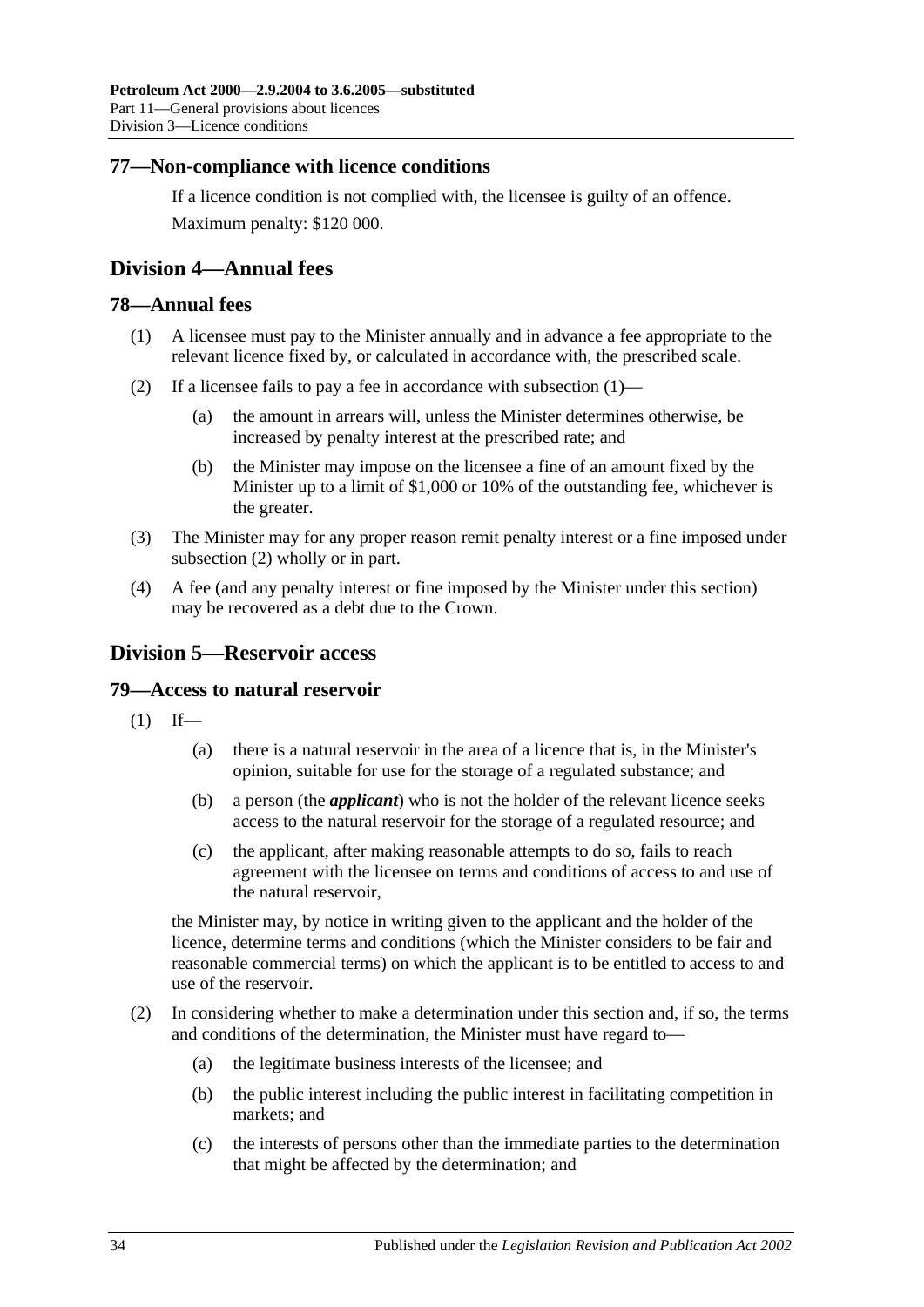- (d) the operational requirements for the safe, efficient and reliable use of the natural reservoir; and
- (e) any other matters the Minister considers relevant.
- (3) Before making a determination under this section, the Minister must give the interested parties a reasonable opportunity to comment on the proposed determination.
- (4) A determination under this section is binding on the holder of the licence and the applicant.
- (5) Access may be granted on terms under which the person to whom the right of access is granted is required to take out an associated facilities licence for the purpose of exercising the right of access arising under the determination.
- (6) A party to a determination under this section may appeal against the determination to the Land and Valuation Court.
- (7) On an appeal under this section—
	- (a) the Court may confirm the Minister's determination; or
	- (b) the Court may cancel the Minister's determination if satisfied that it is not fair and reasonable that the applicant should have access to the natural reservoir; or
	- (c) the Court may vary the terms and conditions of the determination as the Court considers fair and reasonable.
- (8) The Court may make incidental and ancillary orders (including orders for costs).

# <span id="page-34-0"></span>**Division 6—Grant, resumption etc of land**

#### <span id="page-34-1"></span>**80—Grant, resumption etc of Crown and pastoral land**

- (1) The Governor may, on the recommendation of the Minister responsible for the administration of the *[Crown Lands Act](http://www.legislation.sa.gov.au/index.aspx?action=legref&type=act&legtitle=Crown%20Lands%20Act%201929) 1929*, grant unalienated Crown land to a licensee for the purpose of carrying on regulated activities or for purposes incidental to such activities.
- (2) A statutory power to resume land subject to a lease under the *[Crown Lands Act](http://www.legislation.sa.gov.au/index.aspx?action=legref&type=act&legtitle=Crown%20Lands%20Act%201929) 1929* or the *[Pastoral Land Management and Conservation Act](http://www.legislation.sa.gov.au/index.aspx?action=legref&type=act&legtitle=Pastoral%20Land%20Management%20and%20Conservation%20Act%201989) 1989* for a public work or public purpose may be exercised as if the land required for carrying on regulated activities or for purposes incidental to such activities were land required for a public work or a public purpose.

# <span id="page-34-2"></span>**Division 7—Multiple licensees**

# <span id="page-34-3"></span>**81—Multiple licensees**

- (1) If a licence is held by 2 or more persons, they are jointly and severally liable for the obligations of the licensee under this Act.
- (2) If a licence is held by 2 or more persons, they must, by written notice given to the Minister, nominate a representative (who may—but need not—be one of the licensees) who is authorised to give and receive notices on their behalf.

Administrative penalty.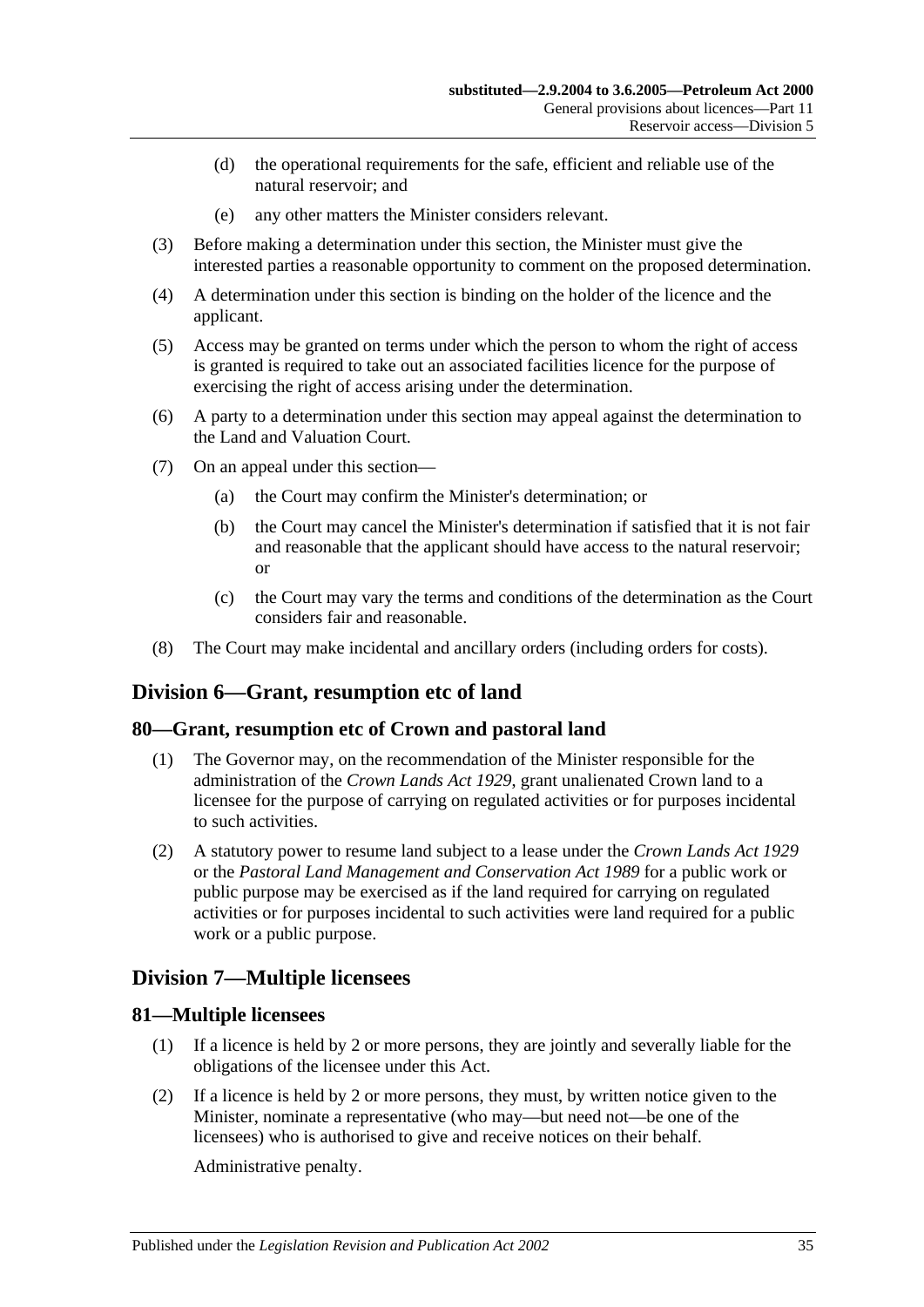(3) A notice given by or to the authorised representative is taken to have been given by or to all the licensees.

# <span id="page-35-0"></span>**Division 8—Consolidation and division of licence areas etc**

### <span id="page-35-1"></span>**82—Consolidation of licence areas**

- (1) The Minister may, by agreement with a licensee or prospective licensee, consolidate adjacent licence areas into a single licence area.
- (2) If a licence has already been issued for any one or more of the licence areas to be consolidated, the Minister may revoke the licence and issue a new licence on terms and conditions the Minister considers appropriate in view of the consolidation.
- (3) In this section, a reference to a *licence area* extends to an area for which an application for a licence has been made.

### <span id="page-35-2"></span>**83—Division of licence areas**

- (1) The Minister may, by agreement with a licensee, divide a licence area into separate areas so that each becomes subject to a different licence.
- (2) On dividing a licence area, the Minister—
	- (a) may vary the existing licence by excising part of the licence area and issue a new licence for the balance of the area; or
	- (b) issue new licences in place of the existing licence (each of which is then taken to be a continuation, in part, of the existing licence).
- (3) If the area to which an exploration licence relates is divided, there must be no reduction of the aggregate work to be carried out.

# <span id="page-35-3"></span>**Division 9—Record keeping and reporting requirements**

#### <span id="page-35-4"></span>**84—Records to be kept by licensee**

- (1) A licensee must maintain—
	- (a) a record of all regulated activities carried out under the licence including, where appropriate, maps and plans; and
	- (b) a record of the results of regulated activities carried out under the licence, including the results of the analysis of geological samples; and
	- (c) a record of compliance audits by internal or external auditors required under the regulations; and
	- (d) other records as required by the regulations.

Administrative penalty.

(2) The licensee must provide the Minister with a copy of the records kept under this section at the times required by the regulations or by the Minister by written notice given to the licensee.

Administrative penalty.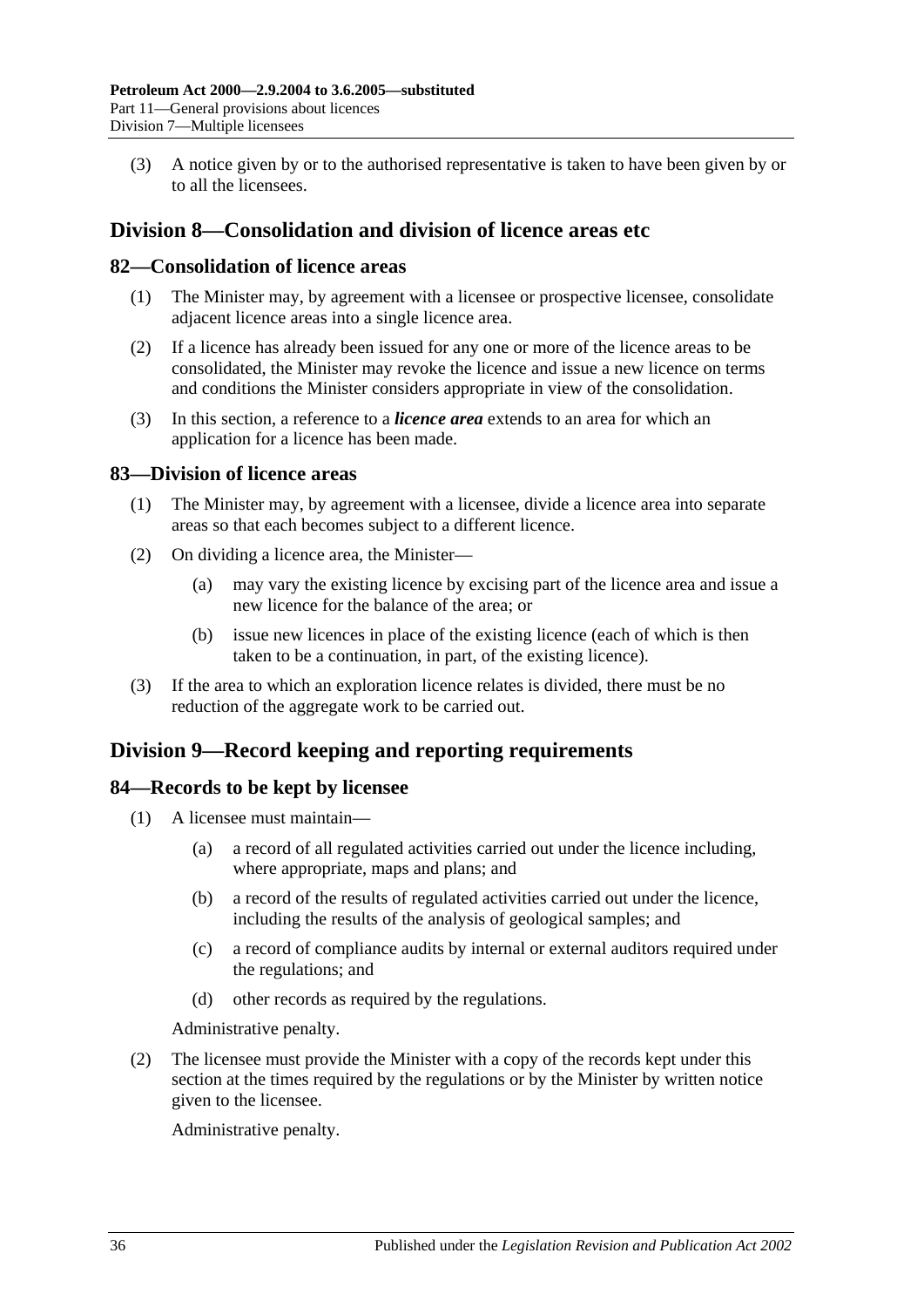### <span id="page-36-0"></span>**85—Reporting of certain incidents**

(1) In this section—

*serious incident* means an incident arising from activities conducted under a licence in which—

- (a) a person is seriously injured or killed; or
- (b) an imminent risk to public health or safety arises; or
- (c) serious environmental damage occurs or an imminent risk of serious environmental damage arises; or
- (d) security of natural gas supply is prejudiced or an imminent risk of prejudice to security of natural gas supply arises.

*reportable incident* means an incident (other than a serious incident) arising from activities conducted under a licence classified under the regulations as a reportable incident.

(2) A licensee must report a serious incident to the Minister as soon as practicable after its occurrence and must provide the Minister with a written report on the incident as required under the regulations.

Administrative penalty.

(3) A licensee must report a reportable incident to the Minister as required under the regulations.

Administrative penalty.

# <span id="page-36-1"></span>**86—Information to be provided by licensee**

(1) A licensee must, as required under the regulations, provide the Minister with information required by the regulations.

Administrative penalty.

<span id="page-36-2"></span>(2) A licensee must provide the Minister with the other information reasonably requested by the Minister within the time specified in the request.

Administrative penalty.

- (3) If the Minister considers the provision of the information requested under [subsection](#page-36-2) (2) essential in the public interest, and gives an intimation to that effect in the request, non-compliance with the request is a summary offence punishable on conviction by a fine not exceeding \$120,000.
- <span id="page-36-3"></span>(4) A licensee must, if requested to do so by the Minister, provide the Minister with an expert report, within the time specified in the request, verifying information provided to the Minister by the licensee.

Administrative penalty.

(5) A request under [subsection](#page-36-3) (4) must either nominate the person by whom the expert report is to be prepared or state the nature of the qualifications and experience that the person who prepares the report must possess.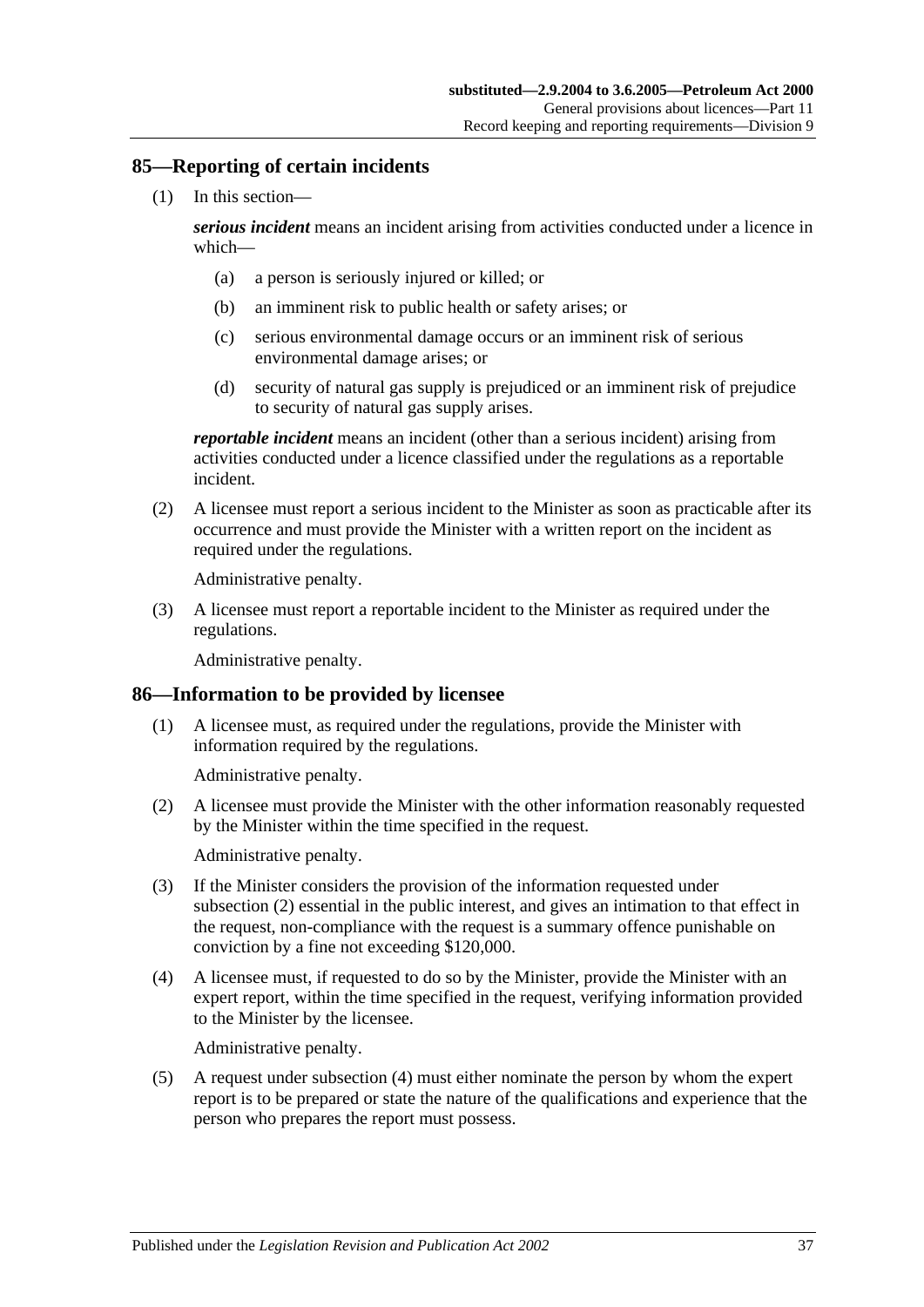# <span id="page-37-0"></span>**Division 10—General requirements for operations**

# <span id="page-37-1"></span>**87—Activities to be carried out with due care and in accordance with good industry practice**

A licensee must carry out regulated activities—

- (a) with due care for—
	- (i) the health and safety of persons who may be affected by those activities; and
	- (ii) the environment; and
	- (iii) where relevant—the need to ensure, in a case where interruption of natural gas supply could cause significant social disruption, that facilities for processing and transporting natural gas are designed, constructed, managed and operated on a prudential basis so as to provide a reliable and adequate supply of natural gas; and
- (b) in accordance with good practice as recognised in the relevant industry.

Maximum penalty: \$120 000.

# <span id="page-37-2"></span>**Division 11—Minister's power to carry out work**

### <span id="page-37-6"></span><span id="page-37-3"></span>**88—Ministerial direction**

- <span id="page-37-7"></span>(1) The Minister may, by notice in writing given to a licensee, direct the licensee—
	- (a) to carry out specified obligations under this Act or the licence; or
	- (b) to cease specified activities that are contrary to this Act or the licence.
- (2) The licensee must comply with a direction under [subsection](#page-37-6) (1) within the time allowed in the notice.

Maximum penalty: \$120 000.

(3) If the licensee fails to comply with a direction under [subsection](#page-37-7)  $(1)(a)$  within the time allowed in the notice, the Minister may take the required action, or arrange for the required action to be taken, and recover the cost, as a debt, from the licensee.

# <span id="page-37-4"></span>**Division 12—Surrender, suspension or cancellation of licence**

#### <span id="page-37-5"></span>**89—Surrender**

- (1) A licensee may apply to the Minister to surrender the licence or to surrender part of the licence area.
- (2) The Minister may accept the surrender as from a date specified by the Minister in a notice of acceptance of the surrender given to the applicant.
- (3) If the licensee surrenders part of the licence area, the licence continues in relation to the remainder of the licence area subject to any modification of its conditions that the Minister considers appropriate in view of the surrender.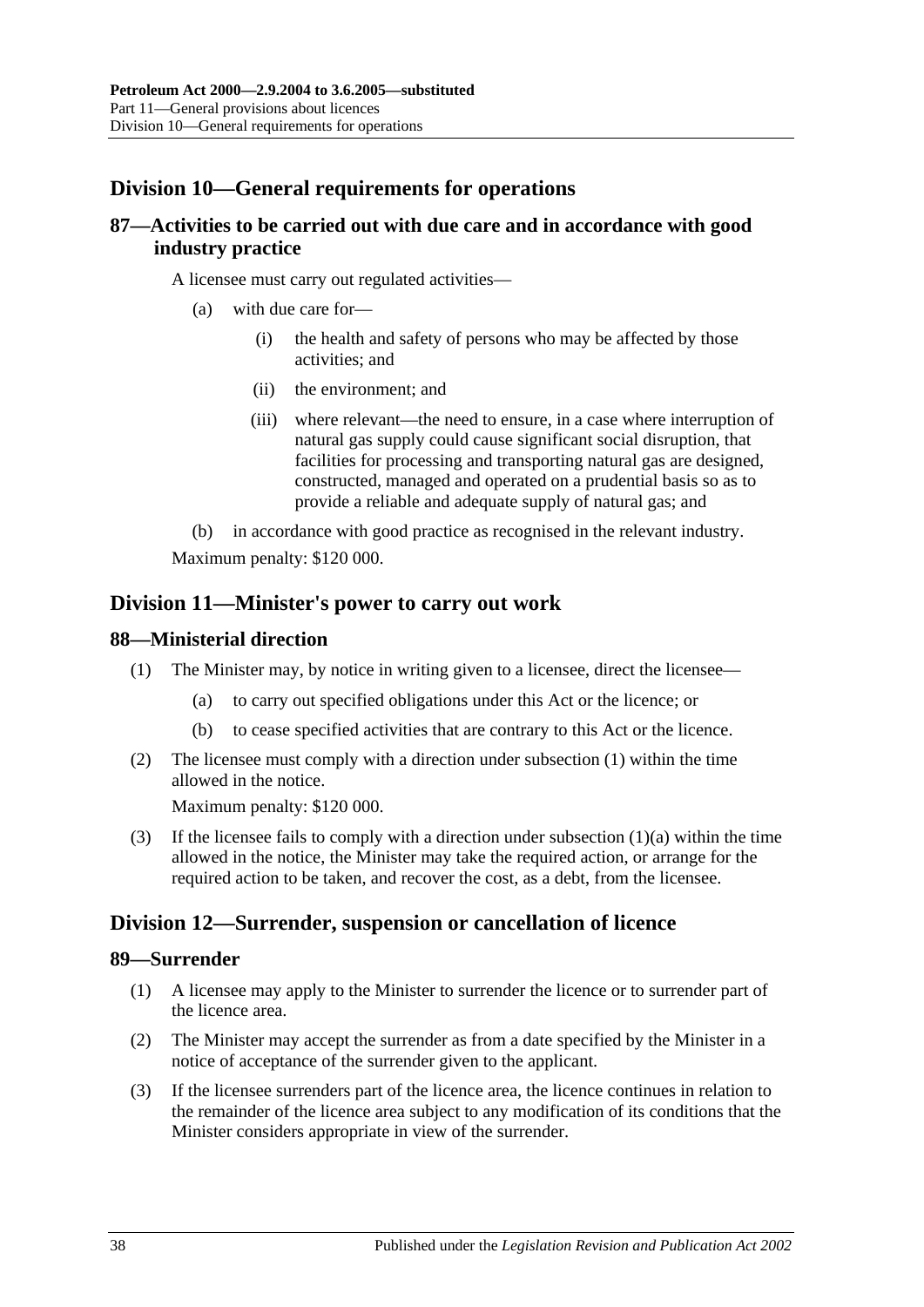- (4) The Minister may accept a surrender on any one or more of the following conditions:
	- (a) that the applicant rehabilitate land affected by activities conducted under the licence;
	- (b) that the applicant pay any monetary obligations incurred before the surrender;
	- (c) that the applicant provide information that should have been, but has not been, provided before the surrender.

#### <span id="page-38-0"></span>**90—Suspension of licence by agreement**

The Minister may, by agreement with the licensee, suspend a licence for a specified period.

#### <span id="page-38-1"></span>**91—Disciplinary power to suspend or cancel licence**

- (1) If a licensee fails to comply with this Act or a condition of the licence, the Minister may, by written notice given to the licensee—
	- (a) suspend the licence for a specified period or until the Minister terminates the suspension; or
	- (b) cancel the licence.
- (2) Before the Minister suspends or cancels the licence, the Minister must give the licensee a notice of default—
	- (a) specifying the default; and
	- (b) stating the action that the Minister proposes to take; and
	- (c) if the default is capable of being remedied—allowing the licensee a reasonable opportunity to remedy the default; and
	- (d) whether or not the default is capable of being remedied—giving the licensee a reasonable opportunity to show cause why the proposed action should not be taken.
- (3) If the notice allows the licensee an opportunity to remedy a default, and the licensee remedies the default to the Minister's satisfaction, the Minister is not to suspend or cancel the licence on the basis of that default.

# <span id="page-38-2"></span>**Division 13—Notice of grant etc of licence**

#### <span id="page-38-3"></span>**92—Notice to be published in Gazette**

- (1) Notice of the grant, suspension or cancellation of a licence is to be published in the Gazette.
- (2) Notice of the surrender of a licence or part of a licence area is to be published in the Gazette.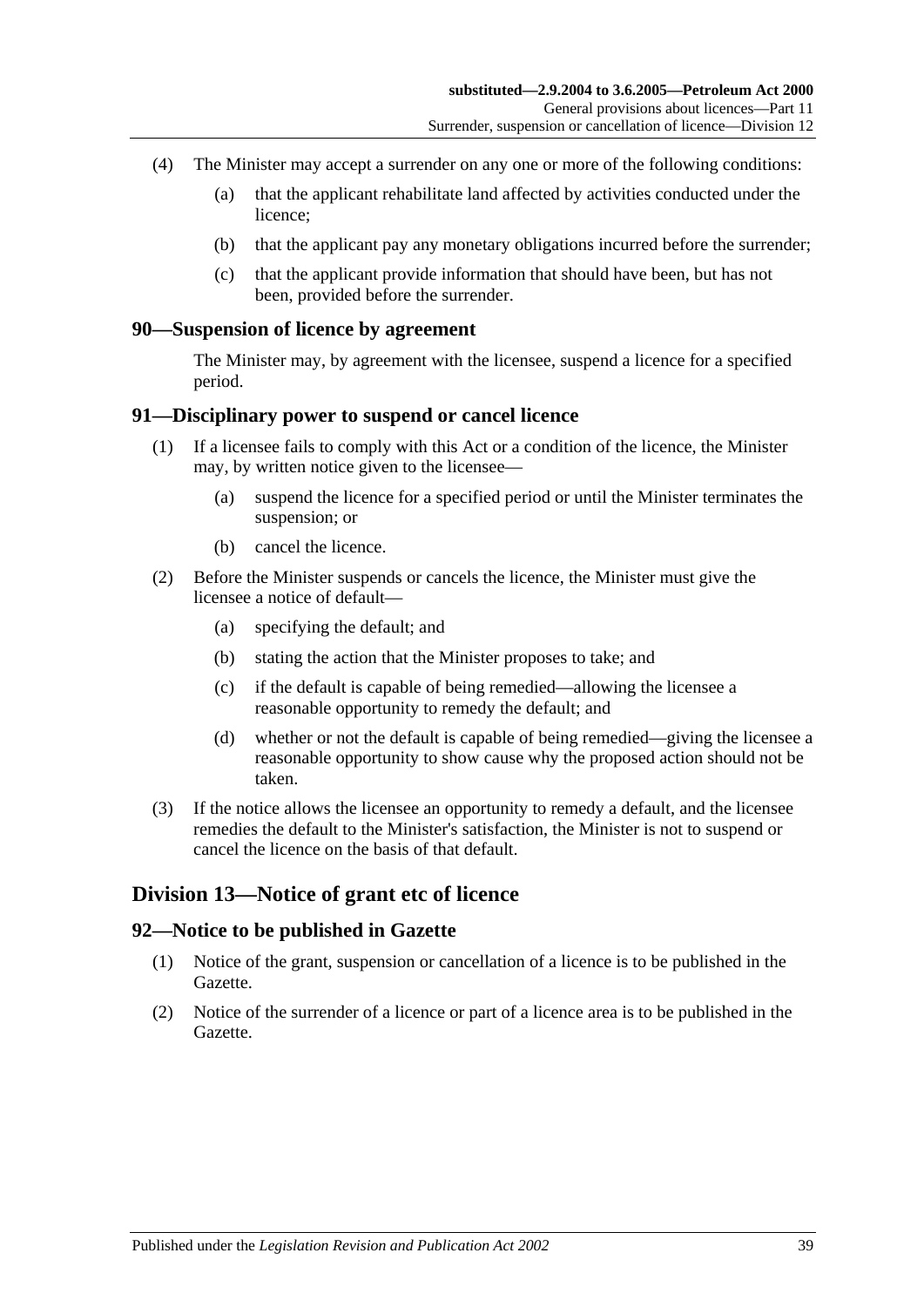# <span id="page-39-0"></span>**Division 14—Interference with regulated activities**

# <span id="page-39-1"></span>**93—Obligation not to interfere with regulated activities**

A person must not (except as authorised under this Act) interfere with regulated activities lawfully conducted under a licence.

Maximum penalty: \$60 000.

# <span id="page-39-2"></span>**Division 15—Safety net**

# <span id="page-39-3"></span>**94—Safety net**

- (1) The Minister may enter into an agreement with a licensee—
	- (a) that, if the licence should at some future time be found to be wholly or partially invalid due to circumstances beyond the control of the licensee, the licensee will have a preferential right to the grant of a new licence; and
	- (b) dealing with the terms and conditions on which the new licence will be granted.
- (2) The Minister must consider any proposal by a licensee for an agreement under this section.

# <span id="page-39-5"></span><span id="page-39-4"></span>**Part 12—Environment protection**

# **Division 1—Objects**

# <span id="page-39-6"></span>**95—Objects**

- (1) The object of this Part is to ensure that, in carrying out regulated activities, licensees—
	- (a) ensure that regulated activities that have (actually or potentially) adverse effects on the environment are properly managed to reduce environmental damage as far as reasonably practicable; and
	- (b) eliminate as far as reasonably practicable risk of significant long term environmental damage; and
	- (c) ensure that land adversely affected by regulated activities is properly rehabilitated.
- (2) The Minister must, in acting under this Part, have regard to, and seek to further, the objects of the *[Natural Resources Management Act 2004](http://www.legislation.sa.gov.au/index.aspx?action=legref&type=act&legtitle=Natural%20Resources%20Management%20Act%202004)*.

# <span id="page-39-7"></span>**Division 2—Environmental prerequisites**

# <span id="page-39-8"></span>**96—Pre-conditions of regulated activities**

A licensee must not carry out regulated activities unless a statement of environmental objectives is in force for the relevant activities under this Part. Maximum penalty: \$120 000.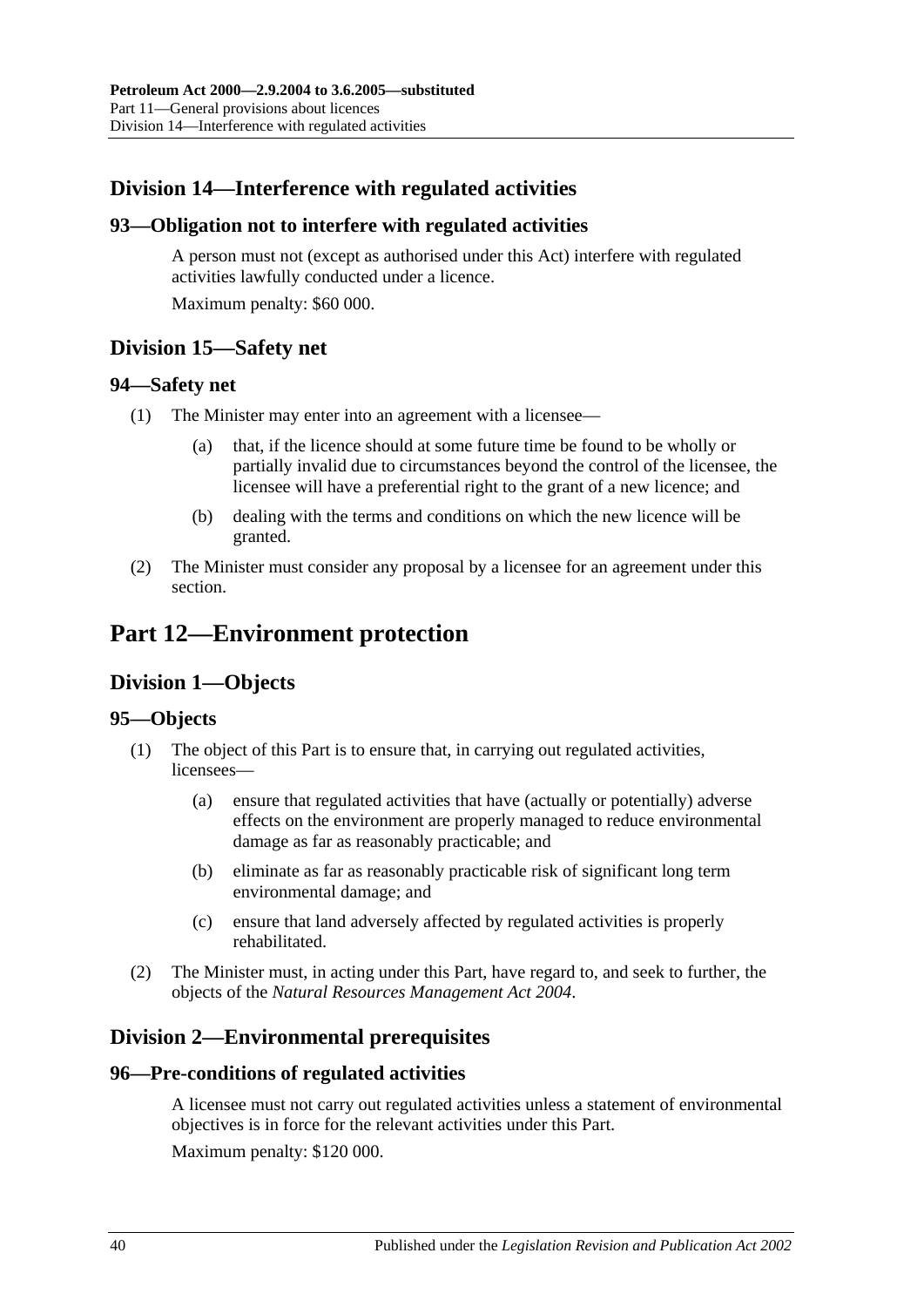# <span id="page-40-0"></span>**Division 3—Environmental impact report and classification of regulated activities**

# <span id="page-40-1"></span>**97—Environmental impact report**

- (1) An environmental impact report on regulated activities must be prepared in accordance with the regulations.
- (2) An environmental impact report—
	- (a) must take into account cultural, amenity and other values of Aboriginal and other Australians insofar as those values are relevant to the assessment; and
	- (b) must take into account risks inherent in the regulated activities to the health and safety of the public; and
	- (c) must contain sufficient information to make possible an informed assessment of the likely impact of the activities on the environment.
- (3) An environmental impact report—
	- (a) may relate to regulated activities generally or a particular class of regulated activities; and
	- (b) may be applicable to the whole of the State or be limited to a particular part of the State.

# <span id="page-40-2"></span>**98—Classification of regulated activities**

- (1) After preparation of an environmental impact report, the Minister must classify the activities to which the report relates as—
	- (a) low impact activities; or
	- (b) medium impact activities; or
	- (c) high impact activities.
- (2) The classification is to be made on the basis of—
	- (a) the environmental impact report; and
	- (b) criteria for the assessment of the environmental impact of regulated activities established under this section.
- (3) The Minister—
	- (a) must, by notice in the Gazette, establish criteria for the assessment of the environmental impact of regulated activities; or
	- (b) may, by similar notice, revise criteria previously established under this section.
- (4) In classifying activities that are likely to be recurrent, the Minister must have regard to the cumulative effect of the activities.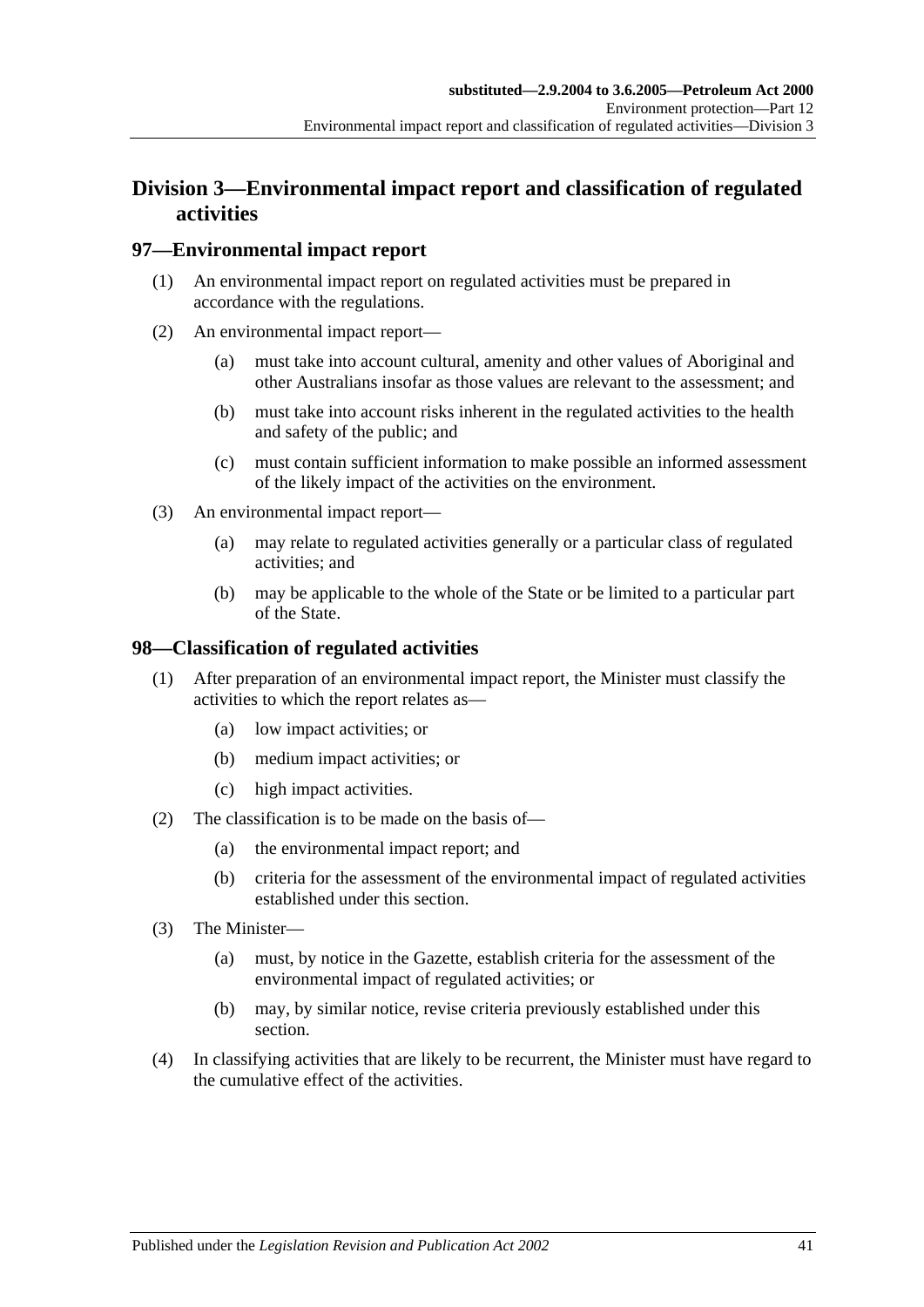# <span id="page-41-0"></span>**Division 4—Statements of environmental objectives**

### <span id="page-41-1"></span>**99—Preparation of statement of environmental objectives**

- (1) A statement of environmental objectives for regulated activities is to be prepared in accordance with the requirements of the regulations—
	- (a) for low impact or medium impact activities—on the basis of an environmental impact report; or
	- (b) for high impact activities—on the basis of an environmental impact assessment under Part 8 of the *[Development Act](http://www.legislation.sa.gov.au/index.aspx?action=legref&type=act&legtitle=Development%20Act%201993) 1993*.
- (2) If the Minister decides that an approved statement of environmental objectives should be revised, a revised statement of environmental objectives is to be prepared in accordance with the requirements of the regulations—
	- (a) if the approved statement relates to low impact or medium impact activities—on the basis of an environmental impact report; or
	- (b) if the approved statement relates to high impact activities—on the basis of an environmental impact assessment under Part 8 of the *[Development Act](http://www.legislation.sa.gov.au/index.aspx?action=legref&type=act&legtitle=Development%20Act%201993) 1993*.

### <span id="page-41-2"></span>**100—Content of a statement of environmental objectives**

- (1) A statement of environmental objectives for regulated activities—
	- (a) must state environmental objectives that must be achieved in carrying out regulated activities to which the statement applies; and
	- (b) must state criteria to be applied to determine whether the stated environmental objectives have been achieved in a particular case; and
	- (c) must include conditions and requirements to be complied with in order to achieve the stated objectives; and
	- (d) must impose reporting obligations on a person carrying out regulated activities to which it relates.
- (2) One of the environmental objectives must be the rehabilitation of land adversely affected by regulated activities.
- (3) A statement of environmental objectives—
	- (a) may provide for and, for high impact activities, must provide for a report or periodic reports (to be obtained by the Minister at the expense of the licensee) from an independent expert on the environmental consequences of the activities; and
	- (b) may include a system for evaluating the licensee's environmental performance.
- (4) A statement of environmental objectives—
	- (a) may be generally applicable throughout the State; or
	- (b) may be limited to a specific part of the State.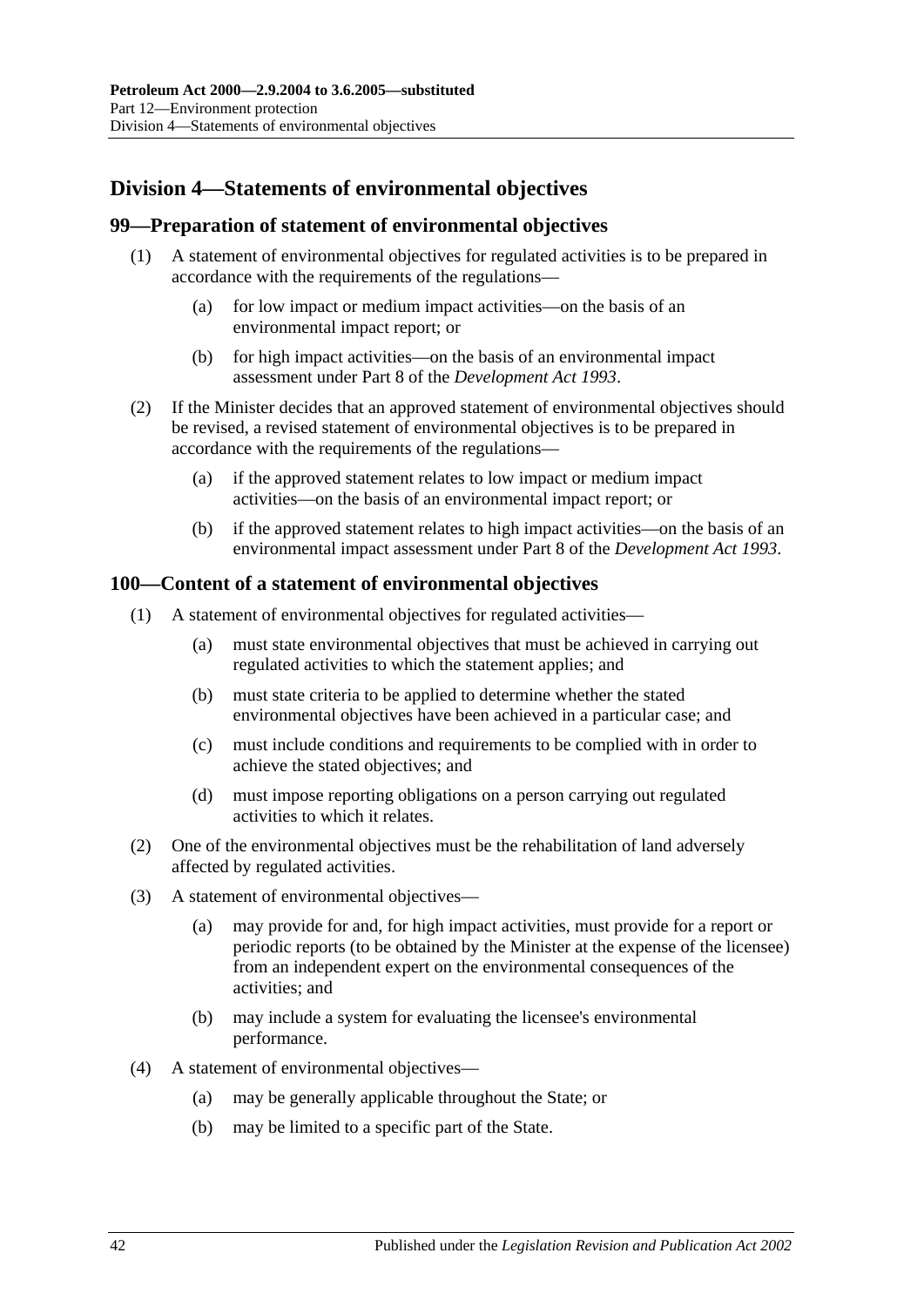# <span id="page-42-0"></span>**101—Approval of statement of environmental objectives for low impact activities**

- (1) If, after consulting with government agencies as required under the regulations, the Minister is satisfied with a statement of environmental objectives for low impact activities, the Minister may approve the statement.
- (2) If, after consulting with government agencies as required under the regulations, the Minister is not satisfied with a statement of environmental objectives for low impact activities, the Minister may—
	- (a) amend the statement and approve it in the amended form; or
	- (b) require the preparation of a fresh statement of environmental objectives.

# <span id="page-42-1"></span>**102—Statement of environmental objectives for medium impact activities**

- (1) When a statement (or revised statement) of environmental objectives has been prepared for medium impact activities, the Minister must, if satisfied that the statement (or revised statement) is an acceptable basis for public consultation, publish a notice in a newspaper circulating generally throughout the State—
	- (a) stating that the relevant environmental impact report and the proposed statement of environmental objectives may be inspected at a nominated address or a copy may be obtained from that address; and
	- (b) inviting submissions from interested members of the public on the environmental impact report and on the subject matter of the proposed statement (or revised statement) of environmental objectives within a period ending on a date (the **closing date for submissions**) at least 30 business days after publication of the notice.
- (2) The Minister may also invite submissions from organisations and persons who have, in the Minister's opinion, a particular interest in the relevant subject matter.
- (3) Copies of written submissions made in response to an invitation under this section are to be kept available for inspection at the Minister's public office.
- (4) The Minister—
	- (a) must take into account all submissions made before the relevant closing date for submissions; and
	- (b) may—
		- (i) approve the statement (or revised statement) of environmental objectives without amendment; or
		- (ii) amend the statement (or revised statement) of environmental objectives as the Minister thinks fit; and
	- (c) if appropriate, may amend the environmental impact report.
- (5) If the statement (or revised statement) of environmental objectives is amended, but not substantially, the Minister may approve it in its amended form but, if it is substantially amended, the Minister must repeat the process of public consultation until it is approved without substantial amendment.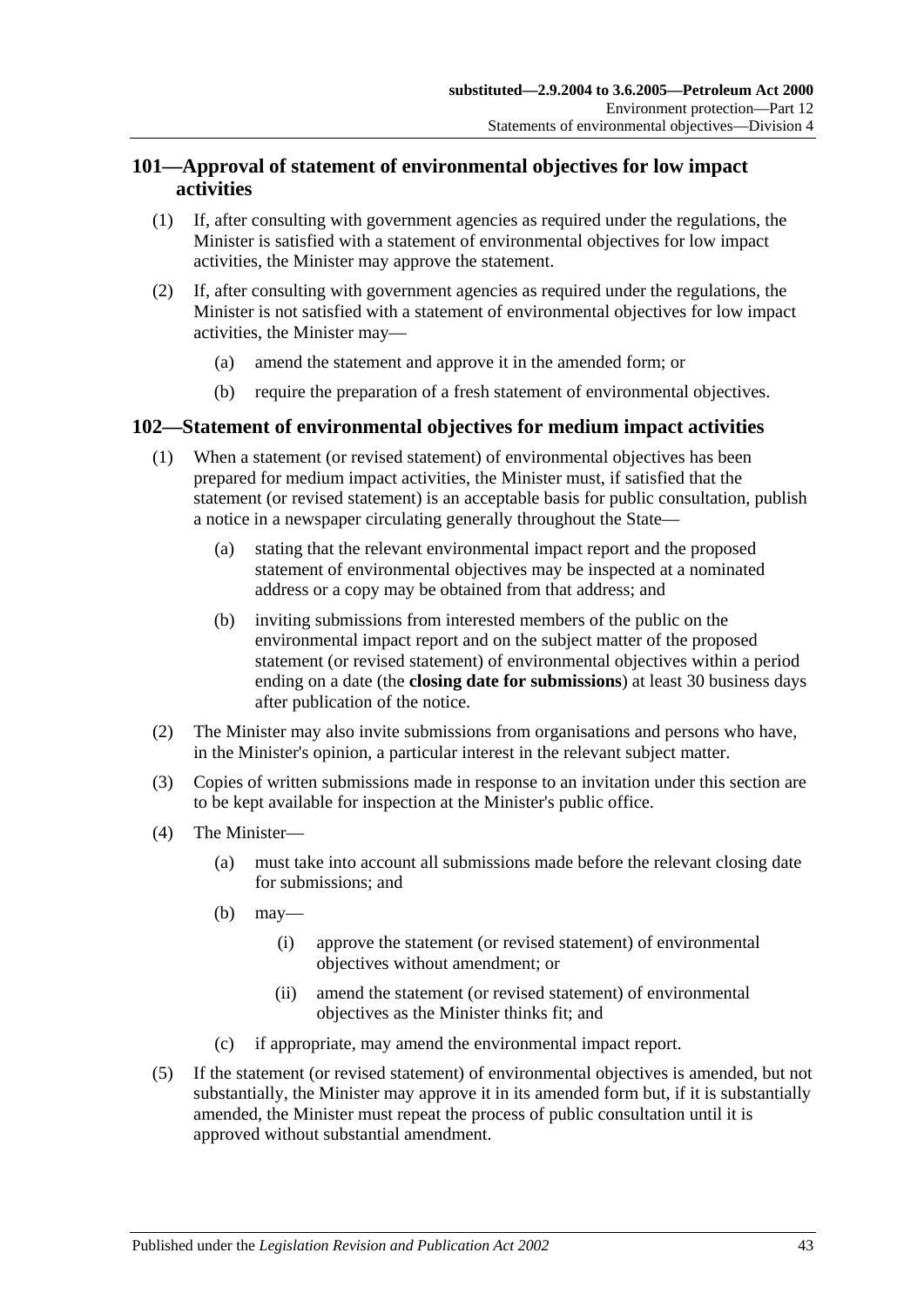# <span id="page-43-0"></span>**103—Statement of environmental objectives for high impact activities**

If the Minister is satisfied that a statement (or revised statement) of environmental objectives for high impact activities properly reflects the relevant environmental impact assessment under Part 8 of the *[Development Act](http://www.legislation.sa.gov.au/index.aspx?action=legref&type=act&legtitle=Development%20Act%201993) 1993*, the Minister may approve the statement (or revised statement).

# <span id="page-43-4"></span><span id="page-43-1"></span>**103A—Murray-Darling Basin**

- (1) If a statement (or revised statement) of environmental objectives applies to any part of the Murray-Darling Basin, the Minister must not approve the statement (or revised statement) without the concurrence of the Minister to whom the administration of the *[River Murray Act](http://www.legislation.sa.gov.au/index.aspx?action=legref&type=act&legtitle=River%20Murray%20Act%202003) 2003* is committed.
- (2) If the Minister to whom the administration of this Act is committed and the Minister to whom the administration of the *[River Murray Act](http://www.legislation.sa.gov.au/index.aspx?action=legref&type=act&legtitle=River%20Murray%20Act%202003) 2003* is committed cannot reach agreement in a case where [subsection](#page-43-4) (1) applies, the Ministers must take steps to refer the matter to the Governor and the Governor will determine the matter (and any decision taken by the Governor will be taken to be a decision of the Minister under this Act).

# <span id="page-43-2"></span>**104—Commencement of statement of environmental objectives**

- (1) When the Minister approves a statement (or a revised statement) of environmental objectives, the Minister must have notice of the approval published in the Gazette.
- (2) The statement (or revised statement) of environmental objectives comes into force when notice of its approval is published in the Gazette or on a later date stated in the notice of approval.
- (3) When a revised statement of environmental objectives comes into force it supersedes the previous statement of environmental objectives for the relevant regulated activities.

# <span id="page-43-3"></span>**105—Enforcement of requirements etc of statement of environmental objectives**

- (1) It is mandatory condition of every licence that the licensee must comply with an approved statement of environmental objectives relevant to activities carried out under the licence.
- <span id="page-43-5"></span>(2) However, a breach of the condition cannot be a ground for suspending or cancelling the licence or imposing any penalty on the licensee if—
	- (a) it is not a serious incident within the meaning of [section](#page-36-0) 85; and
	- (b) the licensee immediately after becoming aware of the breach takes all reasonable steps to remedy the situation.
- (3) If a statement of environmental objectives includes a system for evaluating the licensee's environmental performance, and the evaluation indicates poor environmental performance in terms of the criteria of evaluation, the Minister may, by written notice to the licensee, impose prohibitions or restrictions on the licensee engaging in regulated activities.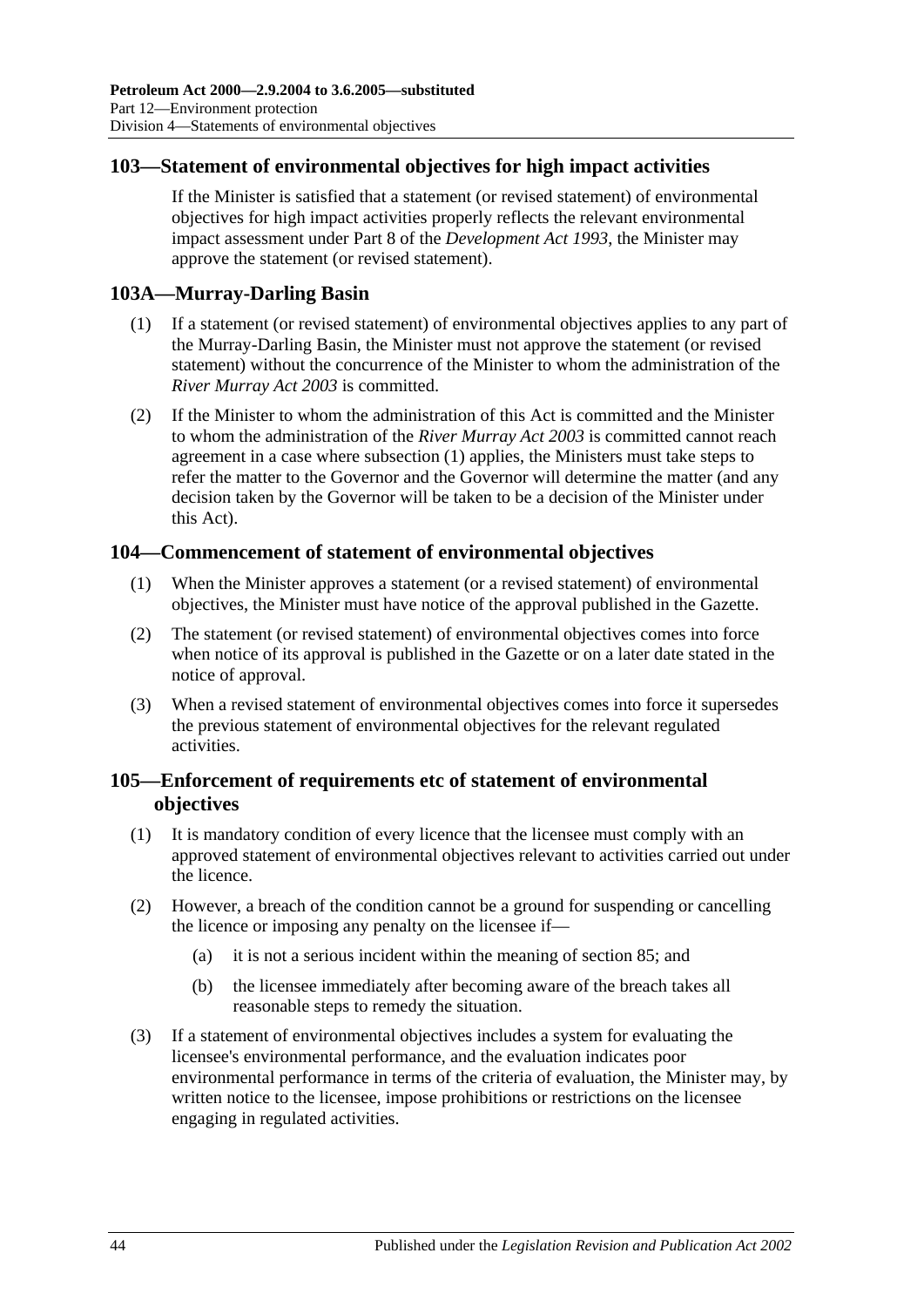(4) A licensee must not contravene a prohibition or restriction imposed under [subsection](#page-43-5)  $(2)$ .

Maximum penalty: \$120 000.

# <span id="page-44-0"></span>**Division 5—The environmental register**

# <span id="page-44-1"></span>**106—Environmental register**

- (1) The Minister must maintain an environmental register.
- (2) The register must contain—
	- (a) a copy of every environmental impact report prepared for the purposes of this Act; and
	- (b) a copy of the current criteria for the classification of regulated activities; and
	- (c) a copy of every classification of regulated activities made by the Minister under this Part; and
	- (d) a copy of every current statement (or revised statement) of environmental objectives approved under this Act and a copy of the environmental impact report on which the statement is based; and
	- (e) a copy of every environmental impact assessment affecting regulated activities under the *[Development Act](http://www.legislation.sa.gov.au/index.aspx?action=legref&type=act&legtitle=Development%20Act%201993) 1993*; and
	- (f) a copy of every report provided under reporting obligations imposed by a statement of environmental objectives.

# <span id="page-44-2"></span>**107—Environmental register to be available for inspection**

- (1) The environmental register is to be available for inspection, without fee, during ordinary office hours at a public office, or public offices, determined by the Minister.
- (2) The Minister must ensure that copies of material on the environmental register can be purchased for a reasonable fee at the public office, or public offices, at which the register is kept available for inspection.
- (3) The Minister must ensure that the environmental register can be inspected at the department's website.

# <span id="page-44-3"></span>**Division 6—General provisions for environmental protection**

# <span id="page-44-4"></span>**108—Power to direct licensee to take action to prevent or minimise environmental damage**

- (1) If, in the Minister's opinion, authorised activities are being conducted in a way that results in undue damage to the environment, the Minister may, by written notice given to the licensee (an *environmental direction*), direct the licensee to take specified action to prevent or minimise environmental damage.
- (2) If, in the opinion of an authorised officer, authorised activities are being conducted in a way that results in undue damage to the environment and it is urgently necessary to take action to prevent or minimise environmental damage, the authorised officer may, by written notice given to the licensee (an *environmental direction*), direct the licensee to take specified action to prevent or minimise environmental damage.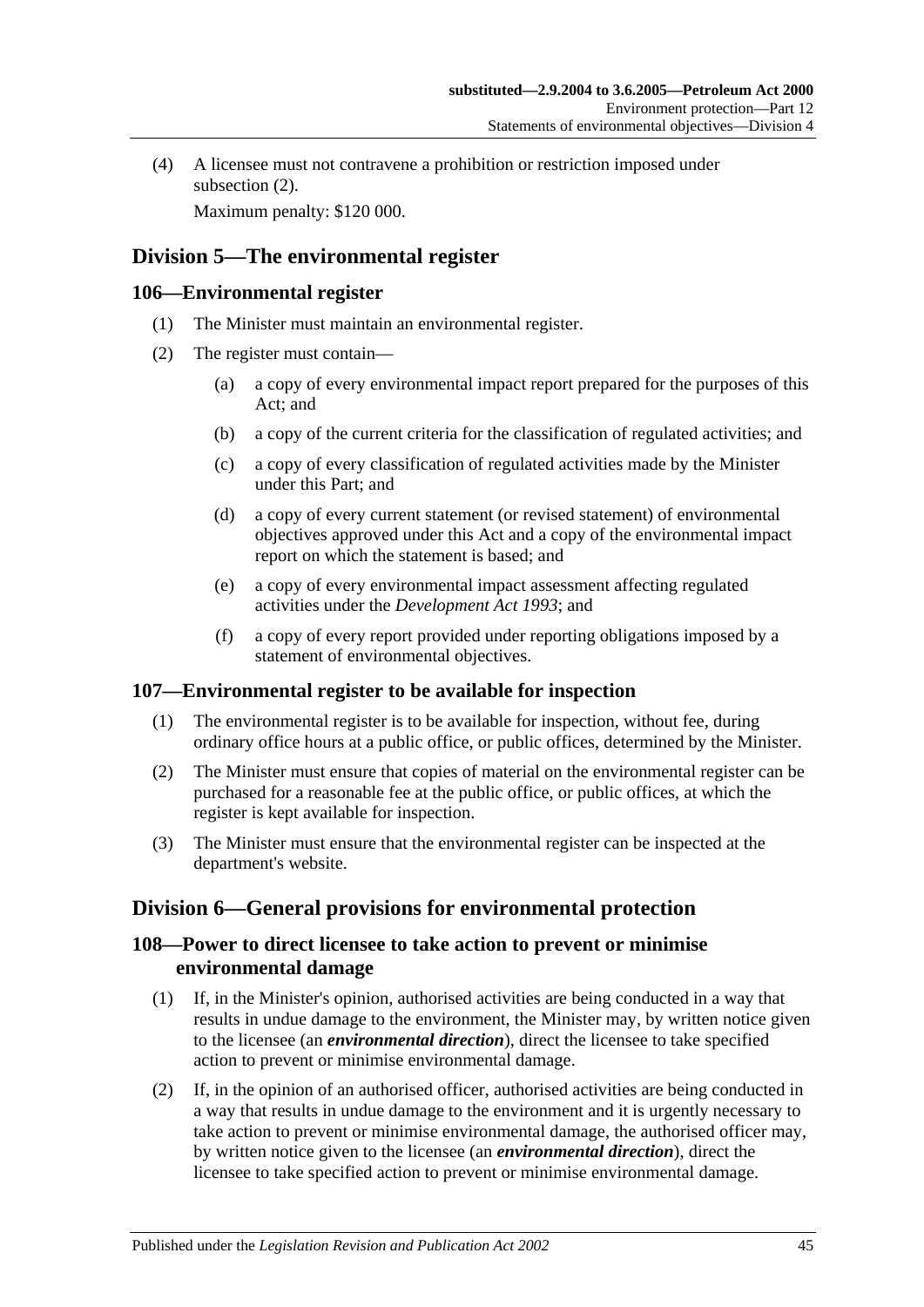- (3) A direction under this section must allow a reasonable time for compliance with the direction.
- (4) A licensee must comply with a direction under this section within the time allowed in the direction.

Maximum penalty: \$120 000.

(5) If a direction is given under this section, the Minister must review the adequacy of the relevant statement of environmental objectives and, if it appears on the review that a revised statement of environmental objectives is necessary to prevent continuation or recurrence of undue damage to the environment, the Minister must take the necessary steps to have a revised statement of environmental objectives for the relevant activities prepared and brought into force.

# <span id="page-45-0"></span>**109—Power to direct rehabilitation of land**

- (1) The Minister may, by written notice given to a licensee or former licensee (an *environmental direction*), direct the licensee or former licensee—
	- (a) to take specified action to rehabilitate land adversely affected by regulated activities; or
	- (b) to take action necessary to rehabilitate the land to a standard specified in the direction.
- (2) A direction under this section—
	- (a) must allow a reasonable time for compliance with the direction; and
	- (b) may require the removal of abandoned equipment and facilities.
- (3) A person must comply with a direction under this section within the time allowed in the direction.

Maximum penalty: \$120 000.

# <span id="page-45-1"></span>**110—Application for review of environmental direction**

- (1) The licensee or former licensee required to comply with an environmental direction may apply to the ERD Court for a review of the direction within 14 days after receiving the direction.
- (2) Unless the Court decides to the contrary, an application for review of an environmental direction does not suspend operation of the direction.
- (3) On review of an environmental direction, the ERD Court may—
	- (a) confirm the direction (with or without modification); or
	- (b) revoke the direction.

# <span id="page-45-2"></span>**111—Liability for damage caused by authorised activities**

(1) A licensee (or former licensee) is liable to compensate the State for the cost of environmental rehabilitation the State is reasonably required to carry out as a result of serious environmental damage arising from activities carried out under the licence.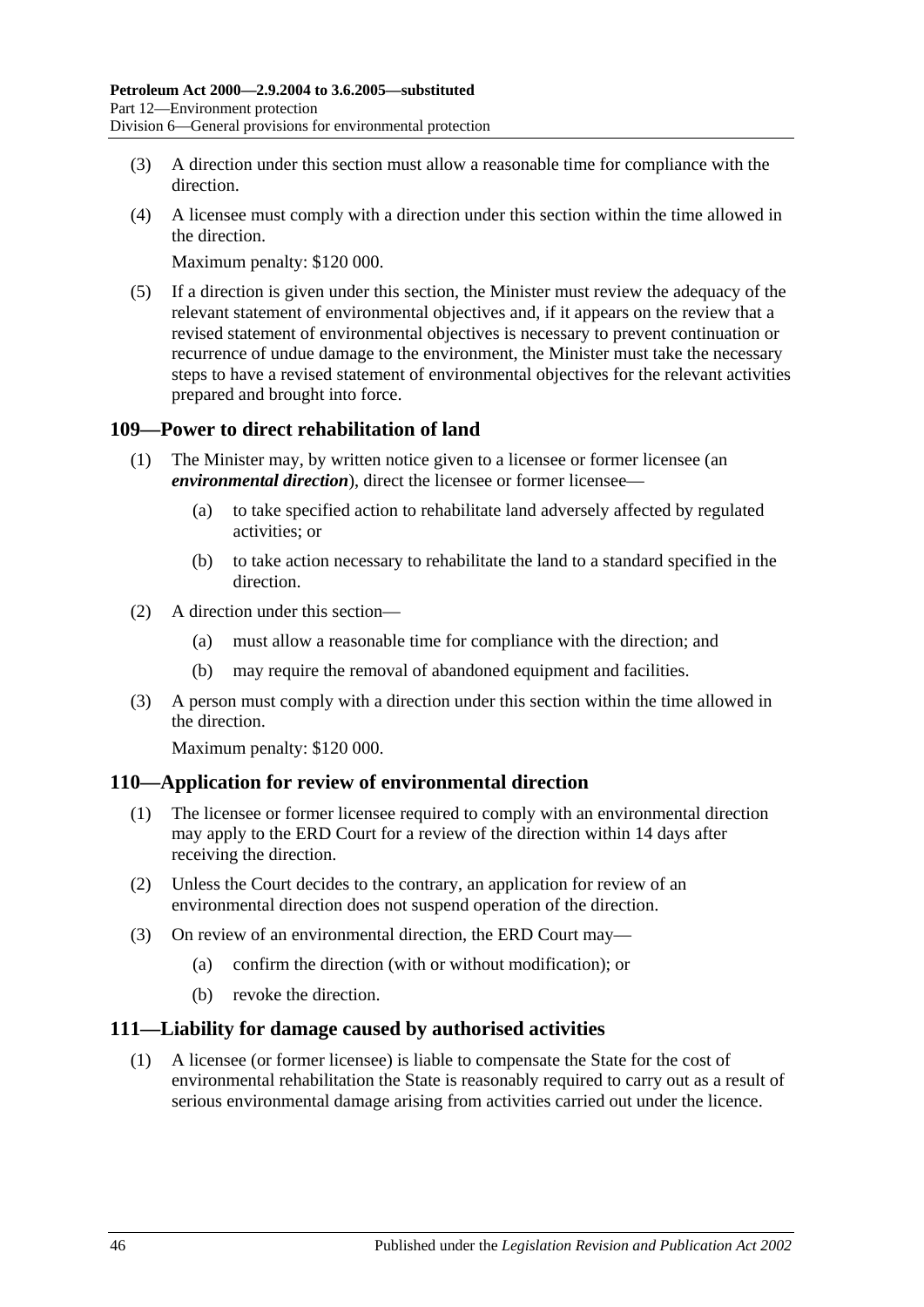- (2) If a licensee provides the Minister with a report, made by an independent expert acceptable to the Minister, containing an assessment of the risk inherent in regulated activities, and of the precautions necessary to eliminate or minimise the risk, the Minister may enter into an agreement with the licensee under which—
	- (a) the licensee is obliged to take specified precautions to eliminate or minimise the risk; and
	- (b) the licensee's liability under this section is limited or excluded.
- (3) The Minister may recover compensation on behalf of the State under this section in a court having jurisdiction in cases of tort up to the amount claimed.

# <span id="page-46-0"></span>**Part 13—Registrable dealings**

# <span id="page-46-1"></span>**Division 1—Registrable dealings**

# <span id="page-46-2"></span>**112—Registrable dealings**

The following are registrable dealings:

- (a) any transaction under which the interest conferred by a licence is mortgaged, charged, or made the security for a liability;
- (b) a joint venture agreement, farm in agreement, joint operating agreement or other transaction under which a person acquires, or may acquire, an interest in—
	- (i) resources discovered or recovered under an exploration, retention or production licence; or
	- (ii) the proceeds of any business conducted under a licence;
- (c) the transfer or assignment of a licence or an interest in a licence.

#### <span id="page-46-3"></span>**113—Requirement for approval and registration of registrable dealings**

- (1) A registrable dealing cannot take effect unless the Minister has approved and registered the dealing.
- (2) However, the terms of a registrable dealing may provide that, on approval by the Minister, it takes effect retrospectively from a specified date.

# <span id="page-46-4"></span>**114—Application for approval**

- (1) A party to a registrable dealing may apply to the Minister for approval and registration of the dealing.
- (2) An application for approval and registration of a registrable dealing—
	- (a) must be made in writing to the Minister; and
	- (b) must be accompanied by a copy of the instrument effecting the dealing; and
	- (c) must be accompanied by the information and materials required under the regulations; and
	- (d) must be accompanied by the prescribed fee.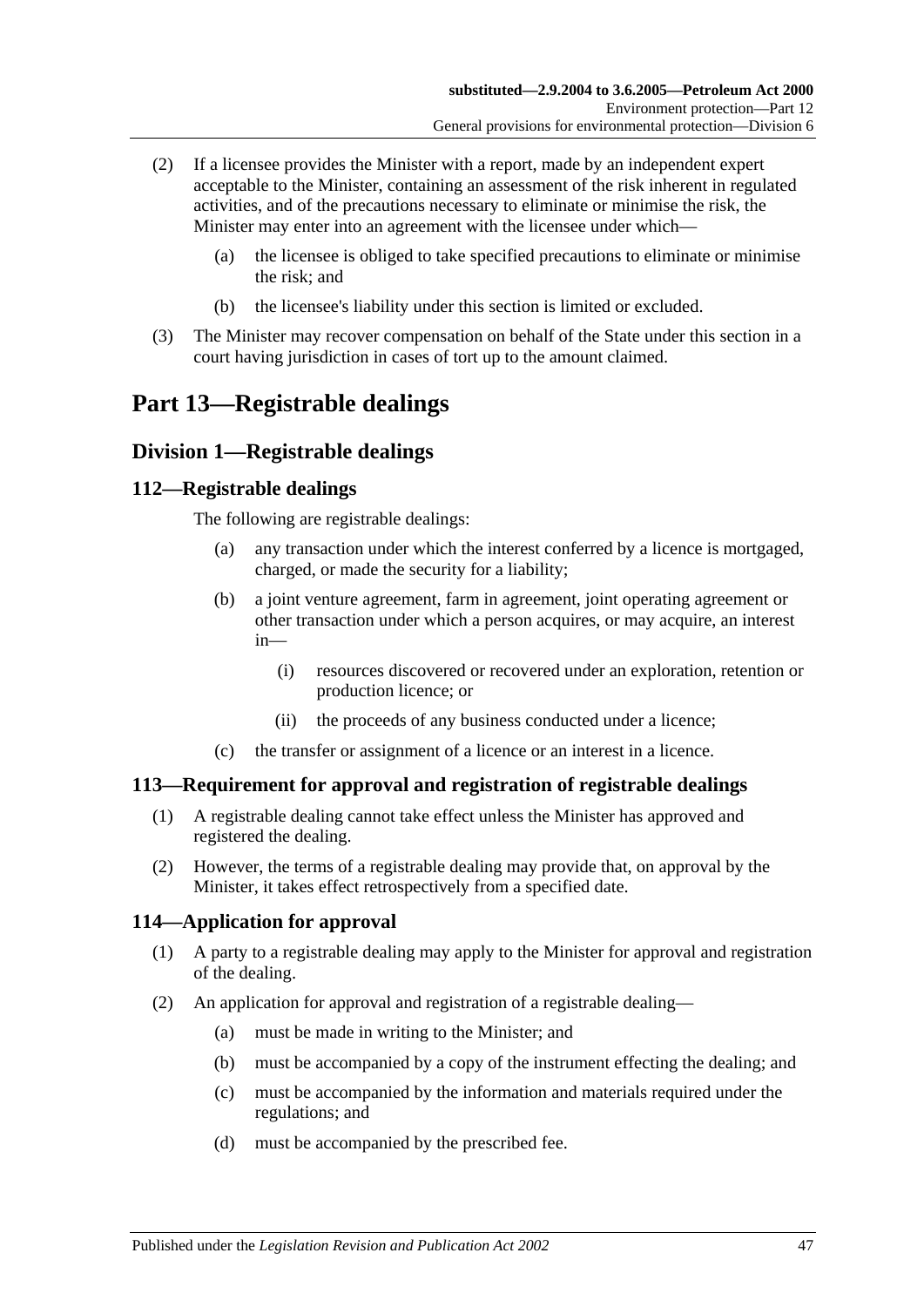(3) On approving a registrable dealing, the Minister must register the dealing in the appropriate register.

# <span id="page-47-0"></span>**Division 2—The public register**

# <span id="page-47-1"></span>**115—Public register**

- (1) The Minister must maintain a public register of licences.
- (2) The register must contain—
	- (a) the terms and conditions of each licence issued under this Act; and
	- (b) the name of the licensee; and
	- (c) an accurate description of the licence area or in the case of a pipeline licence the route of the pipeline; and
	- (d) a note of any registrable dealing affecting the licence; and
	- (e) any other information (other than commercially sensitive information) the Minister considers appropriate to the public register.
- (3) The public register may be kept in the form of a computer record.

# <span id="page-47-2"></span>**116—Public register to be available for inspection**

- (1) The public register is to be available for inspection, without fee, during ordinary office hours at a public office, or public offices, determined by the Minister.
- (2) The Minister must ensure that copies of material on the public register can be purchased for a reasonable fee at the public office, or public offices, at which the register is kept available for inspection.
- (3) The Minister must ensure that the public register can be inspected at the department's website (but is not required to have available for inspection on the website material that was included in the register before the commencement of this Act unless the Minister has the material in the form of electronic data).

# <span id="page-47-3"></span>**Division 3—The commercial register**

# <span id="page-47-4"></span>**117—Commercial register**

- (1) The Minister must maintain a commercial register.
- (2) The commercial register must contain, in relation to each licence—
	- (a) a copy of each document, related to the licence, effecting or recording the terms of a registrable dealing; and
	- (b) other information the Minister considers appropriate to the commercial register.
- (3) The commercial register may be kept in the form of a computer record.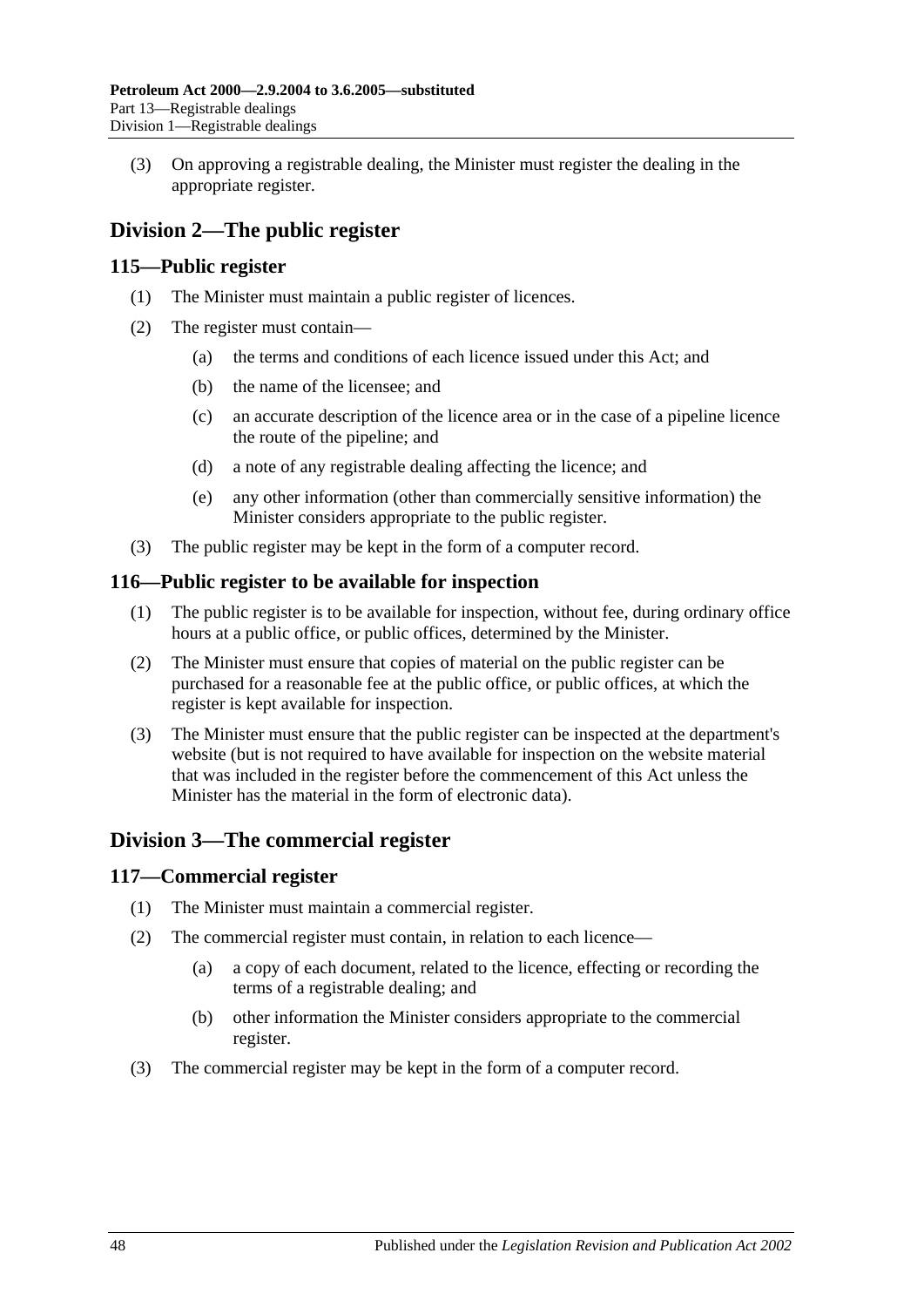# <span id="page-48-0"></span>**118—Authority to search register**

- (1) A person is entitled to have access to the material included in the commercial register, on payment of the prescribed inspection fee, if the access is authorised by—
	- (a) a person who has a legal or equitable interest in the relevant licence or registered dealing; or
	- (b) the Minister.
- <span id="page-48-4"></span>(2) The Minister must not authorise access under [subsection](#page-48-4) (1)(b) unless the Minister has consulted with the licensee to whom the material relates and is satisfied that access should be authorised in the public interest.

# <span id="page-48-1"></span>**Part 14—Investigation and enforcement**

#### <span id="page-48-2"></span>**119—Authorised investigations**

An investigation by an authorised officer is an *authorised investigation* if the purpose of the investigation is—

- (a) to monitor compliance with this Act; or
- (b) to gather information about a suspected offence against this Act; or
- (c) to gather information about personal injury or loss of property related to authorised activities; or
- (d) to gather information about the environmental impact of authorised activities; or
- (e) to gather other information relevant to the administration or enforcement of this Act.

#### <span id="page-48-3"></span>**120—Powers of entry and inspection**

- (1) For the purpose of carrying out an authorised investigation, an authorised officer may—
	- (a) enter land, and inspect the land and any operations or activities conducted on the land; or
	- (b) examine anything on the land; or
	- (c) take photographs, films or videos; or
	- (d) carry out tests on wells, facilities and equipment; or
	- (e) take and remove samples; or
	- (f) take and remove any thing that may be evidence of non-compliance with this Act.
- (2) A person must not, without reasonable excuse, obstruct an authorised officer in the exercise of powers under this section.

Maximum penalty: \$4 000 or imprisonment for 6 months.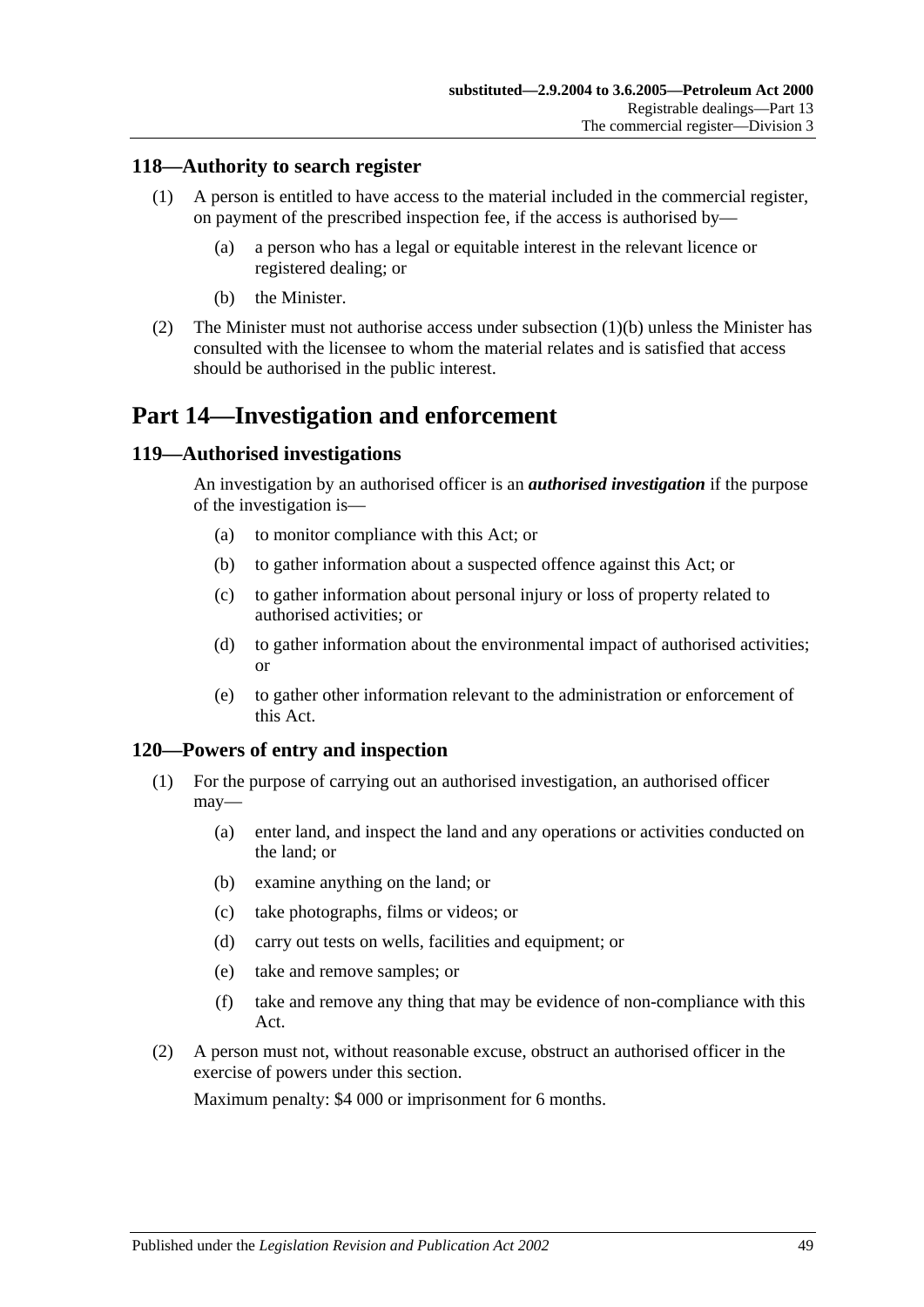# <span id="page-49-0"></span>**121—Power to gather information**

- (1) An authorised officer may require a person who may be in a position to provide information relevant to any matter subject to an authorised investigation—
	- (a) to answer a question relevant to the investigation; or
	- (b) to take reasonable steps to obtain information relevant to the investigation and to pass it on to the authorised officer.
- <span id="page-49-3"></span>(2) A person required to answer a question under this section must answer the question to the best of the person's knowledge, information and belief.

Maximum penalty: \$4 000 or imprisonment for 6 months.

(3) A person of whom a requirement is made under [subsection](#page-49-3) (1)(b) must comply with the requirement.

Maximum penalty: \$4 000 or imprisonment for 6 months.

(4) A person is not required to answer a question or to provide information under this section if the answer to the question or the information would tend to incriminate the person of an offence and the person objects to answering the question or providing the information on that ground.

# <span id="page-49-1"></span>**122—Production of records**

- (1) This section applies to records relating to—
	- (a) authorised activities; or
	- (b) the production of a regulated substance; or
	- (c) the sale of, or any other dealing with, a regulated substance produced under this Act; or
	- (d) other matters relevant to the calculation of the royalty payable on any such substance.
- (2) A person who has possession or control of a record to which this section applies must, at the request of an authorised officer—
	- (a) produce the record for inspection by the authorised officer; and
	- (b) answer any questions that the authorised officer reasonably asks about the record.

Maximum penalty: \$4 000 or imprisonment for 6 months.

(3) An authorised officer may retain records produced under this section for the purpose of making copies of them.

#### <span id="page-49-2"></span>**123—Publication of result of investigation**

- (1) The Minister may publish a report setting out the results of an authorised investigation.
- (2) A report published under this section is protected by absolute privilege.
- (3) As soon as practicable after the completion of an authorised investigation, the Minister must have a report on the results of the investigation prepared and laid before both Houses of Parliament.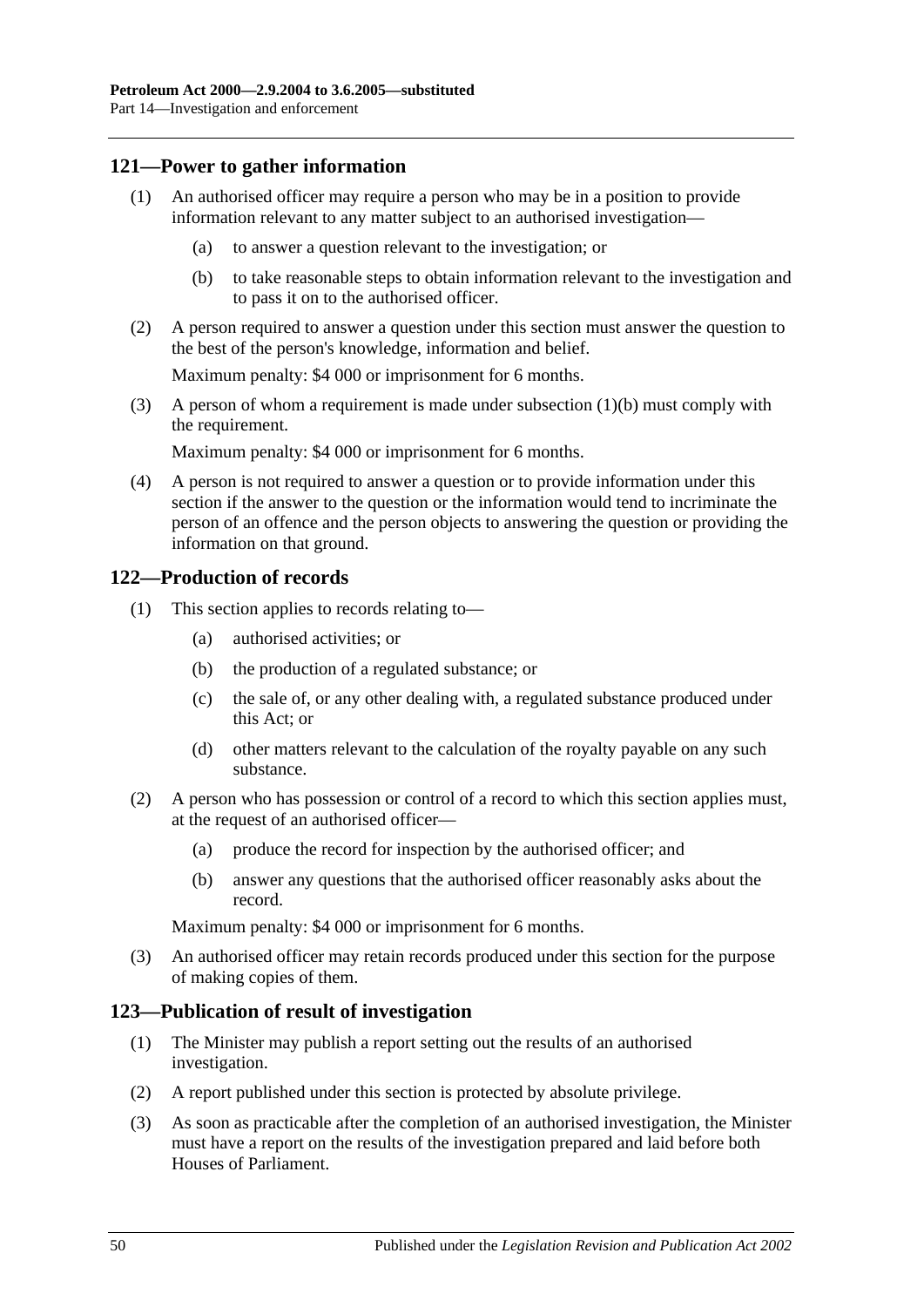# <span id="page-50-0"></span>**Part 15—Reconsideration and appeal**

# <span id="page-50-1"></span>**Division 1—Application of this Part**

# <span id="page-50-2"></span>**124—Decisions etc subject to review and appeal**

The following are *reviewable administrative acts*:

- (a) a decision to grant or refuse an application for a licence;
- (b) a decision to refuse an application for the renewal of a licence;
- (c) a decision to impose licence conditions or about the nature of licence conditions;
- (d) a decision to suspend or cancel a licence;
- (e) a determination requiring the holder of a pipeline licence to provide access to the pipeline or a decision not to make such a determination;
- (f) a direction to a licensee or former licensee under this Act;
- (g) a decision about the material to be included in or excluded from a register kept under this Act;
- (h) the imposition of an administrative penalty;
- (i) the imposition of penalty interest or a fine on account of a failure to pay royalty or an annual licence fee under this Act.

# <span id="page-50-3"></span>**Division 2—Reconsideration**

# <span id="page-50-4"></span>**125—Application for reconsideration**

- (1) A person directly affected by a reviewable administrative act may, within 14 days after receiving notice of the act, apply to the Minister for reconsideration.
- (2) A person is not to be regarded as directly affected by a decision to grant or refuse an application for a licence unless the person was an applicant for the licence.
- (3) An application under this section—
	- (a) must be made in writing; and
	- (b) must set out in detail the grounds on which the applicant asks for reconsideration of the administrative act.
- (4) An application under this section will not postpone the effect of the reviewable administrative act unless the Minister decides that it should do so and suspends its operation accordingly.

# <span id="page-50-5"></span>**126—Constitution of advisory committee**

- (1) On receipt of an application for reconsideration of a reviewable administrative act, the Minister will constitute an advisory committee to advise on whether the administrative act should be altered or revoked.
- (2) The advisory committee will consist of people with experience relevant to the questions the committee is to consider.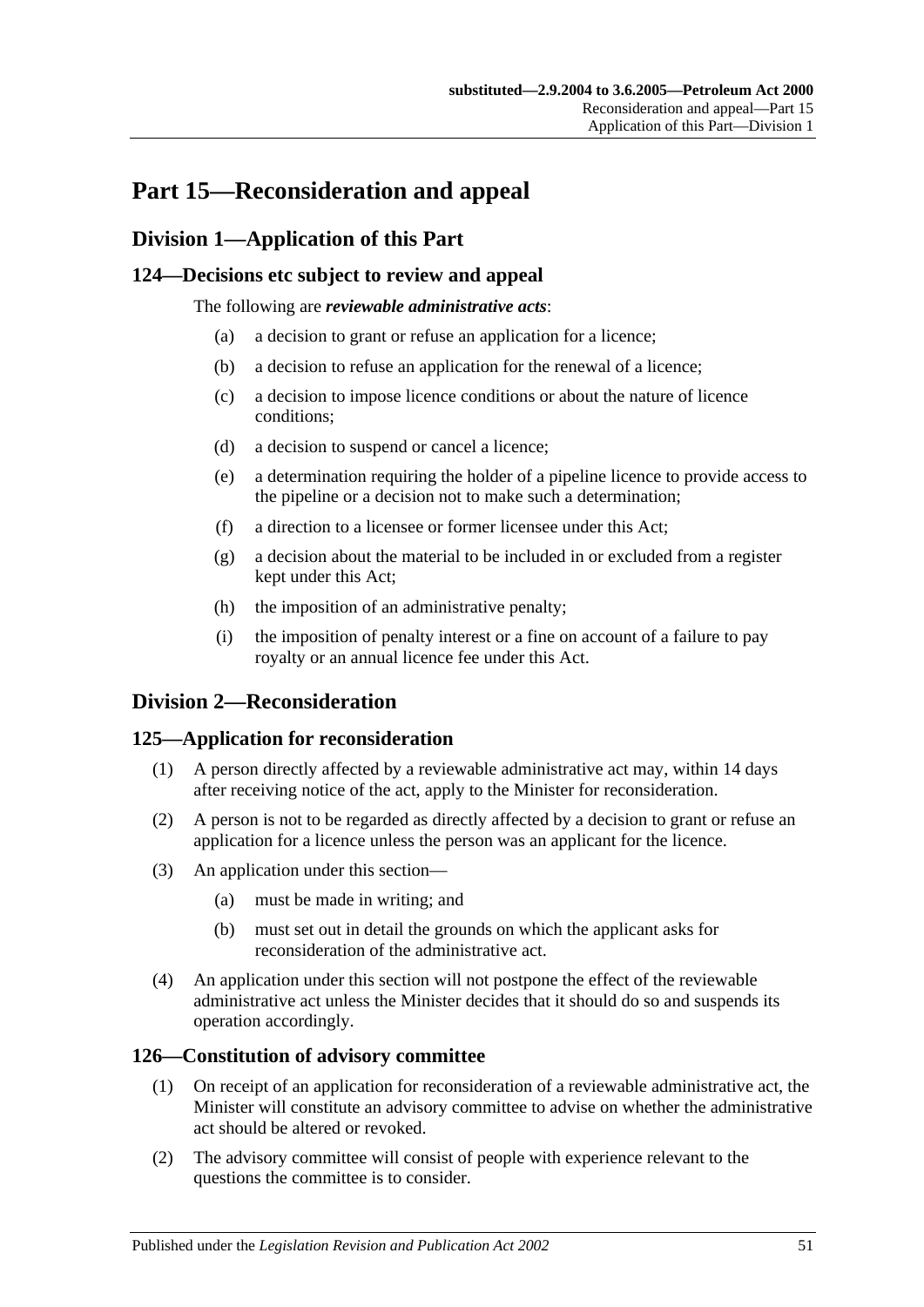- (3) A person who is a member of the department, or who has a direct or indirect interest in a licence in force under this Act, is not eligible for appointment to an advisory committee.
- (4) However, the Minister need not constitute an advisory committee to advise on an application if of the opinion that—
	- (a) the application is frivolous or vexatious; or
	- (b) the application does not raise issues on which the Minister requires external advice.

# <span id="page-51-0"></span>**127—Minister's decision on application for reconsideration**

- (1) The Minister will, after considering the advice of the advisory committee (if any), decide the application for reconsideration and, in doing so, may confirm, vary or revoke the relevant administrative act.
- (2) If an advisory committee was constituted, the Minister is bound to consider its advice but is not bound by the advice.
- (3) The Minister must give the applicant written notice of the Minister's decision on the application.

# <span id="page-51-1"></span>**Division 3—Appeal**

# <span id="page-51-2"></span>**128—Right of appeal**

If the applicant remains dissatisfied after receiving notice of the Minister's decision on the application for reconsideration, the applicant may, within 30 days after receiving notice of the Minister's decision on the application, appeal to the Administrative and Disciplinary Division of the District Court.

# <span id="page-51-3"></span>**Part 16—Miscellaneous**

# <span id="page-51-4"></span>**129—Giving of notices**

- (1) A notice under this Act may be given—
	- (a) personally or by post; or
	- (b) by transmitting a copy of the notice to the recipient's fax or E-Mail address.
- (2) If a copy of a notice is transmitted by fax or E-Mail, the notice is taken to have been given on the next business day after transmission.

# <span id="page-51-5"></span>**130—Verification of information**

- (1) Any information given to the Minister under this Act must, if the Minister so requires, be verified by a signed declaration.
- (2) A person who makes a declaration verifying information given to the Minister under this Act knowing the information to be false or misleading in a material particular is guilty of an offence.

Maximum penalty: \$20 000 or imprisonment for 12 months.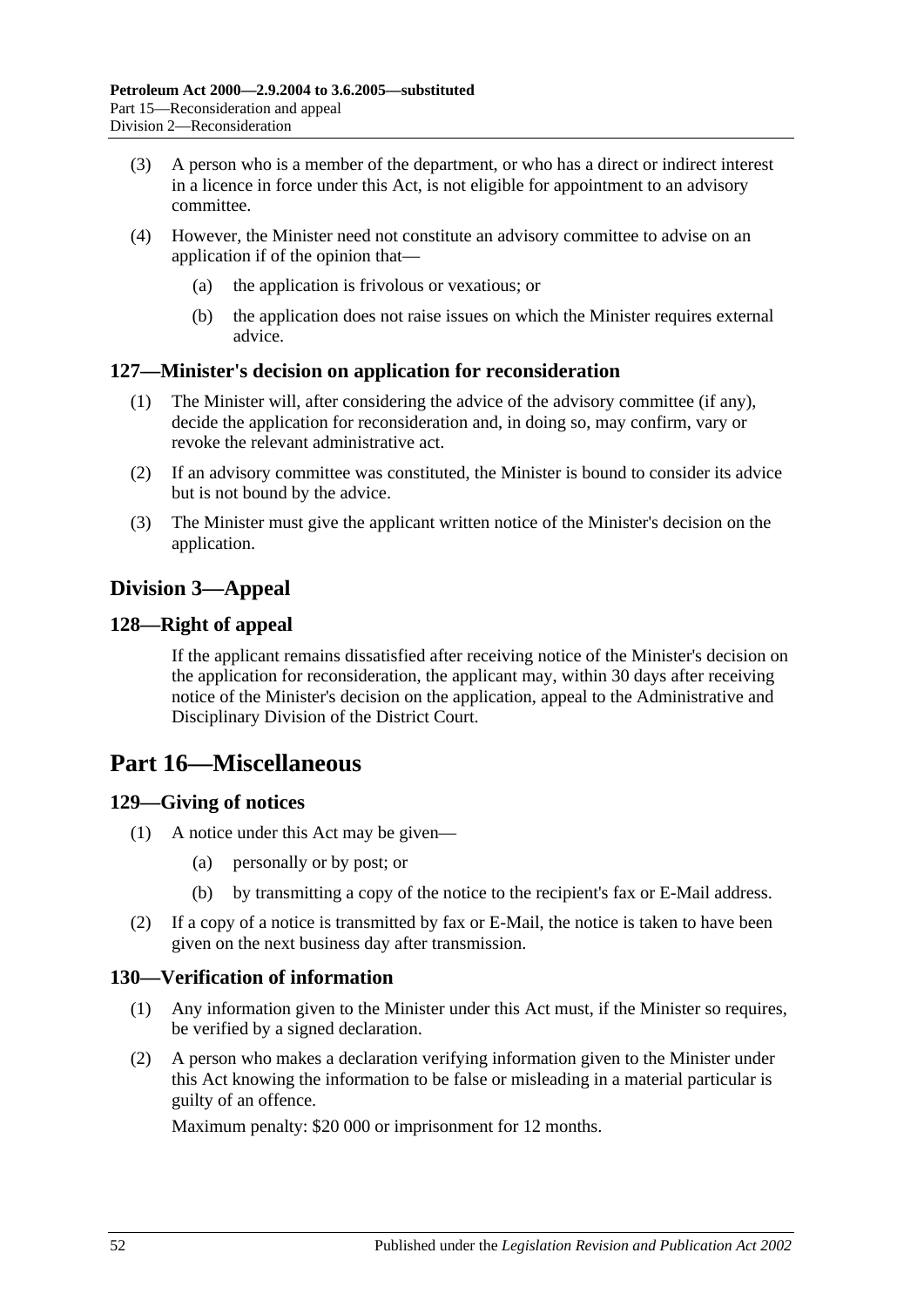### <span id="page-52-0"></span>**130A—Avoidance of duplication of procedures etc**

- (1) The purpose of this section is to provide for the avoidance of unnecessary duplication of procedures and compliance requirements under the Commonwealth Act and this Act where an activity requires authorisation under this Act and approval under the Commonwealth Act.
- <span id="page-52-3"></span><span id="page-52-2"></span><span id="page-52-1"></span>(2) Despite any other provision of this Act, the Minister may—
	- (a) accept a Commonwealth Act document as an application, notice or other document for the purposes of this Act if (subject to [subsection](#page-53-0) (5)) the document complies with the requirements of this Act; and
	- (b) direct that a procedure taken under the Commonwealth Act in relation to a Commonwealth Act document that has been accepted by the Minister under [paragraph](#page-52-1) (a) will be taken to have fulfilled the requirement for a procedure in relation to the relevant document under this Act if the requirements of this Act in relation to the procedure have been complied with; and
	- (c) instead of the Minister, or some other person, preparing a plan, report, statement, assessment or other document under this Act, adopt or accept the whole or part of a document (whether a plan, report, statement, assessment or other document of the same kind or not) used, or to be used, for the purposes of the Commonwealth Act as the document required under this Act if (subject to [subsection](#page-53-0) (5)) the document has been prepared in compliance with this Act and complies with the requirements of this Act.
- (3) To avoid doubt, where a controlled action under the Commonwealth Act is an activity or part of an activity, or includes an activity, for which a licence is required under this Act, the Minister, when considering—
	- (a) an application for a licence for the activity; or
	- (b) whether to give written approval for activities pursuant to a licence requiring high level official supervision; or
	- (c) whether to approve a statement (or revised statement) of environmental objectives,

may use information and other material provided to the Commonwealth Minister under the Commonwealth Act for the purpose of deciding whether to give his or her approval to the controlled action under that Act.

- (4) Where a controlled action under the Commonwealth Act is an activity or part of an activity, or includes an activity, for which a licence is required under this Act, the Minister—
	- (a) must, if the Commonwealth Minister has given his or her approval to the controlled action, consider whether—
		- (i) the discretionary conditions (if any) to be attached to the licence; or
		- (ii) the conditions or requirements of the statement or revised statement of environmental objectives approved by the Minister in relation to the activity authorised by the licence,

should be consistent with the conditions (if any) attached to the Commonwealth Minister's approval under the Commonwealth Act;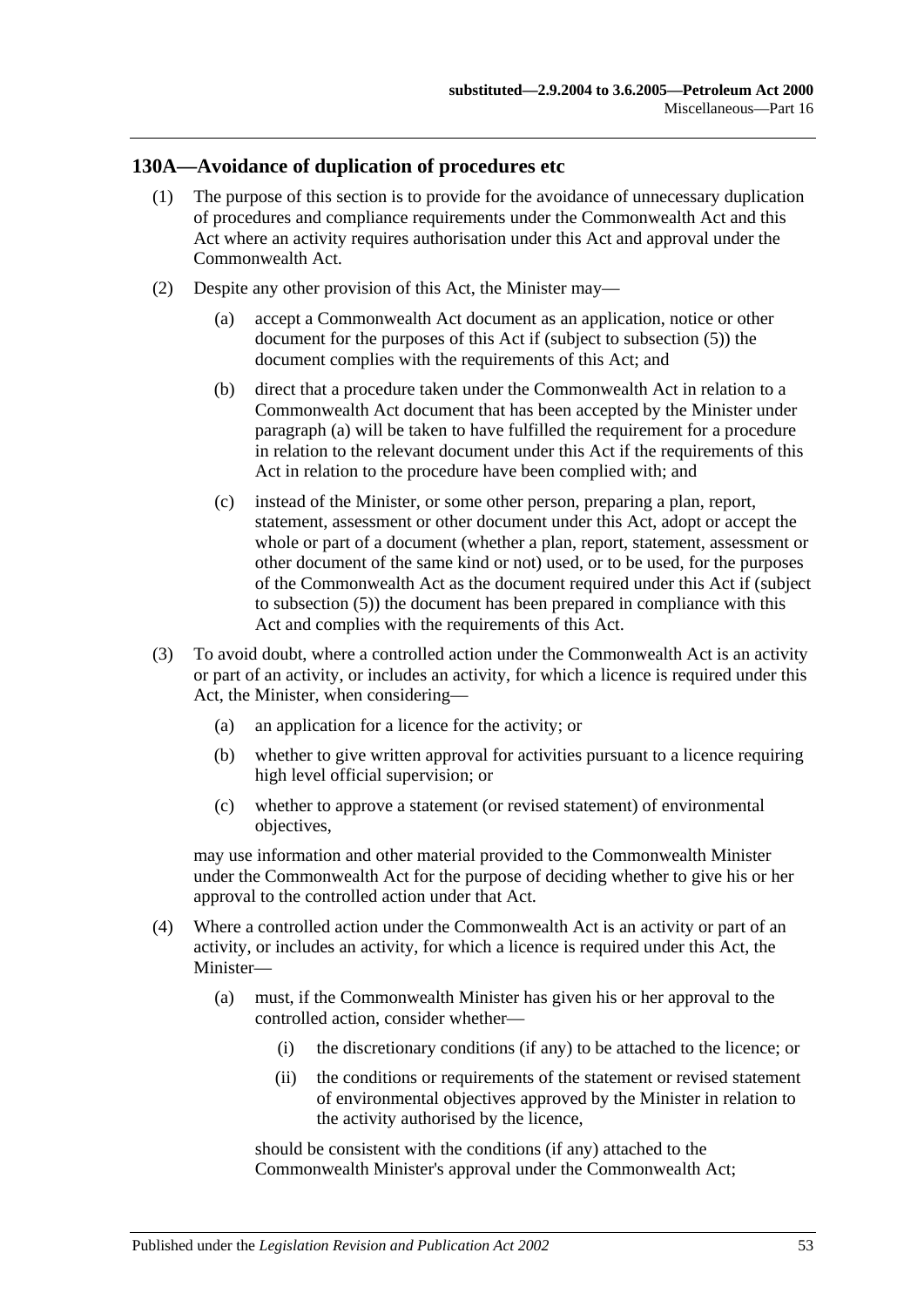- (b) may determine that—
	- (i) the licence will be subject to a condition; or
	- (ii) a statement or revised statement of environmental objectives approved by the Minister in relation to the activity authorised by the licence should include a condition or requirement.

requiring compliance with all or some of the conditions attached to the Commonwealth Minister's approval under the Commonwealth Act.

- <span id="page-53-0"></span>(5) A document accepted or adopted under [subsection](#page-52-2) (2)—
	- (a) may be in a form that does not comply with the requirements of this Act; and
	- (b) may include information or other material that is irrelevant for the purposes of this Act.
- (6) Once a document is accepted or adopted under [subsection](#page-52-2) (2) or a direction has been given in relation to a procedure under [subsection](#page-52-3) (2)(b), the document or procedure will not be invalid or ineffective for the purposes of this Act because a court, tribunal or other authority has decided that it is invalid or ineffective for the purposes of the Commonwealth Act.
- (7) In this section—

*assessment report* means—

- (a) an assessment report as defined in the Commonwealth Act by reference to section 84(3), 95, 100 or 105 of that Act; or
- (b) a report under section 121 of the Commonwealth Act;

*Commonwealth Act* means the *Environment Protection and Biodiversity Conservation Act 1999* of the Commonwealth;

*Commonwealth Act document* means—

- (a) a referral under section 68, 69 or 71 of the Commonwealth Act; or
- (b) information given by a person to the Minister under the Commonwealth Act under section 86 of that Act; or
- (c) information and invitation published by a proponent under section 93 of the Commonwealth Act; or
- (d) guidelines prepared under section 97 or 102 of the Commonwealth Act; or
- (e) a draft report prepared under section 98 of the Commonwealth Act; or
- (f) a finalised report prepared under section 99 of the Commonwealth Act; or
- (g) a draft statement prepared under section 103 of the Commonwealth Act; or
- (h) a finalised statement prepared under section 104 of the Commonwealth Act; or
- (i) an assessment report.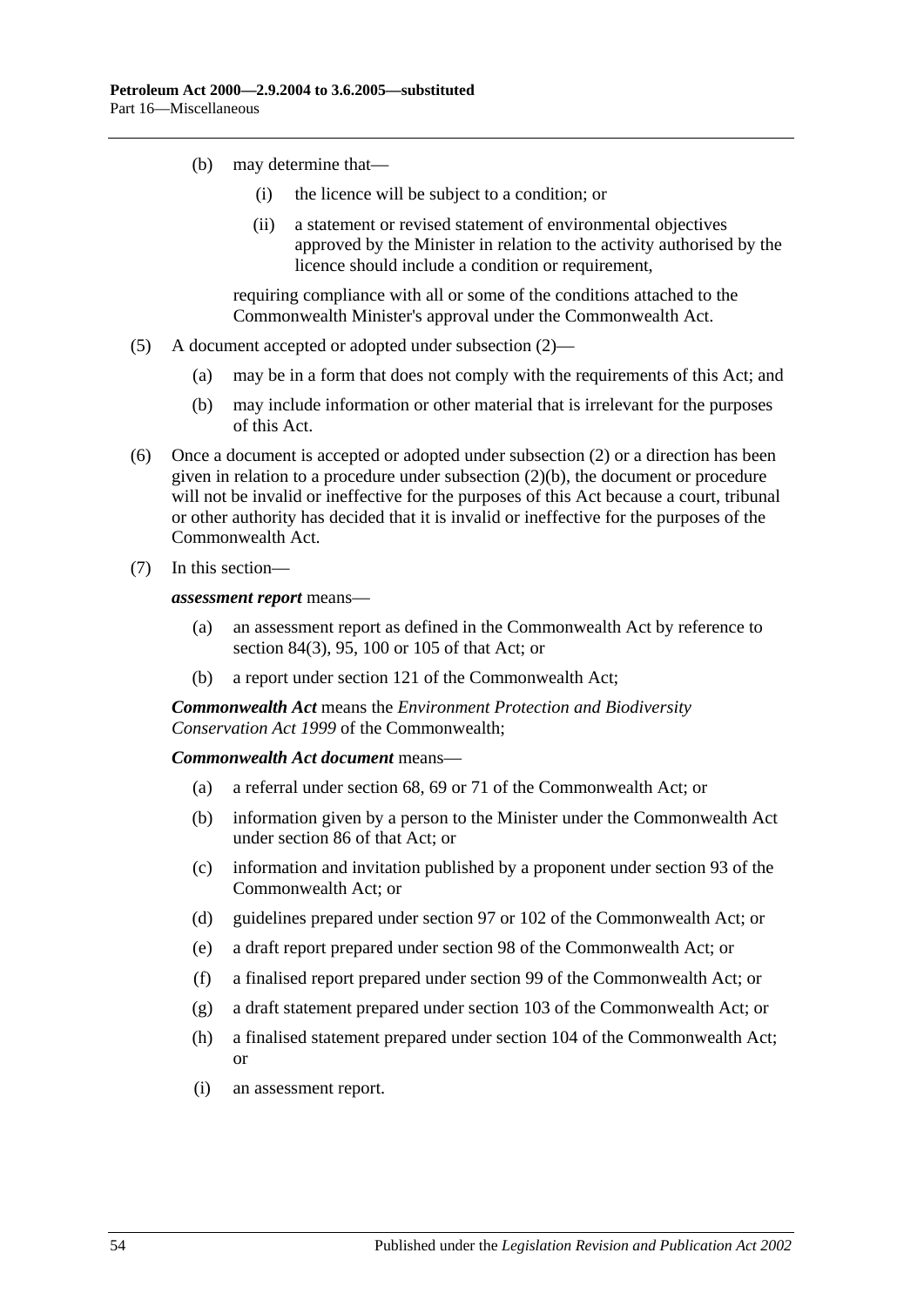### <span id="page-54-0"></span>**131—Saving of powers with respect to Crown land etc**

- (1) Neither this Act nor a licence takes away or limits the power of the Governor or a Minister of the Crown to reserve, dedicate, grant, sell or otherwise deal with or dispose of land.
- (2) However, any such reservation, dedication, grant, sale or other dealing or disposition of land is subject to rights earlier conferred under this Act.

#### <span id="page-54-6"></span><span id="page-54-1"></span>**132—Immunity from liability**

- (1) No liability attaches to the Minister or an authorised officer for an act or omission done or made in good faith and in the exercise, or purported exercise, of powers or functions under this Act.
- (2) A liability that would, but for [subsection](#page-54-6) (1), attach to the Minister or an authorised officer attaches instead to the Crown.

#### <span id="page-54-2"></span>**133—Proof of administrative acts**

In legal proceedings, a decision, determination, valuation, direction or other act under this Act by the Minister may be proved by production of a certificate apparently signed by the Minister.

### <span id="page-54-3"></span>**134—Extension of time limits**

- (1) The Minister has a discretion to extend time limits fixed by or under this Act.
- (2) A time limit may be extended under this section even though it has, at the time of the extension, already expired.
- (3) A note of each decision to extend a time limit under this section must be included in the public register.

#### <span id="page-54-7"></span><span id="page-54-4"></span>**135—Secrecy**

- (1) A person who is, or has been, employed in carrying out duties related to the administration of this Act must not disclose confidential information acquired in the course, or as a result, of carrying out those duties except—
	- (a) in the course of carrying out official duties; or
	- (b) as authorised by the person to whom the duty of confidentiality is owed; or
	- (c) as authorised by regulation; or
	- (d) as required by a court or other lawfully constituted authority; or
	- (e) as authorised by the Minister after consultation (where practicable) with the person to whom the duty of confidentiality is owed.

Maximum penalty: \$20 000 or imprisonment for 12 months.

(2) No civil liability attaches to any person for a disclosure of confidential information made as authorised under [subsection](#page-54-7) (1).

#### <span id="page-54-5"></span>**136—Administrative penalties**

(1) This section applies to any provision of this Act (or the regulations) at the foot of which the words "Administrative penalty" appear.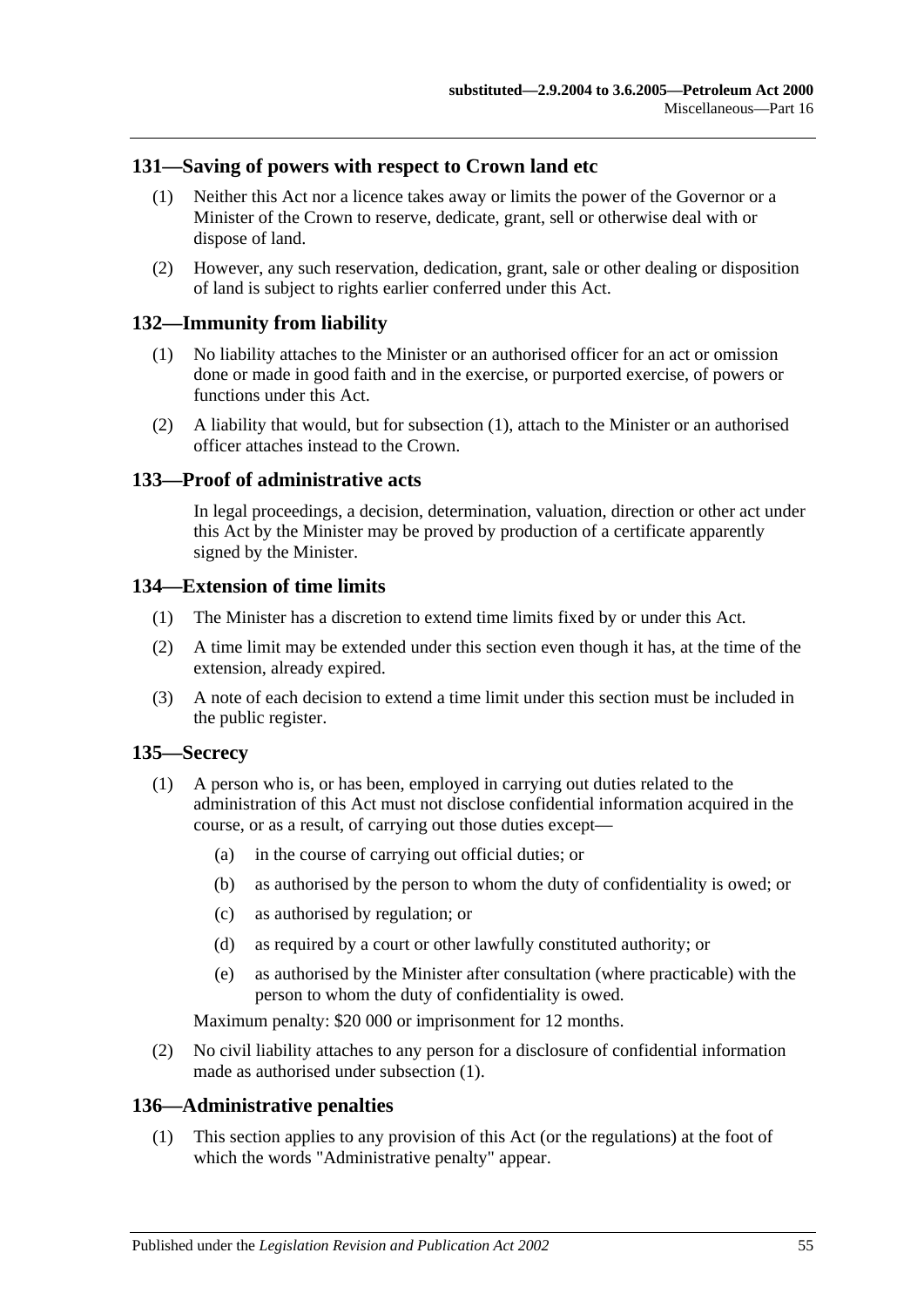- (2) If a licensee contravenes a provision to which this section applies, the Minister may, by notice in writing to the licensee, impose an administrative penalty on the licensee.
- (3) If the contravention is of a continuing nature, the Minister may impose a further administrative penalty by way of a daily penalty for every day the contravention continues from the date of the notice until the contravention is remedied.
- (4) The amount of an administrative penalty—
	- (a) in the case of an administrative penalty that is not a daily penalty—an amount (not exceeding \$10,000) fixed by regulation in relation to the relevant provision;
	- (b) in the case of a daily penalty—an amount (not exceeding \$1,000) fixed by regulation in relation to the relevant provision.
- (5) An administrative penalty may be recovered as a debt due to the Crown.
- (6) If an administrative penalty has been imposed in relation to a particular act or default, the same act or default cannot be made the subject of proceedings for an offence against this Act and if proceedings for an offence against this Act have been brought in relation to a particular act or default, an administrative penalty cannot be imposed for the same act or default.

# <span id="page-55-0"></span>**137—Preservation of rights under** *Cooper Basin (Ratification) Act 1975*

Nothing in this Act affects rights conferred by the *[Cooper Basin \(Ratification\)](http://www.legislation.sa.gov.au/index.aspx?action=legref&type=act&legtitle=Cooper%20Basin%20(Ratification)%20Act%201975)  Act [1975](http://www.legislation.sa.gov.au/index.aspx?action=legref&type=act&legtitle=Cooper%20Basin%20(Ratification)%20Act%201975)*.

#### <span id="page-55-1"></span>**138—Regulations**

- (1) The Governor may make regulations for the purposes of this Act.
- (2) The regulations may, for example—
	- (a) regulate the conduct of operations involved in exploration for, or production of, petroleum or another regulated resource;
	- (b) prohibit or restrict activities that may result in waste of a regulated resource;
	- (c) prescribe consultative procedures for the preparation of statements of environmental objectives;
	- (d) require licensees generally or a particular class of licensees to provide periodic returns of prescribed information certified if the regulations so require by declaration under this Act;
	- (e) prescribe and provide for the recovery of fees in respect of the administration or operation of this Act.
- (3) A regulation may provide that contravention of the regulation is an offence punishable by a penalty not exceeding \$10 000.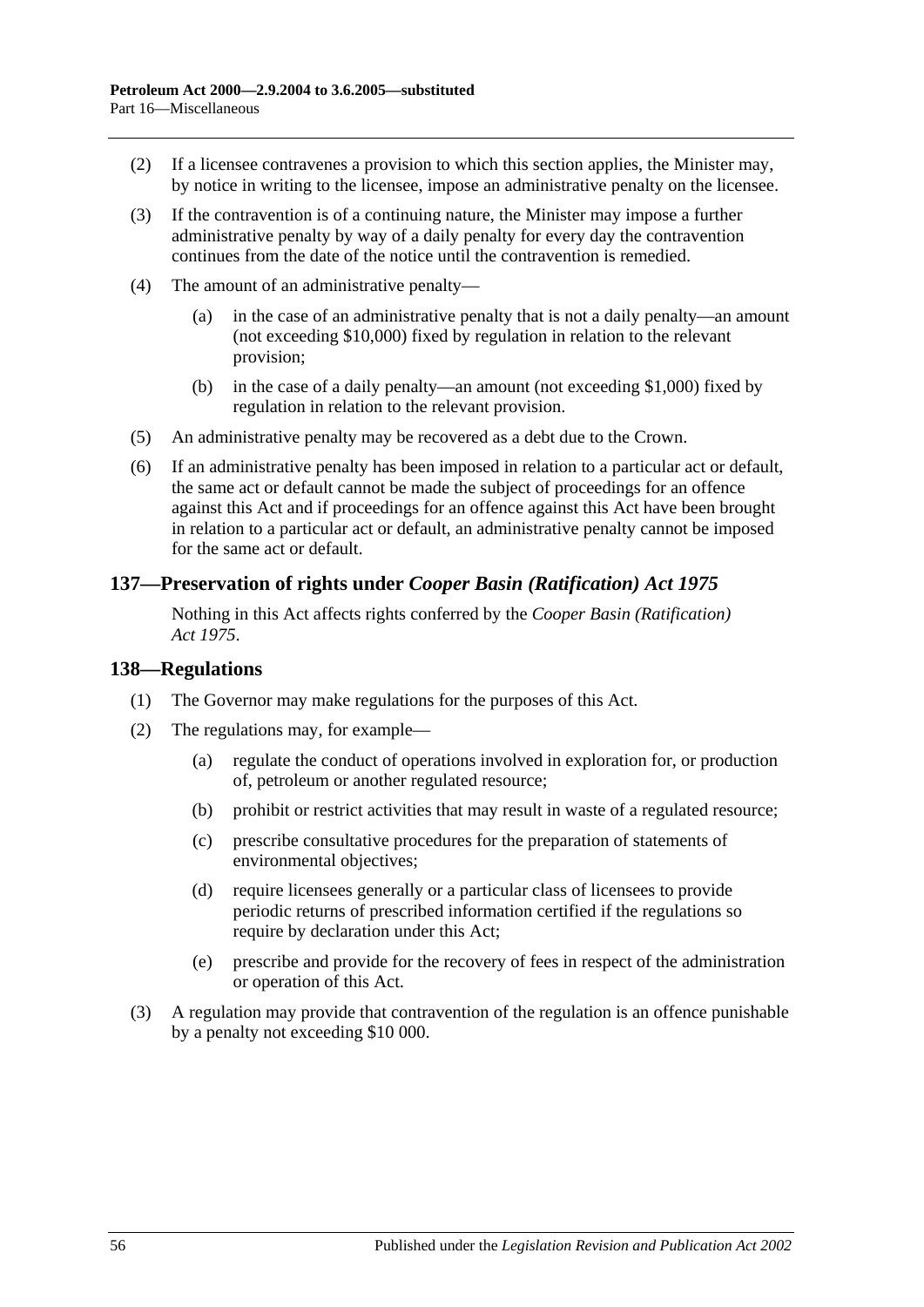# <span id="page-56-0"></span>**Schedule—Transitional provisions**

# <span id="page-56-1"></span>**2—Continuation of licences**

A petroleum exploration licence, a petroleum production licence, or a pipeline licence that was in force under the repealed Act immediately before the commencement of this Act continues in force under this Act, subject to its terms and conditions, as an exploration licence, a production licence or a pipeline licence (as the case requires) under this Act for the balance of the term for which it was granted or last renewed.

# <span id="page-56-4"></span><span id="page-56-2"></span>**3—Preservation of operation of the repealed Act for certain purposes**

- (1) An application for a licence under the repealed Act that has not been finally dealt with under that Act before the commencement of this Act will continue as if it were an application for a corresponding licence under this Act.
- (2) If the regulations so provide, the provisions of the repealed Act apply (or continue to apply), to the exclusion of the corresponding provisions of this Act and subject to any modifications that may be prescribed by the regulations—
	- (a) to an application within the ambit of [subsection](#page-56-4) (1) (as if it were still an application for a licence under the repealed Act); or
	- (b) to the grant or renewal of a licence under this Act (as if it were a licence under the repealed Act).

# <span id="page-56-3"></span>**4—Limitation on certain rights**

- (1) The rights of the holder of a transitional licence are not to be more extensive than if the repealed Act had continued in force.
- (2) A transitional licence cannot be converted into a retention licence under section  $41(1)(a)$ .
- (3) A **transitional licence** is—
	- (a) a licence under the repealed Act continued in force under this Act (see [section](#page-56-1) 2); or
	- (b) a licence granted under this Act pursuant to an application made under the repealed Act (see [section](#page-56-2) 3).
- <span id="page-56-5"></span>(4) Without limiting a preceding subsection—
	- (a) the provisions of section 32 of the repealed Act will apply in relation to the renewal of a transitional licence; and
	- (b) if a transitional licence is—
		- (i) amalgamated or replaced under [section](#page-35-1) 82; or
		- (ii) divided under [section](#page-35-2) 83,

then—

(iii) any licence arising from the action taken under the relevant section will be taken to be a transitional licence; and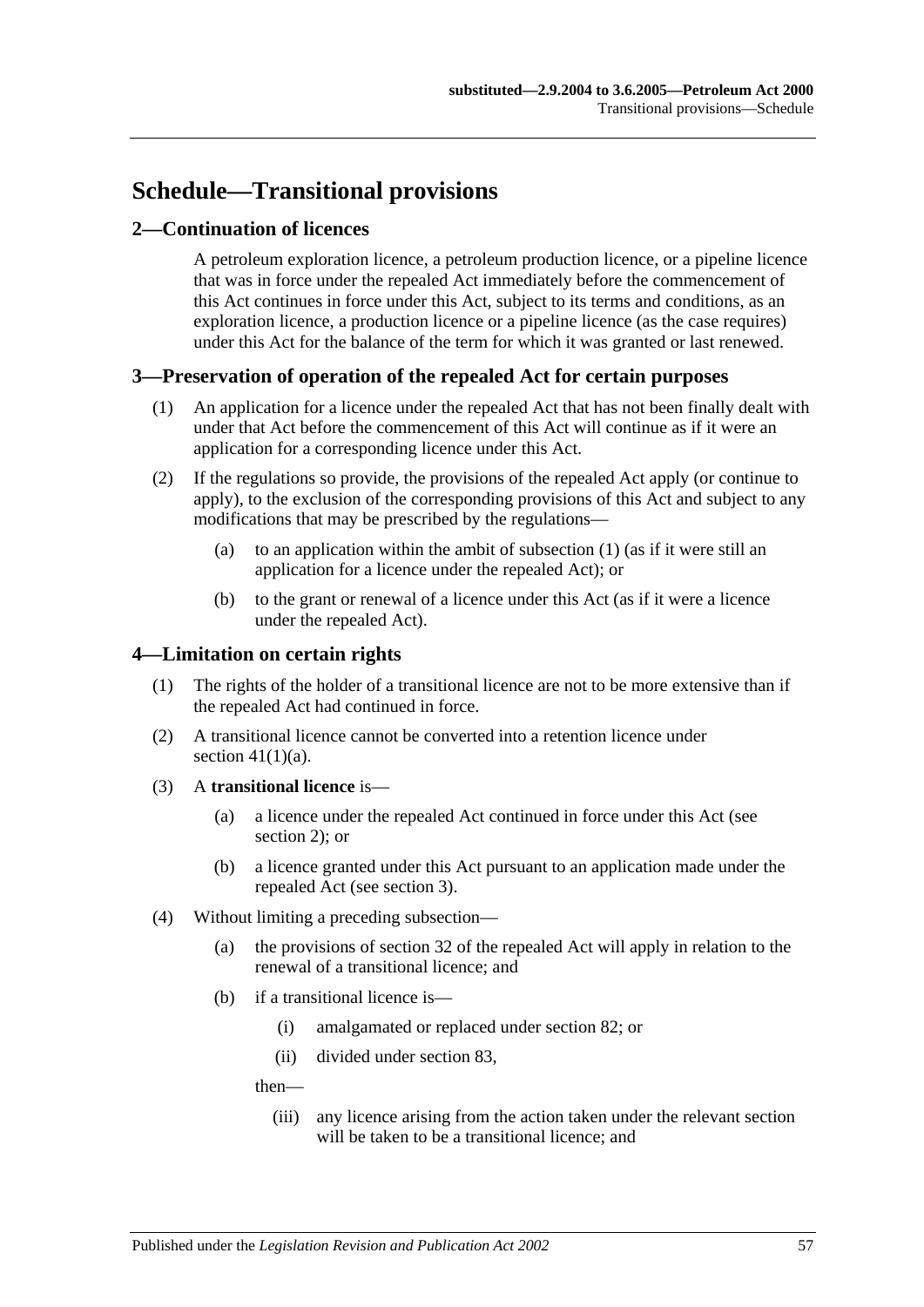- (iv) the provisions of section 32 of the repealed Act will apply in relation to the renewal of any licence arising from the action taken under the relevant section.
- (5) The following additional provisions will apply in relation to a petroleum production licence to which the *[Cooper Basin \(Ratification\) Act](http://www.legislation.sa.gov.au/index.aspx?action=legref&type=act&legtitle=Cooper%20Basin%20(Ratification)%20Act%201975) 1975* applies:
	- (a) the term of a licence is 31 years with a right of renewal from time to time of 21 years; and
	- (b) [subsection](#page-56-5) (4) will apply in relation to the amalgamation, replacement or division of any such licence.

# <span id="page-57-0"></span>**5—Environmental assessments**

The Minister may accept and act on an environmental assessment made before the commencement of this Act if the Minister is of the opinion that the assessment was competently made and is appropriate for the purposes for which an environmental impact report is required under this Act.

### <span id="page-57-1"></span>**6—Statements of environmental objectives**

- (1) If in the Minister's opinion a document has, before the commencement of this Act, fulfilled a purpose corresponding to the purpose of a statement of environmental objectives under this Act, the Minister may publish the document in the Gazette.
- (2) On publication of a document under this section, it is taken to be a statement of environmental objectives made under this Act.

# <span id="page-57-2"></span>**7—Presumptive classification of activities**

- (1) If arrangements for the protection of the environment had been established to the satisfaction of the Minister under regulation 16(2) of the *[Petroleum Regulations](http://www.legislation.sa.gov.au/index.aspx?action=legref&type=subordleg&legtitle=Petroleum%20Regulations%201989) 1989*, the activities to be carried out under the relevant licence are taken to have been classified, on the commencement of this Act, as activities requiring low level official supervision for the purposes of [section](#page-32-0) 74.
- (2) This does not prevent a change of classification under [section](#page-32-3) 74(4).

# <span id="page-57-3"></span>**8—Non-application of certain provisions to certain pipelines**

[Sections](#page-24-5) 52, [53](#page-25-0) and [54](#page-25-1) have no application to the Pipeline Licences Nos. 2 and 5, or the pipeline land relating to those pipelines.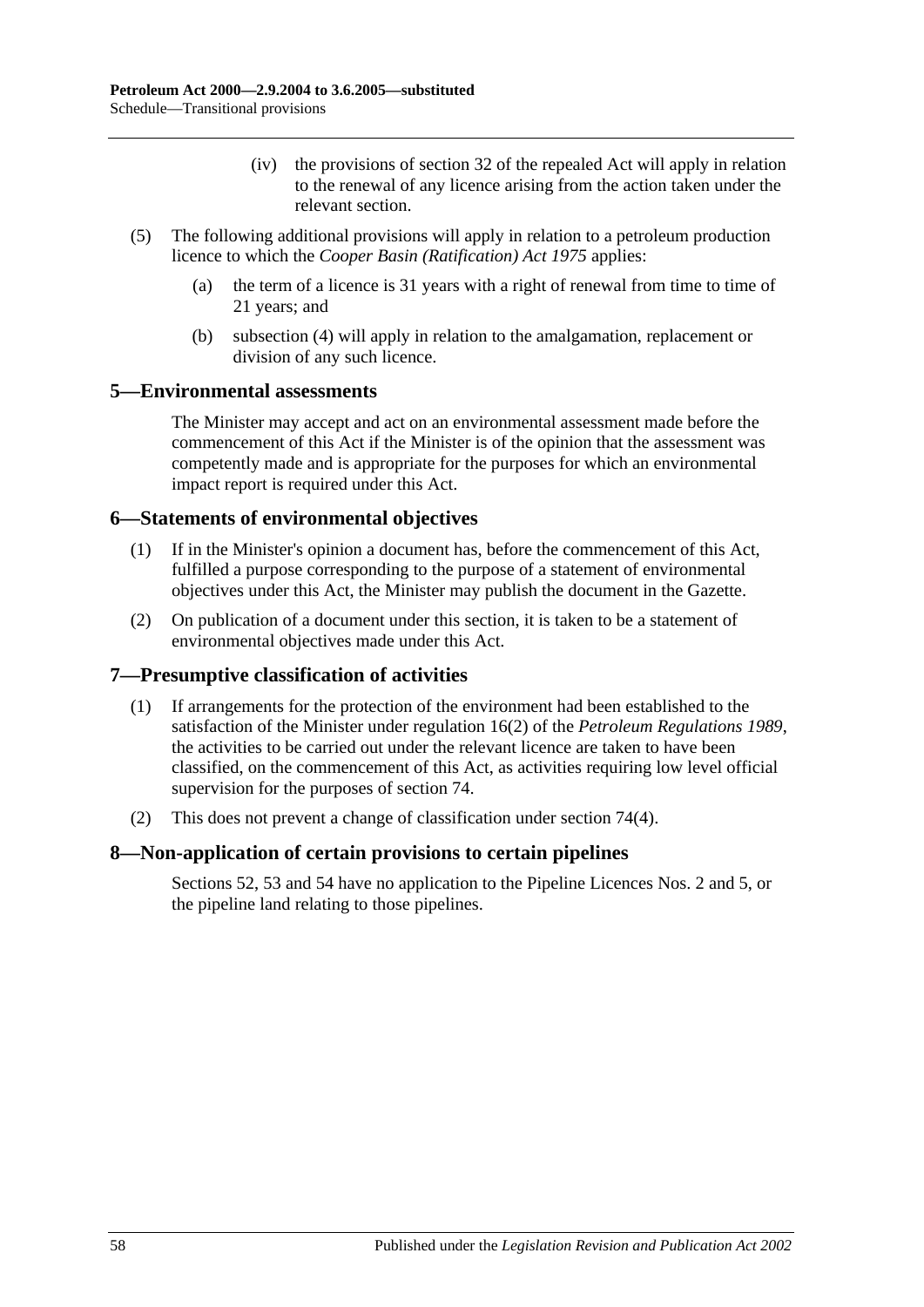# <span id="page-58-0"></span>**Legislative history**

# **Notes**

- Amendments of this version that are uncommenced are not incorporated into the text.
- Please note—References in the legislation to other legislation or instruments or to titles of bodies or offices are not automatically updated as part of the program for the revision and publication of legislation and therefore may be obsolete.
- Earlier versions of this Act (historical versions) are listed at the end of the legislative history.
- For further information relating to the Act and subordinate legislation made under the Act see the Index of South Australian Statutes or www.legislation.sa.gov.au.

# **Legislation repealed by principal Act**

The *Petroleum Act 2000* repealed the following:

*Petroleum Act 1940*

# **Principal Act and amendments**

New entries appear in bold.

| Year    | N <sub>0</sub> | Title                                                                                           | Assent    | Commencement                                                        |
|---------|----------------|-------------------------------------------------------------------------------------------------|-----------|---------------------------------------------------------------------|
| 2000    | 60             | Petroleum Act 2000                                                                              | 27.7.2000 | 25.9.2000 (Gazette 21.9.2000 p2042)                                 |
| 2001    | 16             | Statutes Amendment (Avoidance of<br><b>Duplication of Environmental</b><br>Procedures) Act 2001 | 17.5.2001 | Pt 6 (s 8)—14.6.2001 ( <i>Gazette 14.6.2001</i><br>p2221            |
| 2001    | 69             | <b>Statutes Amendment (Courts and</b><br>Judicial Administration) Act 2001                      | 6.12.2001 | Pt 11 (ss $26 \& 27$ )—3.2.2002 ( <i>Gazette</i><br>24.1.2002 p346) |
| 2003    | 35             | River Murray Act 2003                                                                           | 31.7.2003 | Sch (cl 19)-24.11.2003 (Gazette<br>20.11.2003 p4203)                |
| 2004 34 |                | <b>Natural Resources Management Act 5.8.2004</b><br>2004                                        |           | Sch 4 (cl 37)-2.9.2004 (Gazette<br>$2.9.2004$ $p3545$ )             |
| 2005 5  |                | Adelaide Dolphin Sanctuary Act 2005 14.4.2005                                                   |           | Sch 2 (cll 54—57)—uncommenced                                       |
| 2012    | -34            | <b>Petroleum and Geothermal Energy</b><br>(Transitional Licences) Amendment<br>Act 2012         | 27.9.2012 | 27.9.2012 except s 6-25.9.2000: s 2                                 |

# **Provisions amended**

New entries appear in bold.

Entries that relate to provisions that have been deleted appear in italics.

| Provision  | How varied                                                            | Commencement |
|------------|-----------------------------------------------------------------------|--------------|
| Long title | amended under <i>Legislation Revision and</i><br>Publication Act 2002 | 24.11.2003   |

Pt 1